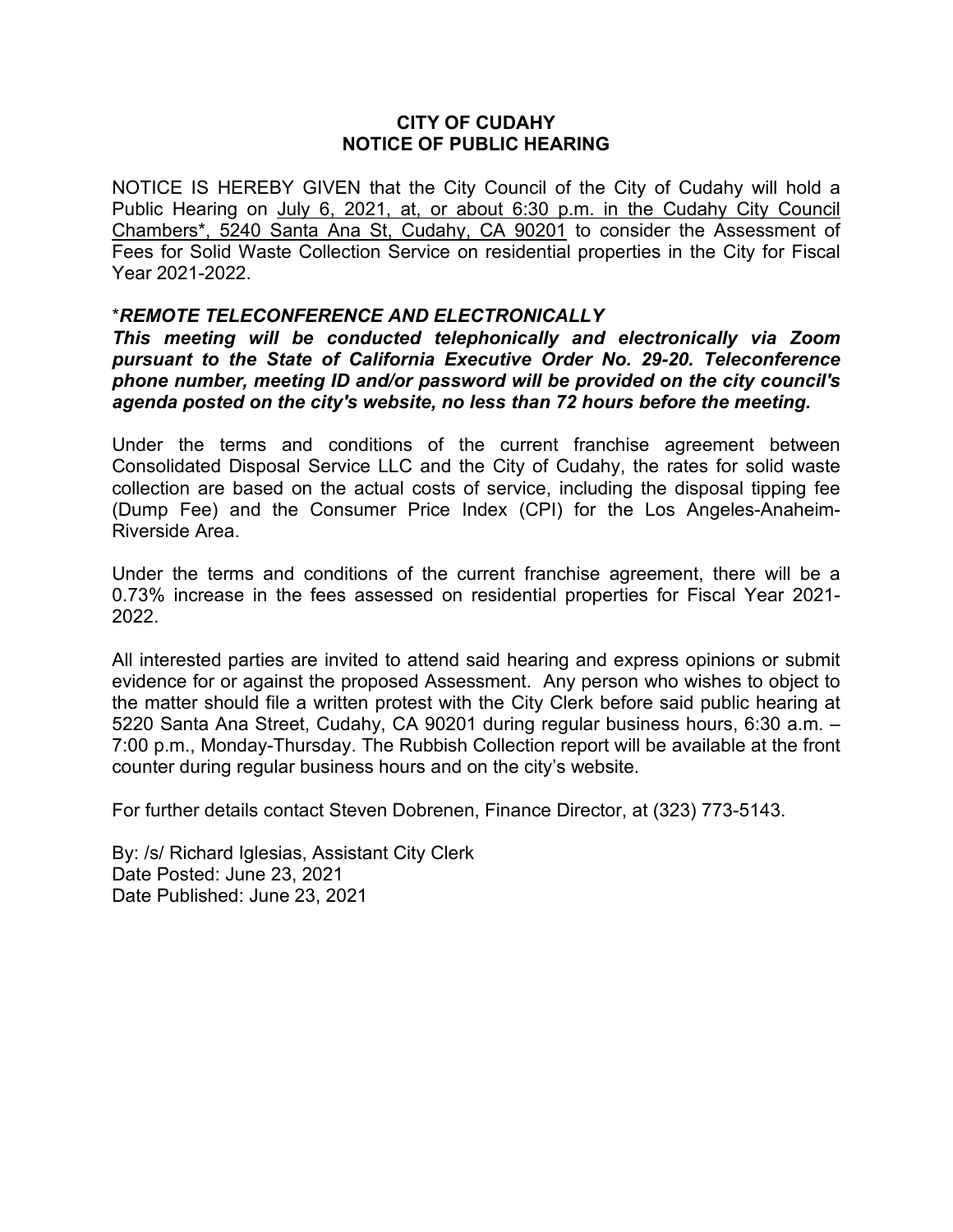| <b>APN</b>   | <b>Situs Address</b> | <b>Land Use</b>          | <b>Taxable</b><br><b>Units</b> | <b>Applied</b><br><b>Rate Per</b> | <b>Annual</b><br>Charge (\$) |
|--------------|----------------------|--------------------------|--------------------------------|-----------------------------------|------------------------------|
|              | 5156 ELIZABETH ST    |                          |                                | <b>Unit (\$)</b>                  |                              |
| 6224-001-001 | 5210 ELIZABETH ST    | <b>RES</b>               | 5.0                            | \$267.24                          | \$1,336.20                   |
| 6224-001-003 |                      | <b>RES</b><br><b>RES</b> | 5.0                            | 267.24                            | 1,336.20                     |
| 6224-001-012 | 5200 ELIZABETH ST    |                          | 5.0                            | 267.24                            | 1,336.20                     |
| 6224-001-013 | 5206 ELIZABETH ST    | <b>RES</b>               | 3.0                            | 267.24                            | 801.72                       |
| 6224-001-018 | 5222 ELIZABETH ST    | <b>RES</b>               | 1.0                            | 267.24                            | 267.24                       |
| 6224-001-019 | 5228 ELIZABETH ST    | <b>RES</b>               | 0.5                            | 267.24                            | 133.62                       |
| 6224-001-020 | 7911 PARK AVE        | <b>RES</b>               | 1.0                            | 267.24                            | 267.24                       |
| 6224-001-021 | 7923 PARK AVE        | <b>RES</b>               | 1.0                            | 267.24                            | 267.24                       |
| 6224-001-022 | 7929 PARK AVE        | <b>RES</b>               | 1.0                            | 267.24                            | 267.24                       |
| 6224-001-023 | 7933 PARK AVE        | <b>RES</b>               | 2.0                            | 267.24                            | 534.48                       |
| 6224-001-024 | 7941 PARK AVE        | <b>RES</b>               | 2.0                            | 267.24                            | 534.48                       |
| 6224-001-901 | 5256 ELIZABETH ST    | <b>RES</b>               | 1.0                            | 267.24                            | 267.24                       |
| 6224-001-902 | 5260 ELIZABETH ST    | <b>RES</b>               | 1.0                            | 267.24                            | 267.24                       |
| 6224-002-001 | 5000 ELIZABETH ST    | <b>RES</b>               | 0.5                            | 267.24                            | 133.62                       |
| 6224-002-002 | 5006 ELIZABETH ST    | <b>RES</b>               | 1.0                            | 267.24                            | 267.24                       |
| 6224-002-003 | 5010 ELIZABETH ST    | <b>RES</b>               | 2.0                            | 267.24                            | 534.48                       |
| 6224-002-004 | 5016 ELIZABETH ST    | <b>RES</b>               | 0.5                            | 267.24                            | 133.62                       |
| 6224-002-005 | 7914 WILCOX AVE      | <b>RES</b>               | 4.0                            | 267.24                            | 1,068.96                     |
| 6224-002-006 | 7922 WILCOX AVE      | <b>RES</b>               | 3.0                            | 267.24                            | 801.72                       |
| 6224-002-008 | 7930 WILCOX AVE      | <b>RES</b>               | 1.0                            | 267.24                            | 267.24                       |
| 6224-002-009 | 7934 WILCOX AVE      | <b>RES</b>               | 1.0                            | 267.24                            | 267.24                       |
| 6224-002-013 | 5100 ELIZABETH ST    | <b>RES</b>               | 5.0                            | 267.24                            | 1,336.20                     |
| 6224-002-014 | 5106 ELIZABETH ST    | <b>RES</b>               | 1.0                            | 267.24                            | 267.24                       |
| 6224-002-023 | 7926 WILCOX AVE      | <b>RES</b>               | 1.0                            | 267.24                            | 267.24                       |
| 6224-002-025 | 5110 ELIZABETH ST    | <b>RES</b>               | 1.0                            | 267.24                            | 267.24                       |
| 6224-002-026 | 7903 CRAFTON AVE     | <b>RES</b>               | 1.0                            | 267.24                            | 267.24                       |
| 6224-002-027 | 7905 CRAFTON AVE     | <b>RES</b>               | 1.0                            | 267.24                            | 267.24                       |
| 6224-002-028 | 7907 CRAFTON AVE     | <b>RES</b>               | 1.0                            | 267.24                            | 267.24                       |
| 6224-002-029 | 7909 CRAFTON AVE     | <b>RES</b>               | 1.0                            | 267.24                            | 267.24                       |
| 6224-002-030 | 7911 CRAFTON AVE     | <b>RES</b>               | 1.0                            | 267.24                            | 267.24                       |
| 6224-002-031 | 7913 CRAFTON AVE     | <b>RES</b>               | 1.0                            | 267.24                            | 267.24                       |
| 6224-002-032 | 7915 CRAFTON AVE     | <b>RES</b>               | 1.0                            | 267.24                            | 267.24                       |
| 6224-002-033 | 7917 CRAFTON AVE     | <b>RES</b>               | 1.0                            | 267.24                            | 267.24                       |
| 6224-002-034 | 7919 CRAFTON AVE     | <b>RES</b>               | 1.0                            | 267.24                            | 267.24                       |
| 6224-002-035 | 7912 CRAFTON AVE     | <b>RES</b>               | 1.0                            | 267.24                            | 267.24                       |
| 6224-002-036 | 7910 CRAFTON AVE     | <b>RES</b>               | 1.0                            | 267.24                            | 267.24                       |
| 6224-002-037 | 7908 CRAFTON AVE     | <b>RES</b>               | 1.0                            | 267.24                            | 267.24                       |
| 6224-002-038 | 7906 CRAFTON AVE     | <b>RES</b>               | 1.0                            | 267.24                            | 267.24                       |
| 6224-002-039 | 7904 CRAFTON AVE     | <b>RES</b>               | 1.0                            | 267.24                            | 267.24                       |
| 6224-002-040 | 7902 CRAFTON AVE     | <b>RES</b>               | 1.0                            | 267.24                            | 267.24                       |
| 6224-002-041 | 7900 CRAFTON AVE     | <b>RES</b>               | 1.0                            | 267.24                            | 267.24                       |
| 6224-002-042 | 7901 WALKER AVE      | <b>RES</b>               | 1.0                            | 267.24                            | 267.24                       |
| 6224-002-043 | 7903 WALKER AVE      | <b>RES</b>               | 1.0                            | 267.24                            | 267.24                       |
| 6224-002-044 | 7905 WALKER AVE      | <b>RES</b>               | 1.0                            | 267.24                            | 267.24                       |
| 6224-002-045 | 7907 WALKER AVE      | <b>RES</b>               | 1.0                            | 267.24                            | 267.24                       |
| 6224-002-046 | 7909 WALKER AVE      | <b>RES</b>               | 1.0                            | 267.24                            | 267.24                       |
| 6224-002-047 | 7911 WALKER AVE      | <b>RES</b>               | 1.0                            | 267.24                            | 267.24                       |
| 6224-002-048 | 7913 WALKER AVE      | <b>RES</b>               | 1.0                            | 267.24                            | 267.24                       |
| 6224-002-049 | 7914 WALKER AVE      | <b>RES</b>               | 1.0                            | 267.24                            | 267.24                       |
| 6224-002-050 | 7912 WALKER AVE      | <b>RES</b>               | 1.0                            | 267.24                            | 267.24                       |
| 6224-002-051 | 7910 WALKER AVE      | <b>RES</b>               | 1.0                            | 267.24                            | 267.24                       |
| 6224-002-052 | 7908 WALKER AVE      | <b>RES</b>               | 1.0                            | 267.24                            | 267.24                       |
| 6224-002-053 | 7906 WALKER AVE      | <b>RES</b>               | 1.0                            | 267.24                            | 267.24                       |
| 6224-002-054 | 7904 WALKER AVE      | <b>RES</b>               | 1.0                            | 267.24                            | 267.24                       |
| 6224-002-055 | 7902 WALKER AVE      | RES                      | 1.0                            | 267.24                            | 267.24                       |
| 6224-002-056 | 7900 WALKER AVE      | <b>RES</b>               | 1.0                            | 267.24                            | 267.24                       |
| 6224-002-059 | 5048 ELIZABETH ST    | <b>RES</b>               | 1.0                            | 267.24                            | 267.24                       |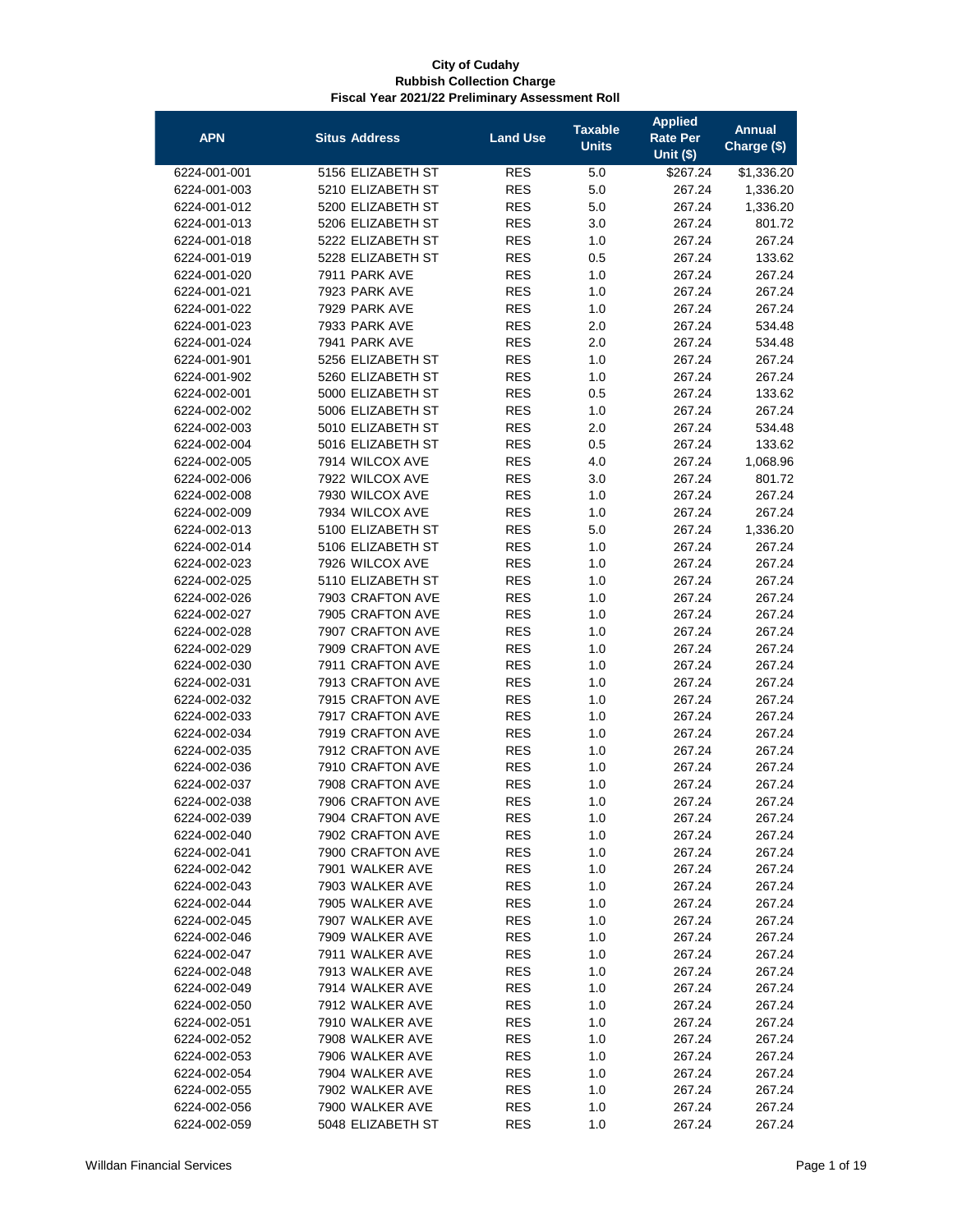| <b>APN</b>                   | <b>Situs Address</b>                   | <b>Land Use</b> | <b>Taxable</b><br><b>Units</b> | <b>Applied</b><br><b>Rate Per</b><br><b>Unit (\$)</b> | <b>Annual</b><br>Charge (\$) |
|------------------------------|----------------------------------------|-----------------|--------------------------------|-------------------------------------------------------|------------------------------|
| 6224-002-066                 | 7934 ALAMO AVE                         | <b>RES</b>      | 1.0                            | 267.24                                                | 267.24                       |
| 6224-003-005                 | 4842 ELIZABETH ST                      | <b>RES</b>      | 8.0                            | 267.24                                                | 2,137.92                     |
| 6224-003-008                 | 4854 ELIZABETH ST                      | <b>RES</b>      | 1.0                            | 267.24                                                | 267.24                       |
| 6224-003-009                 | 4858 ELIZABETH ST                      | <b>RES</b>      | 1.0                            | 267.24                                                | 267.24                       |
| 6224-003-010                 | 4900 ELIZABETH ST                      | <b>RES</b>      | 4.0                            | 267.24                                                | 1,068.96                     |
| 6224-003-011                 | 4906 ELIZABETH ST                      | <b>RES</b>      | 2.0                            | 267.24                                                | 534.48                       |
| 6224-003-012                 | 4914 ELIZABETH ST                      | <b>RES</b>      | 2.0                            | 267.24                                                | 534.48                       |
| 6224-003-016                 | 4932 ELIZABETH ST                      | <b>RES</b>      | 4.0                            | 267.24                                                | 1,068.96                     |
| 6224-003-018                 | 4946 ELIZABETH ST                      | <b>RES</b>      | 2.0                            | 267.24                                                | 534.48                       |
| 6224-003-019                 | 4950 ELIZABETH ST                      | <b>RES</b>      | 2.0                            | 267.24                                                | 534.48                       |
| 6224-003-021                 | 7919 WILCOX AVE                        | <b>RES</b>      | 2.0                            | 267.24                                                | 534.48                       |
| 6224-003-024                 | 4926 ELIZABETH ST                      | <b>RES</b>      | 2.0                            | 267.24                                                | 534.48                       |
| 6224-003-025                 | 7927 WILCOX AVE                        | <b>RES</b>      | 3.0                            | 267.24                                                | 801.72                       |
| 6224-003-026                 | 7931 WILCOX AVE                        | <b>RES</b>      | 4.0                            | 267.24                                                | 1,068.96                     |
| 6224-003-027                 | 7939 WILCOX AVE                        | <b>RES</b>      | 1.0                            | 267.24                                                | 267.24                       |
| 6224-003-028                 | 4956 ELIZABETH ST                      | <b>RES</b>      | 1.0                            | 267.24                                                | 267.24                       |
| 6224-003-029                 | 7911 WILCOX AVE                        | <b>RES</b>      | 1.0                            | 267.24                                                | 267.24                       |
| 6224-003-030                 | 4852 ELIZABETH ST                      | <b>RES</b>      | 2.0                            | 267.24                                                | 534.48                       |
| 6224-003-033                 | 4852 1/2 ELIZABETH ST                  | <b>RES</b>      | 2.0                            | 267.24                                                | 534.48                       |
| 6224-004-013                 | 4800 ELIZABETH ST                      | <b>RES</b>      | 3.0                            | 267.24                                                | 801.72                       |
| 6224-004-015                 | 4716 ELIZABETH ST                      | <b>RES</b>      | 5.0                            | 267.24                                                | 1,336.20                     |
| 6224-004-024                 | 4708 ELIZABETH ST                      | <b>RES</b>      | 2.0                            | 267.24                                                | 534.48                       |
| 6224-004-030                 | 4638 ELIZABETH ST                      | <b>RES</b>      | 1.0                            | 267.24                                                | 267.24                       |
| 6224-005-016                 | 4532 ELIZABETH ST                      | <b>RES</b>      | 4.0                            | 267.24                                                |                              |
| 6224-005-019                 | 4528 ELIZABETH ST                      | <b>RES</b>      | 3.0                            | 267.24                                                | 1,068.96<br>801.72           |
| 6224-005-026                 | 4531 3/4 SANTA ANA ST                  | <b>RES</b>      | 4.0                            | 267.24                                                |                              |
| 6224-005-027                 | 4523 SANTA ANA ST                      | <b>RES</b>      | 5.0                            | 267.24                                                | 1,068.96                     |
|                              |                                        | <b>RES</b>      |                                |                                                       | 1,336.20                     |
| 6224-005-036                 | 4508 ELIZABETH ST                      | <b>RES</b>      | 1.0                            | 267.24                                                | 267.24                       |
| 6224-005-073                 | 4447 SANTA ANA ST                      |                 | 1.0                            | 267.24                                                | 267.24                       |
| 6224-005-074                 | 4447 1/2 SANTA ANA ST                  | <b>RES</b>      | 1.0                            | 267.24                                                | 267.24                       |
| 6224-005-076                 | 4449 1/2 SANTA ANA ST                  | <b>RES</b>      | 1.0                            | 267.24                                                | 267.24                       |
| 6224-006-005                 | 4404 ELIZABETH ST                      | <b>RES</b>      | 1.0                            | 267.24                                                | 267.24                       |
| 6224-006-009<br>6224-006-014 | 4348 ELIZABETH ST                      | <b>RES</b>      | 5.0                            | 267.24<br>267.24                                      | 1,336.20                     |
| 6224-006-015                 | 4324 ELIZABETH ST                      | <b>RES</b>      | 2.0                            |                                                       | 534.48                       |
|                              | 4318 ELIZABETH ST<br>4332 ELIZABETH ST | <b>RES</b>      | 5.0                            | 267.24                                                | 1,336.20                     |
| 6224-006-020                 |                                        | <b>RES</b>      | 1.0                            | 267.24                                                | 267.24                       |
| 6224-006-021                 | 4334 ELIZABETH ST                      | <b>RES</b>      | 1.0                            | 267.24                                                | 267.24                       |
| 6224-006-025                 | 4344 ELIZABETH ST                      | <b>RES</b>      | 1.0                            | 267.24                                                | 267.24                       |
| 6224-006-028                 | 4336 ELIZABETH ST                      | <b>RES</b>      | 4.0                            | 267.24                                                | 1,068.96                     |
| 6224-006-043                 | 4326 ELIZABETH ST                      | <b>RES</b>      | 1.0                            | 267.24                                                | 267.24                       |
| 6224-006-044                 | 4326 1/2 ELIZABETH ST                  | <b>RES</b>      | 1.0                            | 267.24                                                | 267.24                       |
| 6224-006-045                 | 4328 ELIZABETH ST                      | <b>RES</b>      | 1.0                            | 267.24                                                | 267.24                       |
| 6224-006-046                 | 4328 1/2 ELIZABETH ST                  | <b>RES</b>      | 1.0                            | 267.24                                                | 267.24                       |
| 6224-007-003                 | 4258 ELIZABETH ST                      | <b>RES</b>      | 3.0                            | 267.24                                                | 801.72                       |
| 6224-007-011                 | 4254 ELIZABETH ST                      | <b>RES</b>      | 2.0                            | 267.24                                                | 534.48                       |
| 6224-007-012                 | 4312 ELIZABETH ST                      | <b>RES</b>      | 5.0                            | 267.24                                                | 1,336.20                     |
| 6224-008-005                 | 4417 SANTA ANA ST                      | <b>RES</b>      | 3.0                            | 267.24                                                | 801.72                       |
| 6224-008-006                 | 4411 SANTA ANA ST                      | <b>RES</b>      | 5.0                            | 267.24                                                | 1,336.20                     |
| 6224-008-008                 | 4337 SANTA ANA ST                      | <b>RES</b>      | 2.0                            | 267.24                                                | 534.48                       |
| 6224-008-010                 | 4329 SANTA ANA ST                      | <b>RES</b>      | 5.0                            | 267.24                                                | 1,336.20                     |
| 6224-008-011                 | 4321 SANTA ANA ST                      | <b>RES</b>      | 4.0                            | 267.24                                                | 1,068.96                     |
| 6224-009-003                 | 4422 ELIZABETH ST                      | <b>RES</b>      | 1.0                            | 267.24                                                | 267.24                       |
| 6224-009-004                 | 4426 ELIZABETH ST                      | <b>RES</b>      | 1.0                            | 267.24                                                | 267.24                       |
| 6224-009-005                 | 4434 ELIZABETH ST                      | <b>RES</b>      | 1.0                            | 267.24                                                | 267.24                       |
| 6224-009-006                 | 4436 ELIZABETH ST                      | RES             | 1.0                            | 267.24                                                | 267.24                       |
| 6224-009-007                 | 7910 CLARKSON AVE                      | <b>RES</b>      | 1.0                            | 267.24                                                | 267.24                       |
| 6224-009-008                 | 7914 CLARKSON AVE                      | <b>RES</b>      | 1.0                            | 267.24                                                | 267.24                       |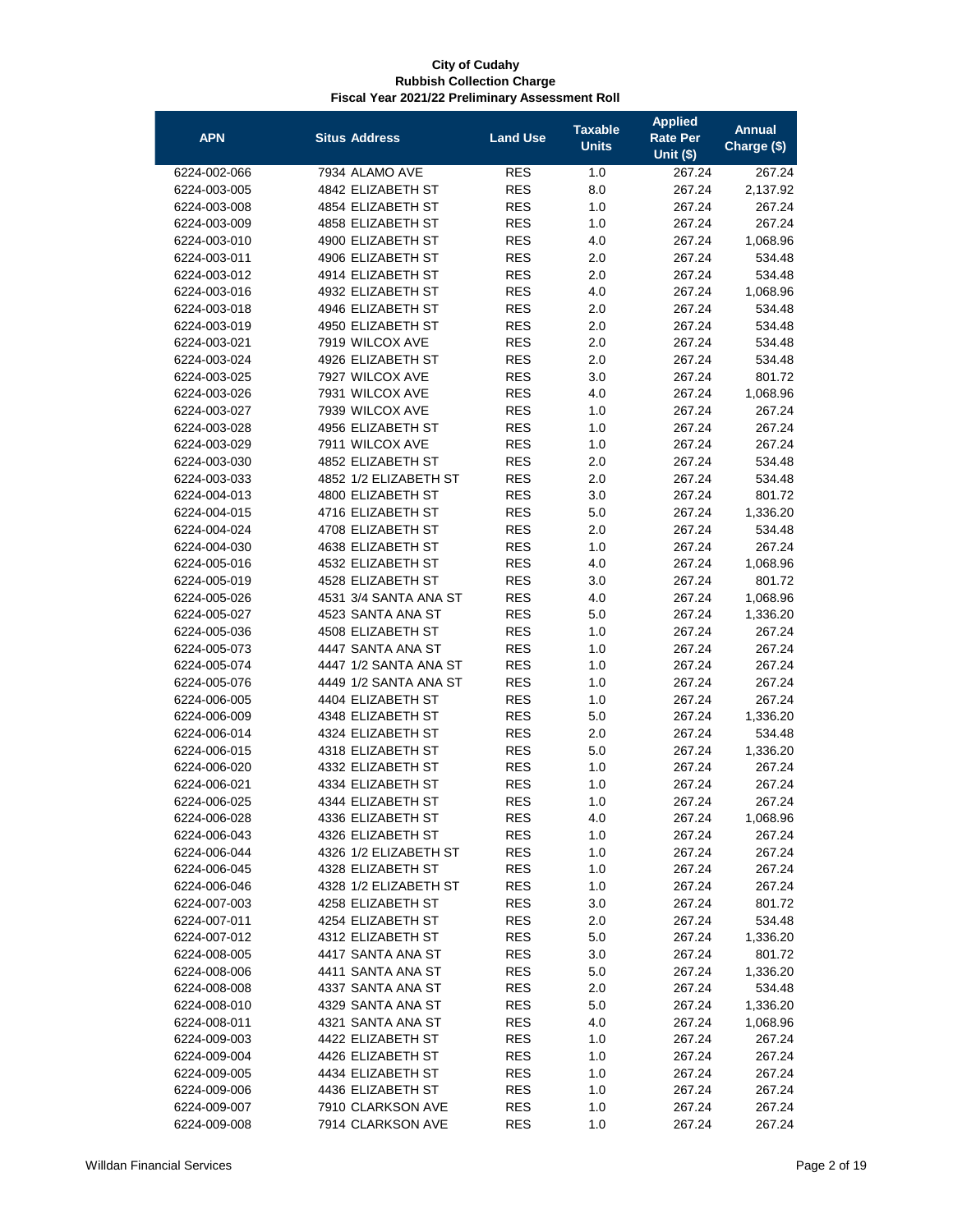| <b>APN</b>   | <b>Situs Address</b> | <b>Land Use</b> | <b>Taxable</b><br><b>Units</b> | <b>Applied</b><br>Rate Per<br><b>Unit (\$)</b> | <b>Annual</b><br>Charge (\$) |
|--------------|----------------------|-----------------|--------------------------------|------------------------------------------------|------------------------------|
| 6224-009-009 | 7918 CLARKSON AVE    | <b>RES</b>      | 1.0                            | 267.24                                         |                              |
| 6224-009-010 | 7920 CLARKSON AVE    | <b>RES</b>      | 1.0                            | 267.24                                         | 267.24<br>267.24             |
| 6224-009-011 | 7924 CLARKSON AVE    | <b>RES</b>      | 1.0                            | 267.24                                         | 267.24                       |
| 6224-009-012 | 7928 CLARKSON AVE    | <b>RES</b>      | 1.0                            | 267.24                                         | 267.24                       |
| 6224-009-013 | 7932 CLARKSON AVE    | <b>RES</b>      | 1.0                            | 267.24                                         | 267.24                       |
| 6224-009-014 | 7934 CLARKSON AVE    | <b>RES</b>      | 1.0                            | 267.24                                         | 267.24                       |
| 6224-009-015 | 7938 CLARKSON AVE    | <b>RES</b>      | 1.0                            | 267.24                                         | 267.24                       |
| 6224-009-016 | 8004 CLARKSON AVE    | <b>RES</b>      | 1.0                            | 267.24                                         | 267.24                       |
| 6224-009-017 | 8012 CLARKSON AVE    | <b>RES</b>      | 1.0                            | 267.24                                         | 267.24                       |
| 6224-009-018 | 8020 CLARKSON AVE    | <b>RES</b>      | 1.0                            | 267.24                                         | 267.24                       |
| 6224-009-019 | 8026 CLARKSON AVE    | <b>RES</b>      | 1.0                            | 267.24                                         | 267.24                       |
| 6224-009-020 | 4435 SANTA ANA ST    | <b>RES</b>      | 1.0                            | 267.24                                         | 267.24                       |
| 6224-009-021 | 4431 SANTA ANA ST    | <b>RES</b>      | 1.0                            | 267.24                                         | 267.24                       |
| 6224-009-022 | 8027 CLARKSON AVE    | <b>RES</b>      | 1.0                            | 267.24                                         | 267.24                       |
| 6224-009-023 | 8021 CLARKSON AVE    | <b>RES</b>      | 1.0                            | 267.24                                         | 267.24                       |
| 6224-009-024 | 8011 CLARKSON AVE    | <b>RES</b>      | 1.0                            | 267.24                                         | 267.24                       |
| 6224-009-025 | 8005 CLARKSON AVE    | <b>RES</b>      | 1.0                            | 267.24                                         | 267.24                       |
| 6224-009-026 | 7939 CLARKSON AVE    | <b>RES</b>      | 1.0                            | 267.24                                         | 267.24                       |
| 6224-009-027 | 7935 CLARKSON AVE    | <b>RES</b>      | 1.0                            | 267.24                                         | 267.24                       |
| 6224-009-028 | 7933 CLARKSON AVE    | <b>RES</b>      | 1.0                            | 267.24                                         | 267.24                       |
| 6224-009-029 | 7929 CLARKSON AVE    | <b>RES</b>      | 1.0                            | 267.24                                         | 267.24                       |
| 6224-009-030 | 7925 CLARKSON AVE    | <b>RES</b>      | 1.0                            | 267.24                                         | 267.24                       |
| 6224-009-031 | 7921 CLARKSON AVE    | <b>RES</b>      | 1.0                            | 267.24                                         | 267.24                       |
| 6224-009-032 | 7919 CLARKSON AVE    | <b>RES</b>      | 1.0                            | 267.24                                         | 267.24                       |
| 6224-009-033 | 7915 CLARKSON AVE    | <b>RES</b>      | 1.0                            | 267.24                                         | 267.24                       |
| 6224-009-034 | 7911 CLARKSON AVE    | <b>RES</b>      | 1.0                            | 267.24                                         | 267.24                       |
| 6224-010-004 | 4747 SANTA ANA ST    | <b>RES</b>      | 3.0                            | 267.24                                         | 801.72                       |
| 6224-010-005 | 4741 SANTA ANA ST    | <b>RES</b>      | 3.0                            | 267.24                                         | 801.72                       |
| 6224-010-006 | 4735 SANTA ANA ST    | <b>RES</b>      | 5.0                            | 267.24                                         | 1,336.20                     |
| 6224-010-007 | 4731 SANTA ANA ST    | <b>RES</b>      | 3.0                            | 267.24                                         | 801.72                       |
| 6224-011-001 | 8005 WILCOX AVE      | <b>RES</b>      | 1.0                            | 267.24                                         | 267.24                       |
| 6224-011-003 | 4949 SANTA ANA ST    | <b>RES</b>      | 1.0                            | 267.24                                         | 267.24                       |
| 6224-011-004 | 4943 SANTA ANA ST    | <b>RES</b>      | 1.0                            | 267.24                                         | 267.24                       |
| 6224-011-005 | 4939 SANTA ANA ST    | <b>RES</b>      | 5.0                            | 267.24                                         | 1,336.20                     |
| 6224-011-006 | 4937 SANTA ANA ST    | <b>RES</b>      | 3.0                            | 267.24                                         | 801.72                       |
| 6224-011-008 | 4925 SANTA ANA ST    | <b>RES</b>      | 4.0                            | 267.24                                         | 1,068.96                     |
| 6224-011-011 | 4909 SANTA ANA ST    | <b>RES</b>      | 3.0                            | 267.24                                         | 801.72                       |
| 6224-011-012 | 4903 SANTA ANA ST    | <b>RES</b>      | 2.0                            | 267.24                                         | 534.48                       |
| 6224-011-013 | 4859 SANTA ANA ST    | <b>RES</b>      | 5.0                            | 267.24                                         | 1,336.20                     |
| 6224-011-017 | 4827 SANTA ANA ST    | <b>RES</b>      | 1.0                            | 267.24                                         | 267.24                       |
| 6224-011-019 | 4817 SANTA ANA ST    | <b>RES</b>      | 5.0                            | 267.24                                         | 1,336.20                     |
| 6224-011-020 | 4811 SANTA ANA ST    | <b>RES</b>      | 5.0                            | 267.24                                         | 1,336.20                     |
| 6224-011-024 | 4835 SANTA ANA ST    | <b>RES</b>      | 5.0                            | 267.24                                         | 1,336.20                     |
| 6224-011-025 | 4831 SANTA ANA ST    | <b>RES</b>      | 5.0                            | 267.24                                         | 1,336.20                     |
| 6224-011-026 | 4929 SANTA ANA ST    | <b>RES</b>      | 4.0                            | 267.24                                         | 1,068.96                     |
| 6224-012-003 | 5129 SANTA ANA ST    | <b>RES</b>      | 4.0                            | 267.24                                         | 1,068.96                     |
| 6224-012-004 | 5125 SANTA ANA ST    | <b>RES</b>      | 5.0                            | 267.24                                         | 1,336.20                     |
| 6224-012-005 | 5119 SANTA ANA ST    | <b>RES</b>      | 1.0                            | 267.24                                         | 267.24                       |
| 6224-012-006 | 5111 SANTA ANA ST    | <b>RES</b>      | 5.0                            | 267.24                                         | 1,336.20                     |
| 6224-012-016 | 8012 WILCOX AVE      | <b>RES</b>      | 4.0                            | 267.24                                         | 1,068.96                     |
| 6224-012-017 | 8002 WILCOX AVE      | <b>RES</b>      | 5.0                            | 267.24                                         | 1,336.20                     |
| 6224-012-019 | 5013 SANTA ANA ST    | <b>RES</b>      | 3.0                            | 267.24                                         | 801.72                       |
| 6224-012-024 | 5109 SANTA ANA ST    | <b>RES</b>      | 2.0                            | 267.24                                         | 534.48                       |
| 6224-012-026 | 5049 SANTA ANA ST    | <b>RES</b>      | 2.0                            | 267.24                                         | 534.48                       |
| 6224-012-027 | 8026 ALAMO AVE       | RES             | 1.5                            | 267.24                                         | 400.86                       |
| 6224-012-032 | 8023 ALAMO AVE       | <b>RES</b>      | $1.5$                          | 267.24                                         | 400.86                       |
| 6224-012-034 | 8022 WILCOX AVE      | <b>RES</b>      | 3.0                            | 267.24                                         | 801.72                       |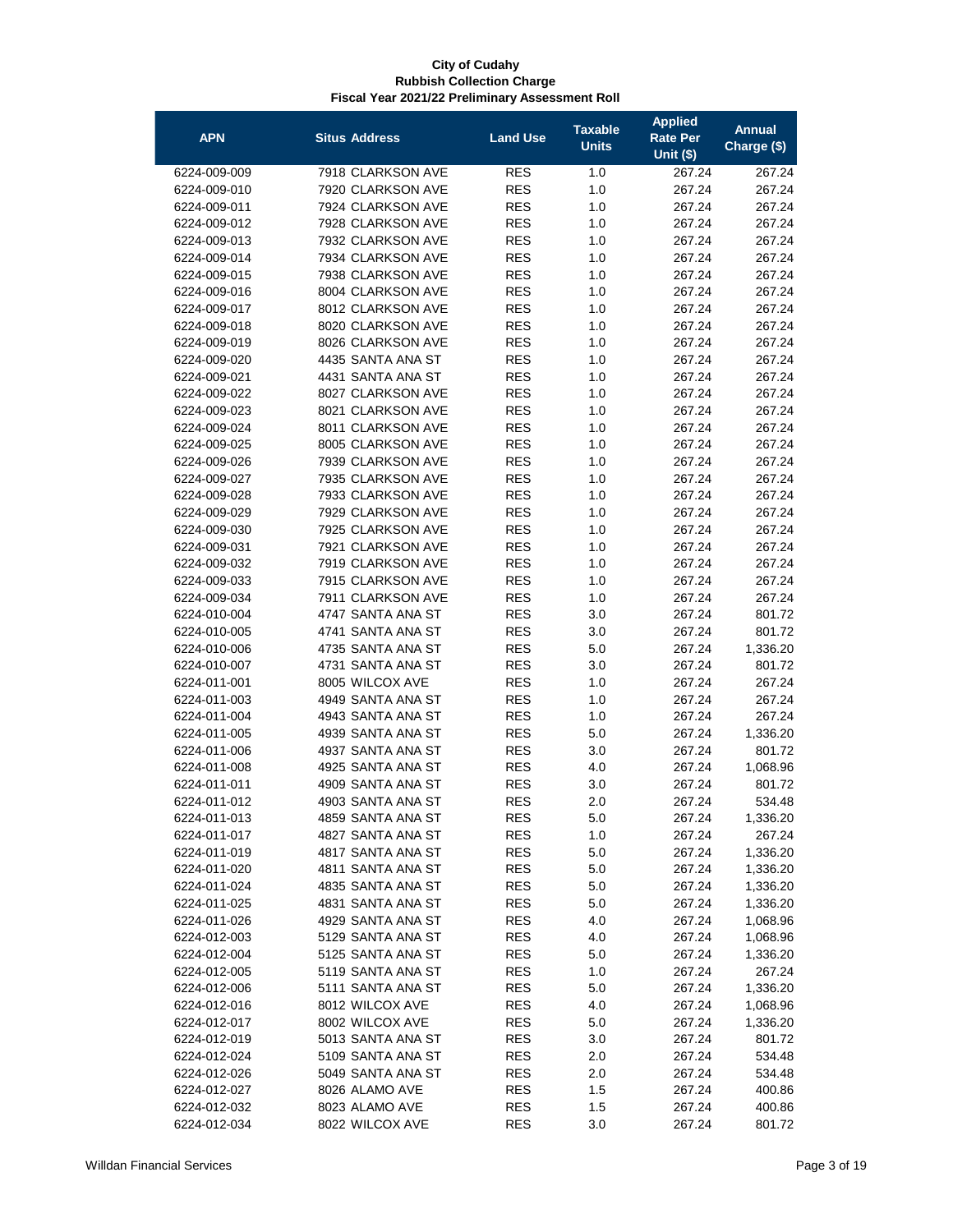| <b>APN</b>                   | <b>Situs Address</b>                   | <b>Land Use</b>          | <b>Taxable</b><br><b>Units</b> | <b>Applied</b><br>Rate Per<br>Unit $($)$ | <b>Annual</b><br>Charge (\$) |
|------------------------------|----------------------------------------|--------------------------|--------------------------------|------------------------------------------|------------------------------|
|                              |                                        |                          |                                | 267.24                                   |                              |
| 6224-012-035<br>6224-012-036 | 8000 ALAMO AVE<br>8006 ALAMO AVE       | <b>RES</b><br><b>RES</b> | 2.0<br>4.0                     |                                          | 534.48                       |
| 6224-012-037                 | 8020 ALAMO AVE                         | <b>RES</b>               | 2.0                            | 267.24<br>267.24                         | 1,068.96<br>534.48           |
| 6224-012-038                 | 8001 ALAMO AVE                         | <b>RES</b>               | 2.0                            | 267.24                                   | 534.48                       |
|                              | 5019 SANTA ANA ST                      |                          |                                |                                          | 801.72                       |
| 6224-012-041                 | 5037 SANTA ANA ST                      | <b>RES</b>               | 3.0                            | 267.24                                   |                              |
| 6224-012-042<br>6224-012-043 | 8007 ALAMO AVE                         | <b>RES</b>               | 1.0<br>2.0                     | 267.24                                   | 267.24                       |
|                              | 8013 ALAMO AVE                         | <b>RES</b><br><b>RES</b> | 2.0                            | 267.24                                   | 534.48                       |
| 6224-012-044                 | 8017 ALAMO AVE                         | <b>RES</b>               | 2.0                            | 267.24                                   | 534.48                       |
| 6224-012-045<br>6224-013-006 | 5207 SANTA ANA ST                      | <b>RES</b>               | 5.0                            | 267.24                                   | 534.48<br>1,336.20           |
| 6224-013-009                 | 5155 1/2 SANTA ANA ST                  | <b>RES</b>               | 3.0                            | 267.24                                   |                              |
| 6224-013-011                 | 5217 SANTA ANA ST                      | <b>RES</b>               | 5.0                            | 267.24                                   | 801.72<br>1,336.20           |
| 6224-015-002                 | 5112 SANTA ANA ST                      | <b>RES</b>               | 1.0                            | 267.24                                   | 267.24                       |
|                              |                                        | <b>RES</b>               | 4.0                            | 267.24                                   |                              |
| 6224-015-007                 | 5142 SANTA ANA ST                      | <b>RES</b>               |                                | 267.24                                   | 1,068.96                     |
| 6224-015-008                 | 5146 SANTA ANA ST                      | <b>RES</b>               | 4.0                            | 267.24                                   | 1,068.96<br>1,336.20         |
| 6224-015-016<br>6224-015-018 | 5210 SANTA ANA ST<br>5204 SANTA ANA ST |                          | 5.0                            | 267.24                                   |                              |
|                              | 5104 SANTA ANA ST                      | <b>RES</b>               | 5.0                            | 267.24                                   | 1,336.20                     |
| 6224-015-029                 |                                        | <b>RES</b>               | 8.0                            | 267.24                                   | 2,137.92                     |
| 6224-016-002                 | 5010 SANTA ANA ST                      | <b>RES</b>               | 1.0                            | 267.24                                   | 267.24                       |
| 6224-016-003                 | 8114 WILCOX AVE                        | <b>RES</b>               | 1.0                            | 267.24                                   | 267.24                       |
| 6224-016-004                 | 8120 WILCOX AVE                        | <b>RES</b>               | 1.0                            | 267.24                                   | 267.24                       |
| 6224-016-005                 | 8124 WILCOX AVE                        | <b>RES</b>               | 1.0                            | 267.24                                   | 267.24                       |
| 6224-016-007                 | 8134 WILCOX AVE                        | <b>RES</b>               | 1.0                            | 267.24                                   | 267.24                       |
| 6224-016-009                 | 5022 SANTA ANA ST                      | <b>RES</b>               | 3.0                            | 267.24                                   | 801.72                       |
| 6224-016-014                 | 5038 SANTA ANA ST                      | <b>RES</b>               | 2.0                            | 267.24                                   | 534.48                       |
| 6224-016-015                 | 5042 SANTA ANA ST                      | <b>RES</b>               | 5.0                            | 267.24                                   | 1,336.20                     |
| 6224-016-028                 | 8128 WILCOX AVE                        | <b>RES</b>               | 1.0                            | 267.24                                   | 267.24                       |
| 6224-017-001                 | 4810 SANTA ANA ST                      | <b>RES</b>               | 3.0                            | 267.24                                   | 801.72                       |
| 6224-017-002                 | 4818 SANTA ANA ST                      | <b>RES</b>               | 2.0                            | 267.24                                   | 534.48                       |
| 6224-017-003                 | 4822 SANTA ANA ST                      | <b>RES</b>               | 6.0                            | 267.24                                   | 1,603.44                     |
| 6224-017-004                 | 4828 SANTA ANA ST                      | <b>RES</b>               | 2.0                            | 267.24                                   | 534.48                       |
| 6224-017-005                 | 4830 SANTA ANA ST                      | <b>RES</b>               | 1.0                            | 267.24                                   | 267.24                       |
| 6224-017-008                 | 4850 SANTA ANA ST                      | <b>RES</b>               | 5.0                            | 267.24                                   | 1,336.20                     |
| 6224-017-009                 | 4856 SANTA ANA ST                      | <b>RES</b>               | 4.0                            | 267.24                                   | 1,068.96                     |
| 6224-017-011                 | 4900 SANTA ANA ST                      | <b>RES</b>               | 1.0                            | 267.24                                   | 267.24                       |
| 6224-017-014                 | 4920 SANTA ANA ST                      | <b>RES</b>               | 5.0                            | 267.24                                   | 1,336.20                     |
| 6224-017-015                 | 4922 SANTA ANA ST                      | <b>RES</b>               | 5.0                            | 267.24                                   | 1,336.20                     |
| 6224-017-017                 | 4932 SANTA ANA ST                      | <b>RES</b>               | 5.0                            | 267.24                                   | 1,336.20                     |
| 6224-017-019                 | 4956 SANTA ANA ST                      | <b>RES</b>               | 1.0                            | 267.24                                   | 267.24                       |
| 6224-017-020                 | 8117 WILCOX AVE                        | <b>RES</b>               | 3.0                            | 267.24                                   | 801.72                       |
| 6224-017-021                 | 8125 WILCOX AVE                        | <b>RES</b>               | 2.0                            | 267.24                                   | 534.48                       |
| 6224-017-022                 | 8133 WILCOX AVE                        | <b>RES</b>               | 0.5                            | 267.24                                   | 133.62                       |
| 6224-017-023                 | 8135 WILCOX AVE                        | <b>RES</b>               | 4.0                            | 267.24                                   | 1,068.96                     |
| 6224-017-026                 | 4926 SANTA ANA ST                      | <b>RES</b>               | 5.0                            | 267.24                                   | 1,336.20                     |
| 6224-017-028                 | 8100 SANTA ANA PNES                    | <b>RES</b>               | 1.0                            | 267.24                                   | 267.24                       |
| 6224-017-029                 | 8108 SANTA ANA PNES                    | <b>RES</b>               | 1.0                            | 267.24                                   | 267.24                       |
| 6224-017-030                 | 8116 SANTA ANA PNES                    | <b>RES</b>               | 1.0                            | 267.24                                   | 267.24                       |
| 6224-017-031                 | 8124 SANTA ANA PNES                    | <b>RES</b>               | 1.0                            | 267.24                                   | 267.24                       |
| 6224-017-032                 | 8132 SANTA ANA PNES                    | <b>RES</b>               | 1.0                            | 267.24                                   | 267.24                       |
| 6224-017-033                 | 8140 SANTA ANA PNES                    | <b>RES</b>               | 1.0                            | 267.24                                   | 267.24                       |
| 6224-017-034                 | 8141 SANTA ANA PNES                    | <b>RES</b>               | 1.0                            | 267.24                                   | 267.24                       |
| 6224-017-035                 | 8133 SANTA ANA PNES                    | <b>RES</b>               | 1.0                            | 267.24                                   | 267.24                       |
| 6224-017-036                 | 8125 SANTA ANA PNES                    | <b>RES</b>               | 1.0                            | 267.24                                   | 267.24                       |
| 6224-017-037                 | 8117 SANTA ANA PNES                    | <b>RES</b>               | 1.0                            | 267.24                                   | 267.24                       |
| 6224-017-038                 | 8109 SANTA ANA PNES                    | <b>RES</b>               | 1.0                            | 267.24                                   | 267.24                       |
| 6224-017-039                 | 8101 SANTA ANA PNES                    | <b>RES</b>               | 1.0                            | 267.24                                   | 267.24                       |
| 6224-017-041                 | 4944 SANTA ANA ST                      | <b>RES</b>               | 3.0                            | 267.24                                   | 801.72                       |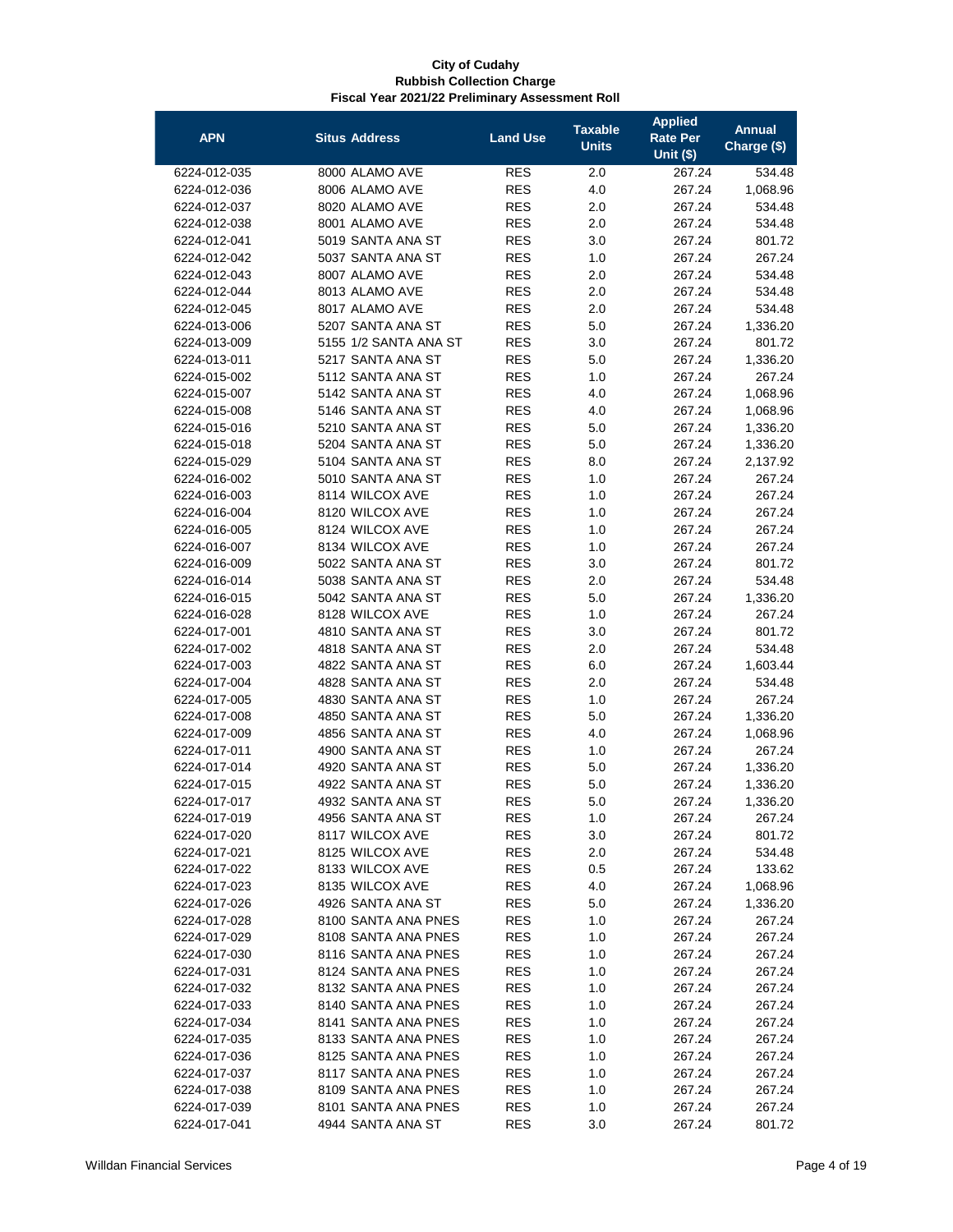| <b>APN</b>   | <b>Situs Address</b>  | <b>Land Use</b> | <b>Taxable</b><br><b>Units</b> | <b>Applied</b><br>Rate Per | <b>Annual</b><br>Charge (\$) |
|--------------|-----------------------|-----------------|--------------------------------|----------------------------|------------------------------|
|              |                       |                 |                                | <b>Unit (\$)</b>           |                              |
| 6224-017-042 | 4948 SANTA ANA ST     | <b>RES</b>      | 2.0                            | 267.24                     | 534.48                       |
| 6224-018-007 | 4730 SANTA ANA ST     | <b>RES</b>      | 2.0                            | 267.24                     | 534.48                       |
| 6224-018-014 | 4766 SANTA ANA ST     | <b>RES</b>      | 4.0                            | 267.24                     | 1,068.96                     |
| 6224-018-054 | 4758 SANTA ANA ST     | <b>RES</b>      | 1.0                            | 267.24                     | 267.24                       |
| 6224-018-055 | 4758 1/2 SANTA ANA ST | <b>RES</b>      | 1.0                            | 267.24                     | 267.24                       |
| 6224-018-056 | 4760 SANTA ANA ST     | <b>RES</b>      | 1.0                            | 267.24                     | 267.24                       |
| 6224-018-057 | 4760 1/2 SANTA ANA ST | <b>RES</b>      | 1.0                            | 267.24                     | 267.24                       |
| 6224-018-058 | 4762 SANTA ANA ST     | <b>RES</b>      | 1.0                            | 267.24                     | 267.24                       |
| 6224-018-059 | 4762 1/2 SANTA ANA ST | <b>RES</b>      | 1.0                            | 267.24                     | 267.24                       |
| 6224-018-060 | 4750 SANTA ANA ST     | <b>RES</b>      | 1.0                            | 267.24                     | 267.24                       |
| 6224-018-061 | 4750 1/2 SANTA ANA ST | <b>RES</b>      | 1.0                            | 267.24                     | 267.24                       |
| 6224-018-062 | 4752 SANTA ANA ST     | <b>RES</b>      | 1.0                            | 267.24                     | 267.24                       |
| 6224-018-063 | 4752 1/2 SANTA ANA ST | <b>RES</b>      | 1.0                            | 267.24                     | 267.24                       |
| 6224-018-064 | 4754 SANTA ANA ST     | <b>RES</b>      | 1.0                            | 267.24                     | 267.24                       |
| 6224-018-065 | 4754 1/2 SANTA ANA ST | <b>RES</b>      | 1.0                            | 267.24                     | 267.24                       |
| 6224-018-066 | 4756 SANTA ANA ST     | <b>RES</b>      | 1.0                            | 267.24                     | 267.24                       |
| 6224-018-067 | 4756 1/2 SANTA ANA ST | <b>RES</b>      | 1.0                            | 267.24                     | 267.24                       |
| 6224-019-011 | 4546 SANTA ANA ST     | <b>RES</b>      | 2.0                            | 267.24                     | 534.48                       |
| 6224-019-012 | 4532 SANTA ANA ST     | <b>RES</b>      | 3.0                            | 267.24                     | 801.72                       |
| 6224-019-016 | 4644 SANTA ANA ST     | <b>RES</b>      | 1.0                            | 267.24                     | 267.24                       |
| 6224-020-003 | 4500 SANTA ANA ST     | <b>RES</b>      | 3.0                            | 267.24                     | 801.72                       |
| 6224-020-004 | 4446 SANTA ANA ST     | <b>RES</b>      | 5.0                            | 267.24                     | 1,336.20                     |
| 6224-020-005 | 4442 SANTA ANA ST     | <b>RES</b>      | 2.0                            | 267.24                     | 534.48                       |
| 6224-020-007 | 4426 SANTA ANA ST     | <b>RES</b>      | 3.0                            | 267.24                     | 801.72                       |
| 6224-020-011 | 4334 SANTA ANA ST     | <b>RES</b>      | 3.0                            | 267.24                     | 801.72                       |
| 6224-020-012 | 4332 SANTA ANA ST     | <b>RES</b>      | 2.0                            | 267.24                     | 534.48                       |
| 6224-021-012 | 4515 CECILIA ST       | <b>RES</b>      | 2.0                            | 267.24                     | 534.48                       |
| 6224-022-010 | 4555 CECILIA ST       | <b>RES</b>      | 1.0                            | 267.24                     | 267.24                       |
| 6224-023-005 | 4735 CECILIA ST       | <b>RES</b>      | 1.0                            | 267.24                     | 267.24                       |
| 6224-025-002 | 5035 CECILIA ST       | <b>RES</b>      | 2.0                            | 267.24                     | 534.48                       |
| 6224-025-005 | 5031 CECILIA ST       | <b>RES</b>      | 1.0                            | 267.24                     | 267.24                       |
| 6224-025-006 | 5029 CECILIA ST       | <b>RES</b>      | 1.0                            | 267.24                     | 267.24                       |
| 6224-025-008 | 8212 WILCOX AVE       | <b>RES</b>      | 5.0                            | 267.24                     | 1,336.20                     |
| 6224-025-011 | 5027 CECILIA ST       | <b>RES</b>      | 1.0                            | 267.24                     | 267.24                       |
| 6224-025-012 | 5019 CECILIA ST       | <b>RES</b>      | 1.0                            | 267.24                     | 267.24                       |
| 6224-025-013 | 8238 WILCOX AVE       | <b>RES</b>      | 2.0                            | 267.24                     | 534.48                       |
| 6224-025-017 | 8214 WILCOX AVE       | <b>RES</b>      | 1.0                            | 267.24                     | 267.24                       |
| 6224-025-018 | 8206 WILCOX AVE       | <b>RES</b>      | 4.0                            | 267.24                     | 1,068.96                     |
| 6224-025-023 | 5043 1/2 CECILIA ST   | <b>RES</b>      | 2.0                            | 267.24                     | 534.48                       |
| 6224-026-003 | 8201 CRAFTON AVE      | <b>RES</b>      | 1.0                            | 267.24                     | 267.24                       |
| 6224-026-005 | 8211 CRAFTON AVE      | <b>RES</b>      | 2.0                            | 267.24                     | 534.48                       |
| 6224-026-006 | 8215 CRAFTON AVE      | <b>RES</b>      | 1.0                            | 267.24                     | 267.24                       |
| 6224-026-007 | 8219 CRAFTON AVE      | <b>RES</b>      | 1.0                            | 267.24                     | 267.24                       |
| 6224-026-008 | 8223 CRAFTON AVE      | <b>RES</b>      | 1.0                            | 267.24                     | 267.24                       |
| 6224-026-010 | 8233 FERNDALE AVE     | <b>RES</b>      | 2.0                            | 267.24                     | 534.48                       |
| 6224-026-011 | 5075 CECILIA ST       | <b>RES</b>      | 1.0                            | 267.24                     | 267.24                       |
| 6224-026-012 | 5063 1/2 CECILIA ST   | <b>RES</b>      | 4.0                            | 267.24                     | 1,068.96                     |
| 6224-026-014 | 5059 CECILIA ST       | <b>RES</b>      | 4.0                            | 267.24                     | 1,068.96                     |
| 6224-026-015 | 5053 CECILIA ST       | <b>RES</b>      | 3.0                            | 267.24                     | 801.72                       |
| 6224-026-016 | 8205 CRAFTON AVE      | <b>RES</b>      | 2.0                            | 267.24                     | 534.48                       |
| 6224-026-017 | 8202 CRAFTON AVE      | <b>RES</b>      | 3.0                            | 267.24                     | 801.72                       |
| 6224-027-001 | 5103 CECILIA ST       | <b>RES</b>      | 2.0                            | 267.24                     | 534.48                       |
| 6224-027-002 | 5113 CECILIA ST       | <b>RES</b>      | 1.0                            | 267.24                     | 267.24                       |
| 6224-027-003 | 5117 CECILIA ST       | <b>RES</b>      | 1.0                            | 267.24                     | 267.24                       |
| 6224-027-004 | 5121 CECILIA ST       | <b>RES</b>      | 1.0                            | 267.24                     | 267.24                       |
| 6224-027-005 | 5125 CECILIA ST       | <b>RES</b>      | 1.0                            | 267.24                     | 267.24                       |
| 6224-027-006 | 5129 CECILIA ST       | <b>RES</b>      | 2.0                            | 267.24                     | 534.48                       |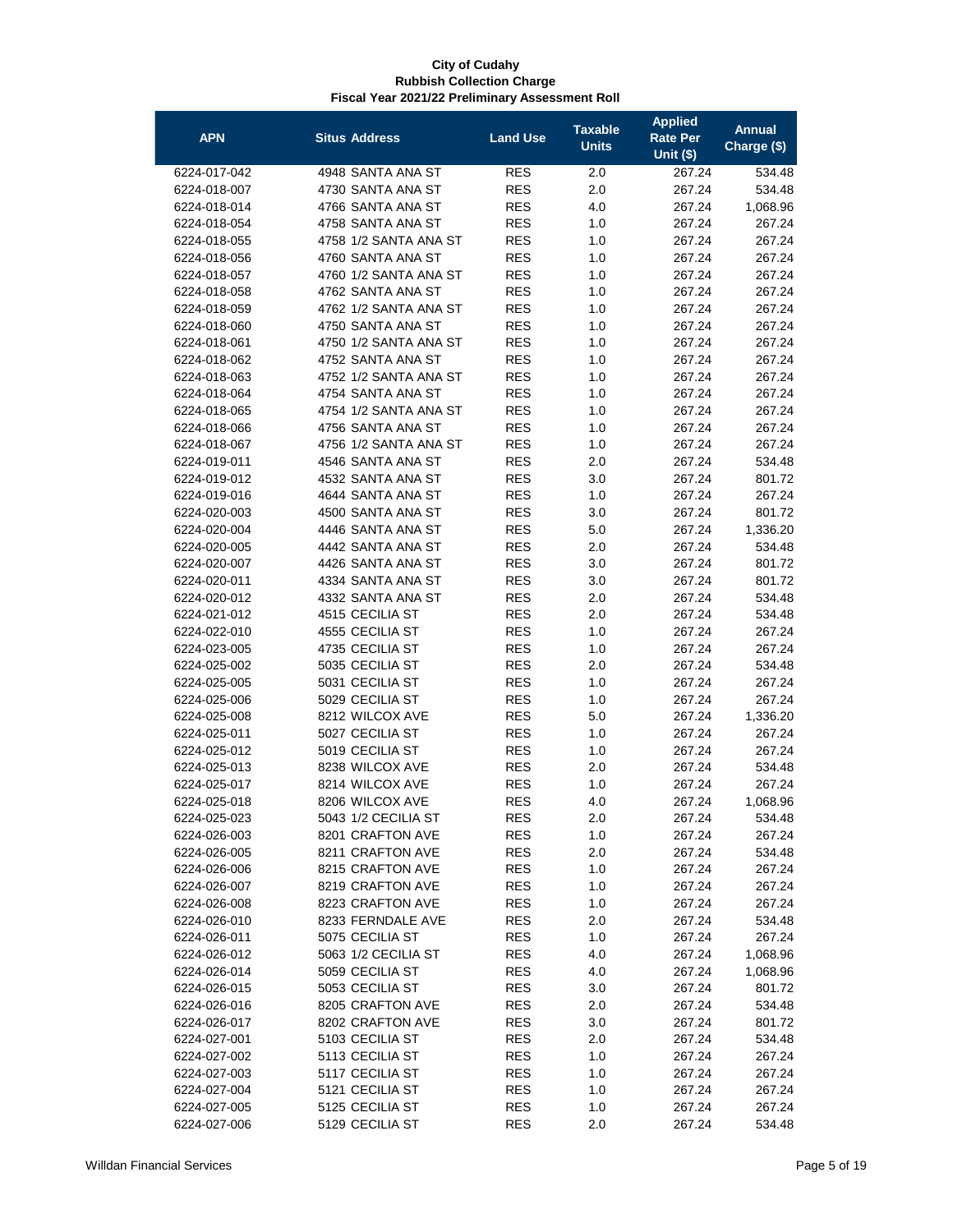| <b>APN</b>                   | <b>Situs Address</b>               | <b>Land Use</b>          | <b>Taxable</b><br><b>Units</b> | <b>Applied</b><br>Rate Per<br><b>Unit (\$)</b> | <b>Annual</b><br>Charge (\$) |
|------------------------------|------------------------------------|--------------------------|--------------------------------|------------------------------------------------|------------------------------|
| 6224-027-007                 | 5133 1/2 CECILIA ST                | <b>RES</b>               | 2.0                            | 267.24                                         | 534.48                       |
| 6224-027-008                 | 5135 CECILIA ST                    | <b>RES</b>               | 2.0                            | 267.24                                         | 534.48                       |
| 6224-027-009                 | 5141 CECILIA ST                    | <b>RES</b>               | 2.0                            | 267.24                                         | 534.48                       |
| 6224-027-010                 | 5145 CECILIA ST                    | <b>RES</b>               | 2.0                            | 267.24                                         | 534.48                       |
| 6224-027-011                 | 5149 CECILIA ST                    | <b>RES</b>               | 2.0                            | 267.24                                         | 534.48                       |
| 6224-027-012                 | 5203 CECILIA ST                    | <b>RES</b>               | 2.0                            | 267.24                                         | 534.48                       |
| 6224-027-013                 | 5205 CECILIA ST                    | <b>RES</b>               | 2.0                            | 267.24                                         | 534.48                       |
| 6224-027-014                 | 5211 CECILIA ST                    | <b>RES</b>               | 1.0                            | 267.24                                         | 267.24                       |
| 6224-027-015                 | 5215 CECILIA ST                    | <b>RES</b>               | 2.0                            | 267.24                                         | 534.48                       |
| 6224-027-016                 | 5219 CECILIA ST                    | <b>RES</b>               | 2.0                            | 267.24                                         | 534.48                       |
| 6224-027-017                 | 5223 CECILIA ST                    | <b>RES</b>               | 1.0                            | 267.24                                         | 267.24                       |
| 6224-027-021                 | 5237 CECILIA ST                    | <b>RES</b>               | 1.0                            | 267.24                                         | 267.24                       |
| 6224-027-022                 | 5241 CECILIA ST                    | <b>RES</b>               | 1.0                            | 267.24                                         | 267.24                       |
| 6224-027-023                 | 5245 CECILIA ST                    | <b>RES</b>               | 1.0                            | 267.24                                         | 267.24                       |
| 6224-027-024                 | 5249 CECILIA ST                    | <b>RES</b>               | 1.0                            | 267.24                                         | 267.24                       |
| 6224-027-030                 | 5227 CECILIA ST                    | <b>RES</b>               | 1.0                            | 267.24                                         | 267.24                       |
| 6224-027-032                 | 5253 CECILIA ST                    | <b>RES</b>               | 1.0                            | 267.24                                         | 267.24                       |
| 6224-028-004                 | 5248 CECILIA ST                    | <b>RES</b>               | 1.0                            | 267.24                                         | 267.24                       |
| 6224-028-005                 | 5244 CECILIA ST                    | <b>RES</b>               | 1.0                            | 267.24                                         | 267.24                       |
| 6224-028-006<br>6224-028-007 | 5240 CECILIA ST<br>5236 CECILIA ST | <b>RES</b><br><b>RES</b> | 1.0<br>1.0                     | 267.24                                         | 267.24<br>267.24             |
| 6224-028-008                 | 5232 CECILIA ST                    | <b>RES</b>               | 1.0                            | 267.24<br>267.24                               | 267.24                       |
| 6224-028-009                 | 5228 CECILIA ST                    | <b>RES</b>               | 2.0                            | 267.24                                         | 534.48                       |
| 6224-028-010                 | 5224 CECILIA ST                    | <b>RES</b>               | 1.0                            | 267.24                                         | 267.24                       |
| 6224-028-011                 | 5220 CECILIA ST                    | <b>RES</b>               | 1.0                            | 267.24                                         | 267.24                       |
| 6224-028-012                 | 5216 CECILIA ST                    | <b>RES</b>               | 1.0                            | 267.24                                         | 267.24                       |
| 6224-028-013                 | 5212 CECILIA ST                    | <b>RES</b>               | 1.0                            | 267.24                                         | 267.24                       |
| 6224-028-014                 | 5208 CECILIA ST                    | <b>RES</b>               | 1.0                            | 267.24                                         | 267.24                       |
| 6224-028-015                 | 5204 CECILIA ST                    | <b>RES</b>               | 1.0                            | 267.24                                         | 267.24                       |
| 6224-028-016                 | 5200 CECILIA ST                    | <b>RES</b>               | 1.0                            | 267.24                                         | 267.24                       |
| 6224-028-017                 | 5148 CECILIA ST                    | <b>RES</b>               | 1.0                            | 267.24                                         | 267.24                       |
| 6224-028-018                 | 5144 CECILIA ST                    | <b>RES</b>               | 1.0                            | 267.24                                         | 267.24                       |
| 6224-028-019                 | 5140 CECILIA ST                    | <b>RES</b>               | 1.0                            | 267.24                                         | 267.24                       |
| 6224-028-020                 | 5136 CECILIA ST                    | <b>RES</b>               | 1.0                            | 267.24                                         | 267.24                       |
| 6224-028-021                 | 5132 CECILIA ST                    | <b>RES</b>               | 1.0                            | 267.24                                         | 267.24                       |
| 6224-028-022                 | 5128 CECILIA ST                    | <b>RES</b>               | 2.0                            | 267.24                                         | 534.48                       |
| 6224-028-023                 | 5122 CECILIA ST                    | <b>RES</b>               | 1.0                            | 267.24                                         | 267.24                       |
| 6224-028-024                 | 5118 CECILIA ST                    | <b>RES</b>               | 1.5                            | 267.24                                         | 400.86                       |
| 6224-028-025                 | 5116 CECILIA ST                    | <b>RES</b>               | 1.0                            | 267.24                                         | 267.24                       |
| 6224-028-026                 | 5112 CECILIA ST                    | <b>RES</b>               | 1.0                            | 267.24                                         | 267.24                       |
| 6224-028-027                 | 5108 CECILIA ST<br>5102 CECILIA ST | <b>RES</b><br><b>RES</b> | 1.0                            | 267.24<br>267.24                               | 267.24                       |
| 6224-028-028<br>6224-028-029 | 8238 FERNDALE AVE                  | <b>RES</b>               | 1.0<br>1.0                     | 267.24                                         | 267.24<br>267.24             |
| 6224-028-033                 | 5252 CECILIA ST                    | <b>RES</b>               | 1.0                            | 267.24                                         | 267.24                       |
| 6224-029-001                 | 8306 FERNDALE AVE                  | <b>RES</b>               | 2.0                            | 267.24                                         | 534.48                       |
| 6224-029-002                 | 5119 FOSTORIA ST                   | <b>RES</b>               | 3.0                            | 267.24                                         | 801.72                       |
| 6224-029-003                 | 5129 FOSTORIA ST                   | <b>RES</b>               | 2.0                            | 267.24                                         | 534.48                       |
| 6224-029-004                 | 5135 FOSTORIA ST                   | <b>RES</b>               | 3.0                            | 267.24                                         | 801.72                       |
| 6224-029-005                 | 5143 FOSTORIA ST                   | <b>RES</b>               | 3.0                            | 267.24                                         | 801.72                       |
| 6224-029-006                 | 5151 FOSTORIA ST                   | <b>RES</b>               | 4.0                            | 267.24                                         | 1,068.96                     |
| 6224-029-007                 | 5201 FOSTORIA ST                   | <b>RES</b>               | 4.0                            | 267.24                                         | 1,068.96                     |
| 6224-029-008                 | 5205 FOSTORIA ST                   | <b>RES</b>               | 3.0                            | 267.24                                         | 801.72                       |
| 6224-029-009                 | 5215 FOSTORIA ST                   | <b>RES</b>               | 4.0                            | 267.24                                         | 1,068.96                     |
| 6224-029-010                 | 5221 FOSTORIA ST                   | <b>RES</b>               | 4.0                            | 267.24                                         | 1,068.96                     |
| 6224-029-011                 | 5225 FOSTORIA ST                   | <b>RES</b>               | 2.0                            | 267.24                                         | 534.48                       |
| 6224-029-014                 | 5245 FOSTORIA ST                   | <b>RES</b>               | 2.0                            | 267.24                                         | 534.48                       |
| 6224-029-015                 | 5251 FOSTORIA ST                   | <b>RES</b>               | 4.0                            | 267.24                                         | 1,068.96                     |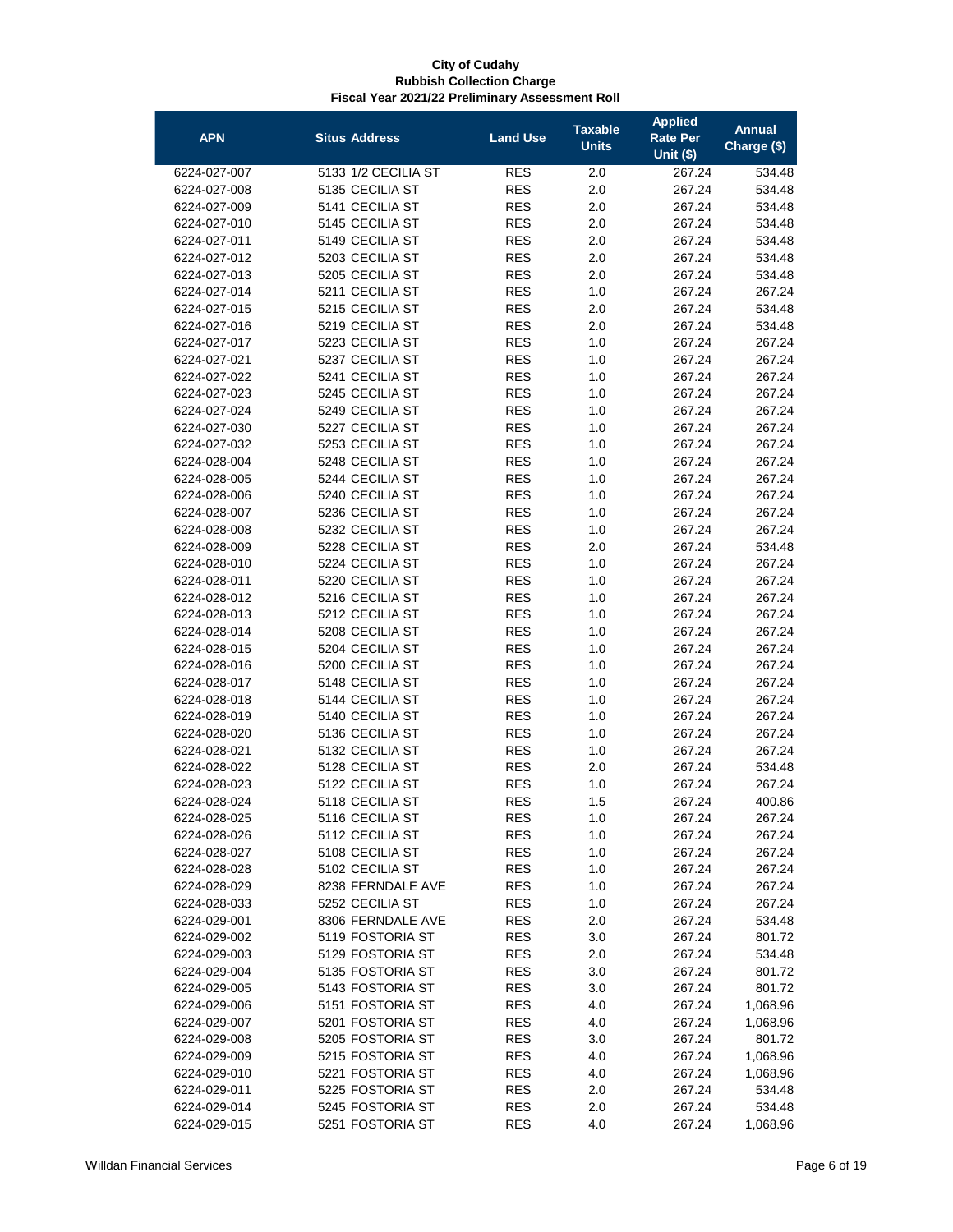| <b>APN</b>   | <b>Situs Address</b> | <b>Land Use</b> | <b>Taxable</b><br><b>Units</b> | <b>Applied</b><br>Rate Per | <b>Annual</b><br>Charge (\$) |
|--------------|----------------------|-----------------|--------------------------------|----------------------------|------------------------------|
|              |                      |                 |                                | <b>Unit (\$)</b>           |                              |
| 6224-029-016 | 5259 FOSTORIA ST     | <b>RES</b>      | 2.0                            | 267.24                     | 534.48                       |
| 6224-029-017 | 5267 FOSTORIA ST     | RES             | 2.0                            | 267.24                     | 534.48                       |
| 6224-029-018 | 5273 FOSTORIA ST     | <b>RES</b>      | 1.0                            | 267.24                     | 267.24                       |
| 6224-029-022 | 5235 FOSTORIA ST     | <b>RES</b>      | 2.0                            | 267.24                     | 534.48                       |
| 6224-029-023 | 5239 FOSTORIA ST     | <b>RES</b>      | 2.0                            | 267.24                     | 534.48                       |
| 6224-030-002 | 5268 FOSTORIA ST     | <b>RES</b>      | 2.0                            | 267.24                     | 534.48                       |
| 6224-030-003 | 5262 FOSTORIA ST     | <b>RES</b>      | 3.0                            | 267.24                     | 801.72                       |
| 6224-030-004 | 5254 FOSTORIA ST     | <b>RES</b>      | 4.0                            | 267.24                     | 1,068.96                     |
| 6224-030-005 | 5246 FOSTORIA ST     | <b>RES</b>      | 3.0                            | 267.24                     | 801.72                       |
| 6224-030-006 | 5244 FOSTORIA ST     | <b>RES</b>      | 2.0                            | 267.24                     | 534.48                       |
| 6224-030-007 | 5240 FOSTORIA ST     | <b>RES</b>      | 1.0                            | 267.24                     | 267.24                       |
| 6224-030-008 | 5230 FOSTORIA ST     | <b>RES</b>      | 4.0                            | 267.24                     | 1,068.96                     |
| 6224-030-009 | 5224 FOSTORIA ST     | <b>RES</b>      | 2.0                            | 267.24                     | 534.48                       |
| 6224-030-010 | 5216 FOSTORIA ST     | <b>RES</b>      | 2.0                            | 267.24                     | 534.48                       |
| 6224-030-011 | 5210 FOSTORIA ST     | <b>RES</b>      | 4.0                            | 267.24                     | 1,068.96                     |
| 6224-030-012 | 5204 FOSTORIA ST     | <b>RES</b>      | 1.0                            | 267.24                     | 267.24                       |
| 6224-030-013 | 5200 FOSTORIA ST     | <b>RES</b>      | 1.0                            | 267.24                     | 267.24                       |
| 6224-030-014 | 5152 FOSTORIA ST     | <b>RES</b>      | 3.0                            | 267.24                     | 801.72                       |
| 6224-030-015 | 5150 FOSTORIA ST     | <b>RES</b>      | 2.0                            | 267.24                     | 534.48                       |
| 6224-030-016 | 5142 FOSTORIA ST     | <b>RES</b>      | 4.0                            | 267.24                     | 1,068.96                     |
| 6224-030-017 | 5136 FOSTORIA ST     | <b>RES</b>      | 3.0                            | 267.24                     | 801.72                       |
| 6224-030-018 | 5122 FOSTORIA ST     | <b>RES</b>      | 4.0                            | 267.24                     | 1,068.96                     |
| 6224-030-019 | 5116 FOSTORIA ST     | <b>RES</b>      | 1.0                            | 267.24                     | 267.24                       |
| 6224-030-020 | 5106 FOSTORIA ST     | <b>RES</b>      | 2.0                            | 267.24                     | 534.48                       |
| 6224-030-021 | 5102 FOSTORIA ST     | <b>RES</b>      | 2.0                            | 267.24                     | 534.48                       |
| 6225-002-011 | 7220 BEAR AVE        | <b>RES</b>      | 1.0                            | 267.24                     | 267.24                       |
| 6225-002-012 | 7222 BEAR AVE        | <b>RES</b>      | 1.0                            | 267.24                     | 267.24                       |
| 6225-002-013 | 7226 BEAR AVE        | <b>RES</b>      | 3.0                            | 267.24                     | 801.72                       |
| 6225-002-014 | 7232 BEAR AVE        | <b>RES</b>      | 1.0                            | 267.24                     | 267.24                       |
| 6225-002-015 | 3805 WALNUT ST       | <b>RES</b>      | 1.0                            | 267.24                     | 267.24                       |
| 6225-002-016 | 3811 WALNUT ST       | <b>RES</b>      | 3.0                            | 267.24                     | 801.72                       |
| 6225-002-017 | 3821 WALNUT ST       | <b>RES</b>      | 2.0                            | 267.24                     | 534.48                       |
| 6225-002-018 | 3833 WALNUT ST       | <b>RES</b>      | 2.0                            | 267.24                     | 534.48                       |
| 6225-002-019 | 3839 WALNUT ST       | <b>RES</b>      | 3.0                            | 267.24                     | 801.72                       |
| 6225-002-021 | 3913 WALNUT ST       | <b>RES</b>      | 1.0                            | 267.24                     | 267.24                       |
| 6225-002-022 | 3917 WALNUT ST       | <b>RES</b>      | 2.0                            | 267.24                     | 534.48                       |
| 6225-002-023 | 3923 WALNUT ST       | <b>RES</b>      | 5.0                            | 267.24                     | 1,336.20                     |
| 6225-002-030 | 3933 WALNUT ST       | <b>RES</b>      | 2.0                            | 267.24                     | 534.48                       |
| 6225-002-031 | 3939 WALNUT ST       | <b>RES</b>      | 3.0                            | 267.24                     | 801.72                       |
| 6225-002-032 | 3905 WALNUT ST       | <b>RES</b>      | 1.0                            | 267.24                     | 267.24                       |
| 6225-002-033 | 3909 WALNUT ST       | <b>RES</b>      | 1.0                            | 267.24                     | 267.24                       |
| 6225-003-013 | 4001 WALNUT ST       | <b>RES</b>      | 5.0                            | 267.24                     | 1,336.20                     |
| 6225-003-014 | 4013 WALNUT ST       | <b>RES</b>      | 2.0                            | 267.24                     | 534.48                       |
| 6225-003-015 | 4017 WALNUT ST       | <b>RES</b>      | 1.0                            | 267.24                     | 267.24                       |
| 6225-003-016 | 4019 WALNUT ST       | <b>RES</b>      | 3.0                            | 267.24                     | 801.72                       |
| 6225-003-017 | 4025 WALNUT ST       | <b>RES</b>      | 2.0                            | 267.24                     | 534.48                       |
| 6225-003-018 | 4029 WALNUT ST       | <b>RES</b>      | 1.0                            | 267.24                     | 267.24                       |
| 6225-003-019 | 4035 WALNUT ST       | <b>RES</b>      | 3.0                            | 267.24                     | 801.72                       |
| 6225-003-020 | 4039 WALNUT ST       | <b>RES</b>      | 2.0                            | 267.24                     | 534.48                       |
| 6225-003-021 | 4101 WALNUT ST       | <b>RES</b>      | 2.0                            | 267.24                     | 534.48                       |
| 6225-003-022 | 4105 WALNUT ST       | <b>RES</b>      | 3.0                            | 267.24                     | 801.72                       |
| 6225-003-023 | 4113 WALNUT ST       | <b>RES</b>      | 2.0                            | 267.24                     | 534.48                       |
| 6225-003-024 | 4117 WALNUT ST       | <b>RES</b>      | 0.5                            | 267.24                     | 133.62                       |
| 6225-003-025 | 4121 WALNUT ST       | <b>RES</b>      | 2.0                            | 267.24                     | 534.48                       |
| 6225-003-026 | 4125 WALNUT ST       | <b>RES</b>      | 1.0                            | 267.24                     | 267.24                       |
| 6225-003-027 | 4129 WALNUT ST       | <b>RES</b>      | 2.0                            | 267.24                     | 534.48                       |
| 6225-007-003 | 4403 LIVE OAK ST     | <b>RES</b>      | 2.0                            | 267.24                     | 534.48                       |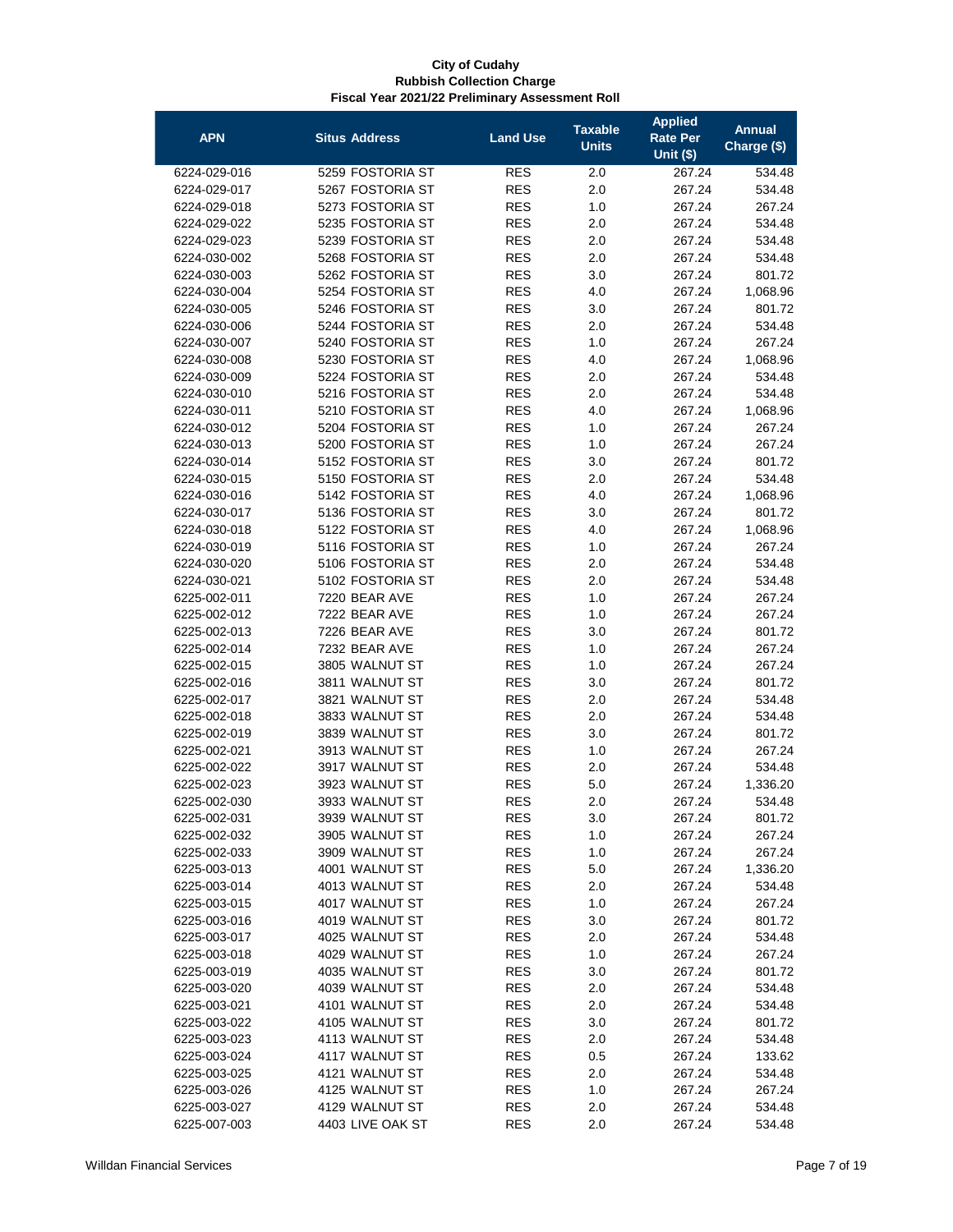| <b>APN</b>   | <b>Situs Address</b> | <b>Land Use</b>          | <b>Taxable</b><br><b>Units</b> | <b>Applied</b><br><b>Rate Per</b><br>Unit $($)$ | <b>Annual</b><br>Charge (\$) |
|--------------|----------------------|--------------------------|--------------------------------|-------------------------------------------------|------------------------------|
| 6225-007-004 | 4353 LIVE OAK ST     | <b>RES</b>               | 4.0                            | 267.24                                          | 1,068.96                     |
| 6225-007-010 | 4341 LIVE OAK ST     | <b>RES</b>               | 1.0                            | 267.24                                          | 267.24                       |
| 6225-007-011 | 4335 LIVE OAK ST     | <b>RES</b>               | 2.0                            | 267.24                                          | 534.48                       |
| 6225-007-012 | 4329 LIVE OAK ST     | <b>RES</b>               | 1.0                            | 267.24                                          | 267.24                       |
| 6225-007-013 | 4327 LIVE OAK ST     | <b>RES</b>               | 1.0                            | 267.24                                          | 267.24                       |
| 6225-007-022 | 4307 LIVE OAK ST     | <b>RES</b>               | 1.0                            | 267.24                                          | 267.24                       |
| 6225-007-024 | 4343 LIVE OAK ST     | <b>RES</b>               | 1.0                            | 267.24                                          | 267.24                       |
| 6225-007-028 | 4315 LIVE OAK ST     | <b>RES</b>               | 1.0                            | 267.24                                          | 267.24                       |
| 6225-007-029 | 7321 FLORA AVE       | <b>RES</b>               | 2.0                            | 267.24                                          | 534.48                       |
| 6225-007-030 | 4311 LIVE OAK ST     | <b>RES</b>               | 1.0                            | 267.24                                          | 267.24                       |
| 6225-007-034 | 7311 CLARKSON AVE    | <b>RES</b>               | 1.0                            | 267.24                                          | 267.24                       |
| 6225-007-035 | 7309 CLARKSON AVE    | <b>RES</b>               | 1.0                            | 267.24                                          | 267.24                       |
| 6225-007-036 | 7307 CLARKSON AVE    | <b>RES</b>               | 1.0                            | 267.24                                          | 267.24                       |
| 6225-007-037 | 7305 CLARKSON AVE    | <b>RES</b>               | 1.0                            | 267.24                                          | 267.24                       |
| 6225-007-038 | 7303 CLARKSON AVE    | <b>RES</b>               | 1.0                            | 267.24                                          | 267.24                       |
| 6225-007-039 | 7301 CLARKSON AVE    | <b>RES</b>               | 1.0                            | 267.24                                          | 267.24                       |
| 6225-007-040 | 4347 LIVE OAK ST     | <b>RES</b>               | 2.0                            | 267.24                                          | 534.48                       |
| 6225-008-012 | 7318 OTIS AVE        | <b>RES</b>               | 4.0                            | 267.24                                          | 1,068.96                     |
| 6225-008-013 | 7324 OTIS AVE        | <b>RES</b>               | 4.0                            | 267.24                                          | 1,068.96                     |
| 6225-008-016 | 4205 LIVE OAK ST     | <b>RES</b>               | 1.0                            | 267.24                                          | 267.24                       |
| 6225-008-018 | 4219 LIVE OAK ST     | <b>RES</b>               | 2.0                            | 267.24                                          | 534.48                       |
| 6225-008-025 | 4227 LIVE OAK ST     | <b>RES</b>               | 3.0                            | 267.24                                          | 801.72                       |
| 6225-008-027 | 4229 LIVE OAK ST     | <b>RES</b>               | 1.0                            | 267.24                                          | 267.24                       |
| 6225-008-032 | 4237 LIVE OAK ST     | <b>RES</b>               | 1.0                            | 267.24                                          | 267.24                       |
| 6225-008-034 | 4231 LIVE OAK ST     | <b>RES</b>               | 1.0                            | 267.24                                          | 267.24                       |
| 6225-008-037 | 7330 OTIS AVE        | <b>RES</b>               | 4.0                            | 267.24                                          | 1,068.96                     |
| 6225-008-038 | 4257 LIVE OAK ST     | <b>RES</b>               | 1.0                            | 267.24                                          | 267.24                       |
| 6225-008-043 | 4245 LIVE OAK ST     | <b>RES</b>               | 1.0                            | 267.24                                          | 267.24                       |
| 6225-008-046 | 4235 LIVE OAK ST     | <b>RES</b>               | 1.0                            | 267.24                                          | 267.24                       |
| 6225-008-053 | 4255 LIVE OAK ST     | <b>RES</b>               | 1.0                            | 267.24                                          | 267.24                       |
| 6225-009-001 | 7317 OTIS AVE        | <b>RES</b>               | 1.0                            | 267.24                                          | 267.24                       |
| 6225-009-002 | 7313 OTIS AVE        | <b>RES</b>               | 1.0                            | 267.24                                          | 267.24                       |
| 6225-009-003 | 7309 OTIS AVE        | <b>RES</b>               | 1.0                            | 267.24                                          | 267.24                       |
| 6225-009-004 | 7303 OTIS AVE        | <b>RES</b>               | 1.0                            | 267.24                                          | 267.24                       |
| 6225-009-006 | 4118 WALNUT ST       | <b>RES</b>               | 3.0                            | 267.24                                          | 801.72                       |
| 6225-009-007 | 4112 WALNUT ST       | <b>RES</b>               | 2.0                            | 267.24                                          | 534.48                       |
| 6225-009-008 | 4106 WALNUT ST       | <b>RES</b>               | 2.0                            | 267.24                                          | 534.48                       |
| 6225-009-009 | 4100 WALNUT ST       | <b>RES</b>               | 3.0                            | 267.24                                          | 801.72                       |
| 6225-009-011 | 4028 WALNUT ST       | <b>RES</b>               | 2.0                            | 267.24                                          | 534.48                       |
| 6225-009-012 | 4020 WALNUT ST       | <b>RES</b>               | 3.0                            | 267.24                                          | 801.72                       |
| 6225-009-015 | 4002 WALNUT ST       | <b>RES</b>               | 5.0                            | 267.24                                          | 1,336.20                     |
| 6225-009-016 | 4003 LIVE OAK ST     | <b>RES</b>               | 5.0                            | 267.24                                          | 1,336.20                     |
| 6225-009-017 | 4011 LIVE OAK ST     | <b>RES</b>               | 4.0                            | 267.24                                          | 1,068.96                     |
| 6225-009-018 | 4019 LIVE OAK ST     | RES                      | 2.0                            | 267.24                                          | 534.48                       |
| 6225-009-019 | 4025 LIVE OAK ST     | <b>RES</b>               | 4.0                            | 267.24                                          | 1,068.96                     |
| 6225-009-020 | 4029 LIVE OAK ST     | <b>RES</b>               | 2.0                            | 267.24                                          | 534.48                       |
| 6225-009-021 | 4033 LIVE OAK ST     | <b>RES</b>               | 3.0                            | 267.24                                          | 801.72                       |
| 6225-009-022 | 4037 LIVE OAK ST     | <b>RES</b>               | 5.0                            | 267.24                                          | 1,336.20                     |
| 6225-009-023 | 4101 LIVE OAK ST     | <b>RES</b>               | 4.0                            | 267.24                                          | 1,068.96                     |
| 6225-009-024 | 4109 LIVE OAK ST     | <b>RES</b>               | 2.0                            | 267.24                                          | 534.48                       |
| 6225-009-025 | 4115 LIVE OAK ST     | <b>RES</b>               | 4.0                            | 267.24                                          | 1,068.96                     |
| 6225-009-026 | 4119 LIVE OAK ST     | <b>RES</b>               | 2.0                            | 267.24                                          | 534.48                       |
| 6225-009-027 | 4123 LIVE OAK ST     | <b>RES</b>               | 1.0                            | 267.24                                          | 267.24                       |
| 6225-009-028 | 4125 LIVE OAK ST     | <b>RES</b>               | 3.0                            | 267.24                                          | 801.72                       |
| 6225-009-030 | 7325 OTIS AVE        | <b>RES</b>               | 1.0                            | 267.24                                          | 267.24                       |
| 6225-009-031 | 7319 OTIS AVE        |                          |                                |                                                 | 267.24                       |
| 6225-009-033 | 4012 WALNUT ST       | <b>RES</b><br><b>RES</b> | 1.0<br>3.0                     | 267.24<br>267.24                                | 801.72                       |
|              |                      |                          |                                |                                                 |                              |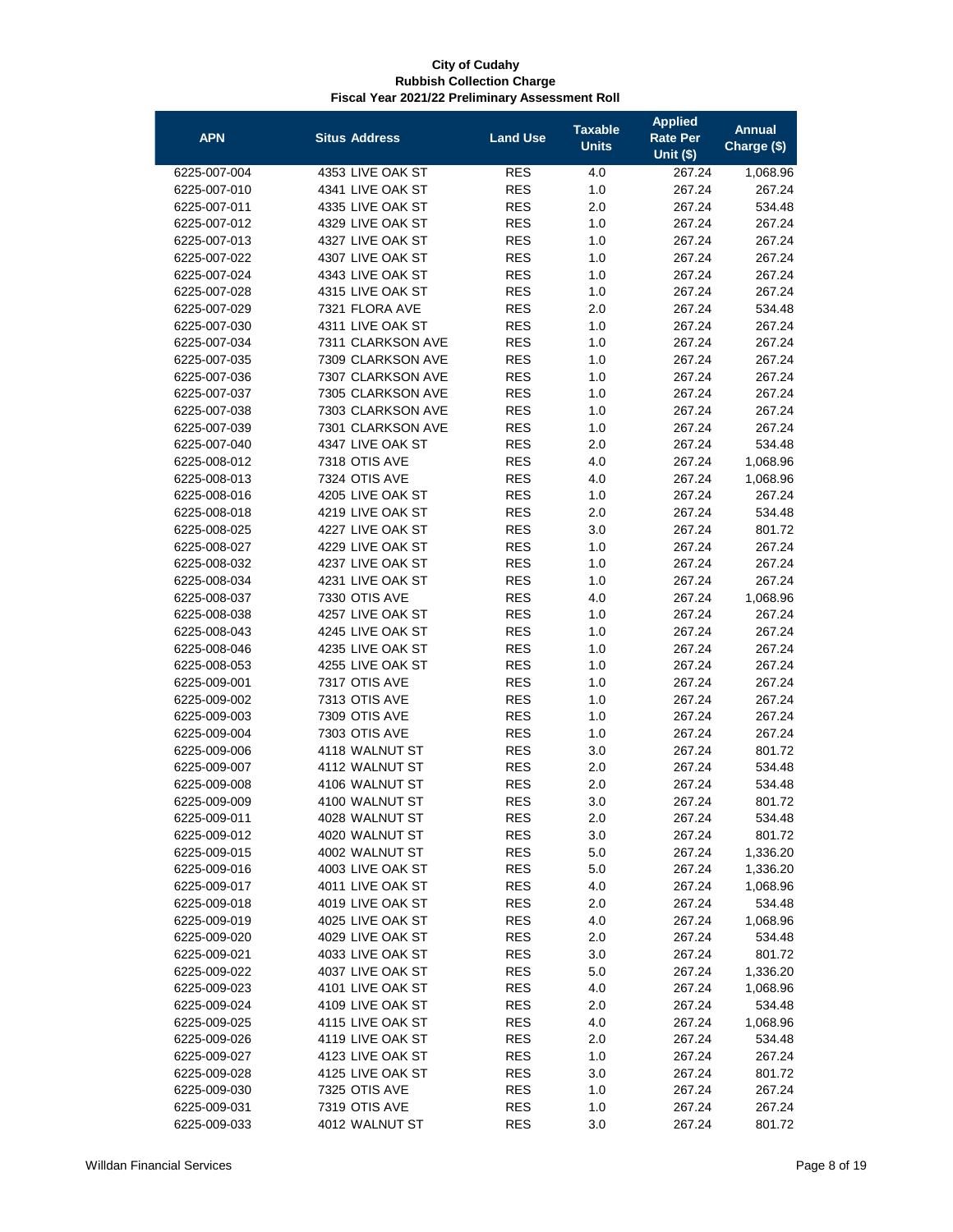| <b>APN</b>   | <b>Situs Address</b> | <b>Land Use</b> | <b>Taxable</b><br><b>Units</b> | <b>Applied</b><br><b>Rate Per</b> | <b>Annual</b><br>Charge (\$) |
|--------------|----------------------|-----------------|--------------------------------|-----------------------------------|------------------------------|
|              |                      |                 |                                | <b>Unit (\$)</b>                  |                              |
| 6225-009-034 | 4018 WALNUT ST       | <b>RES</b>      | 3.0                            | 267.24                            | 801.72                       |
| 6225-009-035 | 4032 WALNUT ST       | <b>RES</b>      | 1.0                            | 267.24                            | 267.24                       |
| 6225-009-036 | 4034 WALNUT ST       | <b>RES</b>      | 3.0                            | 267.24                            | 801.72                       |
| 6225-010-001 | 3932 WALNUT ST       | <b>RES</b>      | 4.0                            | 267.24                            | 1,068.96                     |
| 6225-010-003 | 3922 WALNUT ST       | <b>RES</b>      | 2.0                            | 267.24                            | 534.48                       |
| 6225-010-004 | 3918 WALNUT ST       | <b>RES</b>      | 3.0                            | 267.24                            | 801.72                       |
| 6225-010-006 | 3908 WALNUT ST       | <b>RES</b>      | 1.0                            | 267.24                            | 267.24                       |
| 6225-010-007 | 3904 WALNUT ST       | <b>RES</b>      | 1.0                            | 267.24                            | 267.24                       |
| 6225-010-008 | 3838 WALNUT ST       | <b>RES</b>      | 1.0                            | 267.24                            | 267.24                       |
| 6225-010-009 | 3832 WALNUT ST       | <b>RES</b>      | 1.0                            | 267.24                            | 267.24                       |
| 6225-010-012 | 3806 WALNUT ST       | <b>RES</b>      | 1.0                            | 267.24                            | 267.24                       |
| 6225-010-013 | 3800 WALNUT ST       | <b>RES</b>      | 1.0                            | 267.24                            | 267.24                       |
| 6225-010-014 | 7314 BEAR AVE        | <b>RES</b>      | 1.0                            | 267.24                            | 267.24                       |
| 6225-010-015 | 7320 BEAR AVE        | <b>RES</b>      | 2.0                            | 267.24                            | 534.48                       |
| 6225-010-016 | 7326 BEAR AVE        | <b>RES</b>      | 2.0                            | 267.24                            | 534.48                       |
| 6225-010-017 | 7330 BEAR AVE        | <b>RES</b>      | 2.0                            | 267.24                            | 534.48                       |
| 6225-010-018 | 3811 LIVE OAK ST     | <b>RES</b>      | 2.0                            | 267.24                            | 534.48                       |
| 6225-010-019 | 3817 LIVE OAK ST     | <b>RES</b>      | 2.0                            | 267.24                            | 534.48                       |
| 6225-010-020 | 3821 LIVE OAK ST     | <b>RES</b>      | 1.0                            | 267.24                            | 267.24                       |
| 6225-010-021 | 3827 LIVE OAK ST     | <b>RES</b>      | 1.0                            | 267.24                            | 267.24                       |
| 6225-010-023 | 3909 LIVE OAK ST     | <b>RES</b>      | 2.0                            | 267.24                            | 534.48                       |
| 6225-010-024 | 3913 LIVE OAK ST     | <b>RES</b>      | 0.5                            | 267.24                            | 133.62                       |
| 6225-010-026 | 3929 LIVE OAK ST     | <b>RES</b>      | 1.0                            | 267.24                            | 267.24                       |
| 6225-010-027 | 3933 LIVE OAK ST     | <b>RES</b>      | 3.0                            | 267.24                            | 801.72                       |
| 6225-010-028 | 3939 LIVE OAK ST     | <b>RES</b>      | 1.0                            | 267.24                            | 267.24                       |
| 6225-010-031 | 3831 LIVE OAK ST     | <b>RES</b>      | 3.0                            | 267.24                            | 801.72                       |
| 6225-010-034 | 3837 1/2 LIVE OAK ST | <b>RES</b>      | 4.0                            | 267.24                            | 1,068.96                     |
| 6225-010-035 | 3822 WALNUT ST       | <b>RES</b>      | 3.0                            | 267.24                            | 801.72                       |
| 6225-010-036 | 3830 WALNUT ST       | <b>RES</b>      | 3.0                            | 267.24                            | 801.72                       |
| 6225-011-002 | 3726 WALNUT ST       | <b>RES</b>      | 1.0                            | 267.24                            | 267.24                       |
| 6225-011-003 | 3712 WALNUT ST       | <b>RES</b>      | 2.0                            | 267.24                            | 534.48                       |
| 6225-011-005 | 3708 WALNUT ST       | <b>RES</b>      | 0.5                            | 267.24                            | 133.62                       |
| 6225-011-007 | 3632 WALNUT ST       | <b>RES</b>      | 2.0                            | 267.24                            | 534.48                       |
| 6225-011-008 | 3628 WALNUT ST       | <b>RES</b>      | 2.0                            | 267.24                            | 534.48                       |
| 6225-011-009 | 3624 WALNUT ST       | <b>RES</b>      | 3.0                            | 267.24                            | 801.72                       |
| 6225-011-010 | 3620 WALNUT ST       | <b>RES</b>      | 1.0                            | 267.24                            | 267.24                       |
| 6225-011-013 | 3713 LIVE OAK ST     | <b>RES</b>      | 2.0                            | 267.24                            | 534.48                       |
| 6225-011-014 | 3719 LIVE OAK ST     | <b>RES</b>      | 3.0                            | 267.24                            | 801.72                       |
| 6225-011-015 | 3723 LIVE OAK ST     | <b>RES</b>      | 4.0                            | 267.24                            | 1,068.96                     |
| 6225-011-016 | 3729 LIVE OAK ST     | <b>RES</b>      | 3.0                            | 267.24                            | 801.72                       |
| 6225-011-017 | 7323 BEAR AVE        | <b>RES</b>      | 3.0                            | 267.24                            | 801.72                       |
| 6225-011-018 | 7313 BEAR AVE        | <b>RES</b>      | 4.0                            | 267.24                            | 1,068.96                     |
| 6225-011-019 | 3600 WALNUT ST       | <b>RES</b>      | 1.0                            | 267.24                            | 267.24                       |
| 6225-011-020 | 3610 WALNUT ST       | <b>RES</b>      | 1.0                            | 267.24                            | 267.24                       |
| 6225-011-022 | 3614 WALNUT ST       | <b>RES</b>      | 2.0                            | 267.24                            | 534.48                       |
| 6225-011-023 | 7312 SALT LAKE AVE   | <b>RES</b>      | 1.0                            | 267.24                            | 267.24                       |
| 6225-012-001 | 7515 BEAR AVE        | <b>RES</b>      | 1.0                            | 267.24                            | 267.24                       |
| 6225-012-002 | 7505 BEAR AVE        | <b>RES</b>      | 5.0                            | 267.24                            | 1,336.20                     |
| 6225-012-003 | 3728 LIVE OAK ST     | <b>RES</b>      | 3.0                            | 267.24                            | 801.72                       |
| 6225-012-004 | 3724 LIVE OAK ST     | <b>RES</b>      | 1.0                            | 267.24                            | 267.24                       |
| 6225-012-006 | 7526 SALT LAKE AVE   | <b>RES</b>      | 1.0                            | 267.24                            | 267.24                       |
| 6225-012-007 | 7521 BEAR AVE        | <b>RES</b>      | 3.0                            | 267.24                            | 801.72                       |
| 6225-012-010 | 7514 SALT LAKE AVE   | <b>RES</b>      | 1.0                            | 267.24                            | 267.24                       |
| 6225-012-011 | 7522 SALT LAKE AVE   | <b>RES</b>      | 1.0                            | 267.24                            | 267.24                       |
| 6225-012-012 | 7527 BEAR AVE        | <b>RES</b>      | 1.0                            | 267.24                            | 267.24                       |
| 6225-012-013 | 7533 BEAR AVE        | <b>RES</b>      | 1.0                            | 267.24                            | 267.24                       |
| 6225-013-001 | 3938 LIVE OAK ST     | <b>RES</b>      | 1.0                            | 267.24                            | 267.24                       |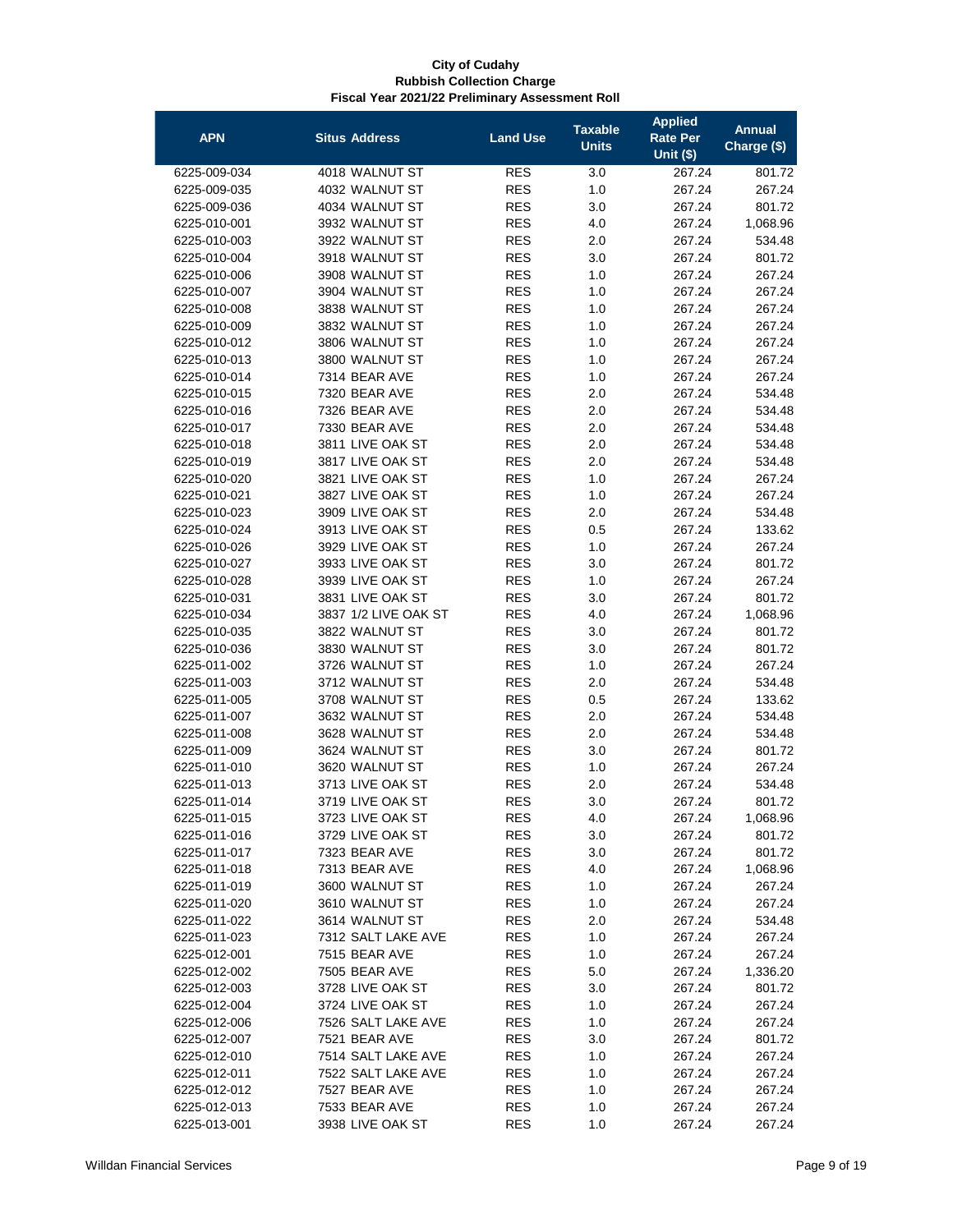| <b>APN</b>                   | <b>Situs Address</b>             | <b>Land Use</b>          | <b>Taxable</b><br><b>Units</b> | <b>Applied</b><br><b>Rate Per</b><br><b>Unit (\$)</b> | <b>Annual</b><br>Charge (\$) |
|------------------------------|----------------------------------|--------------------------|--------------------------------|-------------------------------------------------------|------------------------------|
| 6225-013-002                 | 3934 LIVE OAK ST                 | <b>RES</b>               | 3.0                            | 267.24                                                | 801.72                       |
| 6225-013-003                 | 3928 LIVE OAK ST                 | <b>RES</b>               | 3.0                            | 267.24                                                | 801.72                       |
| 6225-013-004                 | 3922 LIVE OAK ST                 | <b>RES</b>               | 1.0                            | 267.24                                                | 267.24                       |
| 6225-013-006                 | 3904 LIVE OAK ST                 | <b>RES</b>               | 3.0                            | 267.24                                                | 801.72                       |
| 6225-013-007                 | 3902 LIVE OAK ST                 | <b>RES</b>               | 1.0                            | 267.24                                                | 267.24                       |
| 6225-013-008                 | 3838 LIVE OAK ST                 | <b>RES</b>               | 1.0                            | 267.24                                                | 267.24                       |
| 6225-013-009                 | 3834 LIVE OAK ST                 | <b>RES</b>               | 1.0                            | 267.24                                                | 267.24                       |
| 6225-013-010                 | 3822 LIVE OAK ST                 | <b>RES</b>               | 3.0                            | 267.24                                                | 801.72                       |
| 6225-013-011                 | 3818 LIVE OAK ST                 | <b>RES</b>               | 1.0                            | 267.24                                                | 267.24                       |
| 6225-013-012                 | 3810 LIVE OAK ST                 | <b>RES</b>               | 4.0                            | 267.24                                                | 1,068.96                     |
| 6225-013-013                 | 7500 BEAR AVE                    | <b>RES</b>               | 1.0                            | 267.24                                                | 267.24                       |
| 6225-013-014                 | 7504 BEAR AVE                    | <b>RES</b>               | 1.0                            | 267.24                                                | 267.24                       |
| 6225-013-015                 | 7510 BEAR AVE                    | <b>RES</b>               | 1.0                            | 267.24                                                | 267.24                       |
| 6225-013-016                 | 7514 BEAR AVE                    | <b>RES</b>               | 2.0                            | 267.24                                                | 534.48                       |
| 6225-013-017                 | 7520 BEAR AVE                    | <b>RES</b>               | 1.0                            | 267.24                                                | 267.24                       |
| 6225-013-020                 | 3819 FLOWER ST                   | <b>RES</b>               | 1.0                            | 267.24                                                | 267.24                       |
| 6225-013-021                 | 3823 FLOWER ST                   | <b>RES</b>               | 2.0                            | 267.24                                                | 534.48                       |
| 6225-013-022                 | 3829 FLOWER ST                   | <b>RES</b>               | 3.0                            | 267.24                                                | 801.72                       |
| 6225-013-023                 | 3835 FLOWER ST                   | <b>RES</b>               | 2.0                            | 267.24                                                | 534.48                       |
| 6225-013-024                 | 3839 FLOWER ST                   | <b>RES</b>               | 3.0                            | 267.24                                                | 801.72                       |
| 6225-013-025                 | 3901 FLOWER ST                   | <b>RES</b>               | 5.0                            | 267.24                                                | 1,336.20                     |
| 6225-013-026                 | 3911 FLOWER ST                   | <b>RES</b>               | 4.0                            | 267.24                                                | 1,068.96                     |
| 6225-013-027                 | 3919 FLOWER ST                   | <b>RES</b>               | 1.0                            | 267.24                                                | 267.24                       |
| 6225-013-028                 | 3925 FLOWER ST                   | <b>RES</b>               | 3.0                            | 267.24                                                | 801.72                       |
| 6225-013-029                 | 3929 FLOWER ST                   | <b>RES</b>               | 2.5                            | 267.24                                                | 668.10                       |
| 6225-013-030                 | 3933 FLOWER ST                   | <b>RES</b>               | 3.0                            | 267.24                                                | 801.72                       |
| 6225-013-031                 | 4001 FLOWER ST                   | <b>RES</b>               | 1.0                            | 267.24                                                | 267.24                       |
| 6225-014-002                 | 4130 LIVE OAK ST                 | <b>RES</b>               | 1.0                            | 267.24                                                | 267.24                       |
| 6225-014-003                 | 4120 LIVE OAK ST                 | <b>RES</b>               | 1.0                            | 267.24                                                | 267.24                       |
| 6225-014-004                 | 4118 LIVE OAK ST                 | <b>RES</b>               | 3.0                            | 267.24                                                | 801.72                       |
| 6225-014-005                 | 4112 LIVE OAK ST                 | <b>RES</b>               | 1.0                            | 267.24                                                | 267.24                       |
| 6225-014-006                 | 4100 LIVE OAK ST                 | <b>RES</b>               | 3.0                            | 267.24                                                | 801.72                       |
| 6225-014-008                 | 4032 LIVE OAK ST                 | <b>RES</b>               | 3.0                            | 267.24                                                | 801.72                       |
| 6225-014-009                 | 4026 LIVE OAK ST                 | <b>RES</b>               | 2.0                            | 267.24                                                | 534.48                       |
| 6225-014-013                 | 4003 FLOWER ST                   | <b>RES</b>               | 3.0                            | 267.24                                                | 801.72                       |
| 6225-014-015                 | 4015 FLOWER ST                   | <b>RES</b>               | 1.0                            | 267.24                                                | 267.24                       |
| 6225-014-016                 | 4019 FLOWER ST                   | <b>RES</b>               | 1.0                            | 267.24                                                | 267.24                       |
| 6225-014-017                 | 4021 FLOWER ST                   | <b>RES</b>               | 0.5                            | 267.24                                                | 133.62                       |
| 6225-014-018                 | 4029 FLOWER ST<br>4033 FLOWER ST | <b>RES</b>               | 3.0                            | 267.24                                                | 801.72                       |
| 6225-014-019                 | 4037 FLOWER ST                   | <b>RES</b>               | 1.0                            | 267.24                                                | 267.24                       |
| 6225-014-020<br>6225-014-021 | 4101 FLOWER ST                   | <b>RES</b><br><b>RES</b> | 2.0<br>4.0                     | 267.24<br>267.24                                      | 534.48<br>1,068.96           |
| 6225-014-022                 | 4107 FLOWER ST                   | <b>RES</b>               | 1.0                            | 267.24                                                | 267.24                       |
| 6225-014-023                 | 4111 FLOWER ST                   | RES                      | 3.0                            | 267.24                                                | 801.72                       |
| 6225-014-024                 | 4119 FLOWER ST                   | <b>RES</b>               | 3.0                            | 267.24                                                | 801.72                       |
| 6225-014-025                 | 4125 FLOWER ST                   | <b>RES</b>               | 1.0                            | 267.24                                                | 267.24                       |
| 6225-014-026                 | 4127 FLOWER ST                   | <b>RES</b>               | 3.0                            | 267.24                                                | 801.72                       |
| 6225-014-027                 | 4135 FLOWER ST                   | <b>RES</b>               | 2.0                            | 267.24                                                | 534.48                       |
| 6225-014-028                 | 4141 FLOWER ST                   | <b>RES</b>               | 1.0                            | 267.24                                                | 267.24                       |
| 6225-014-029                 | 7527 OTIS AVE                    | <b>RES</b>               | 2.0                            | 267.24                                                | 534.48                       |
| 6225-014-030                 | 7521 OTIS AVE                    | <b>RES</b>               | 0.5                            | 267.24                                                | 133.62                       |
| 6225-014-031                 | 4108 LIVE OAK ST                 | <b>RES</b>               | 0.5                            | 267.24                                                | 133.62                       |
| 6225-014-032                 | 4010 LIVE OAK ST                 | <b>RES</b>               | 3.0                            | 267.24                                                | 801.72                       |
| 6225-014-033                 | 4018 LIVE OAK ST                 | RES                      | 9.0                            | 267.24                                                | 2,405.16                     |
| 6225-014-034                 | 4132 LIVE OAK ST                 | <b>RES</b>               | 3.0                            | 267.24                                                | 801.72                       |
| 6225-014-035                 | 7511 OTIS AVE                    | <b>RES</b>               | 1.0                            | 267.24                                                | 267.24                       |
| 6225-014-036                 | 7515 OTIS AVE                    | <b>RES</b>               | 3.0                            | 267.24                                                | 801.72                       |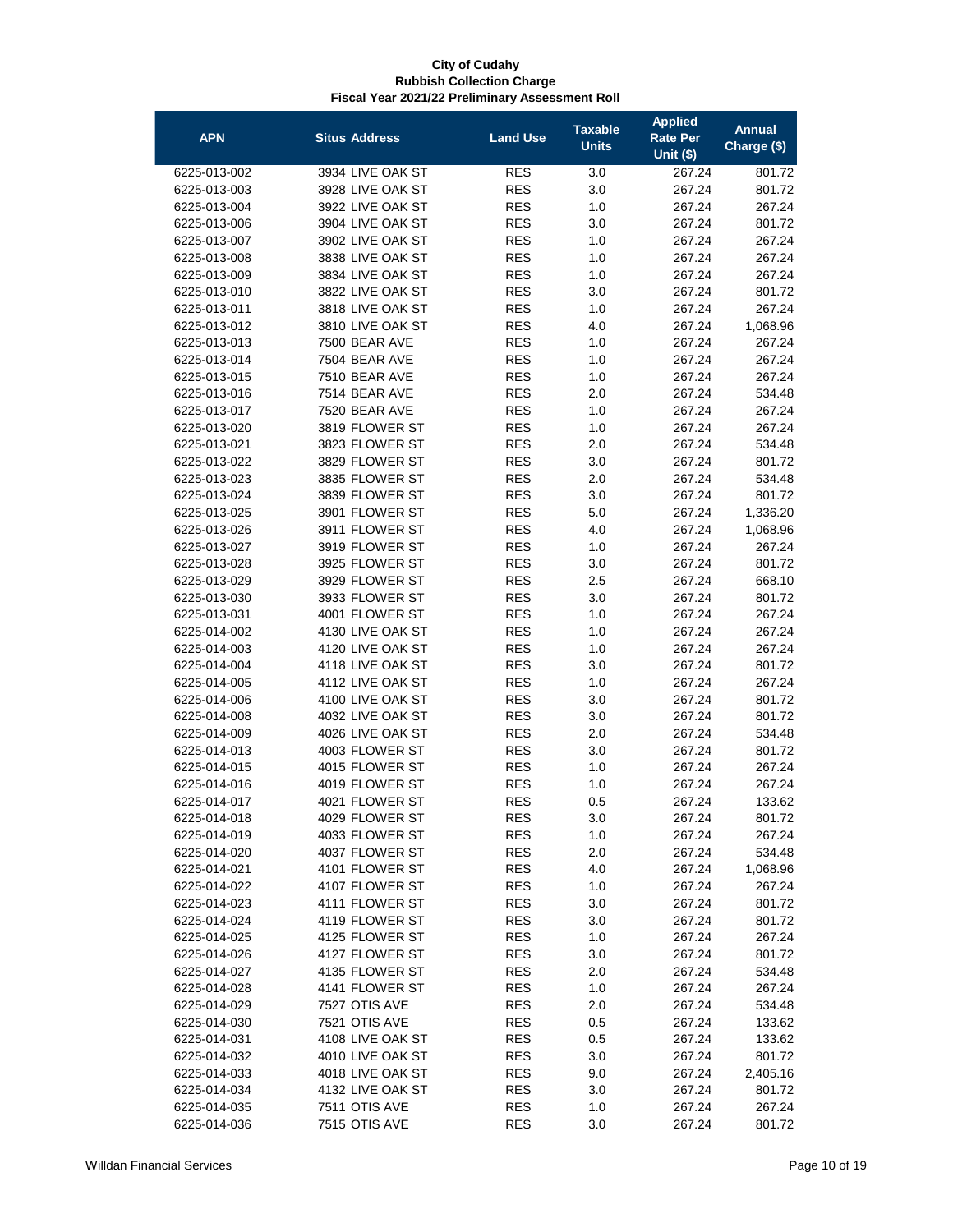| <b>APN</b>                   | <b>Situs Address</b>                 | <b>Land Use</b>          | <b>Taxable</b><br><b>Units</b> | <b>Applied</b><br><b>Rate Per</b><br>Unit $(§)$ | <b>Annual</b><br>Charge (\$) |
|------------------------------|--------------------------------------|--------------------------|--------------------------------|-------------------------------------------------|------------------------------|
| 6225-014-037                 | 4002 LIVE OAK ST                     | <b>RES</b>               | 2.0                            | 267.24                                          | 534.48                       |
| 6225-014-039                 | 4009 FLOWER ST                       | <b>RES</b>               | 1.0                            | 267.24                                          | 267.24                       |
| 6225-015-003                 | 4249 HARTLE AVE                      | <b>RES</b>               | 1.0                            | 267.24                                          | 267.24                       |
| 6225-015-004                 | 4248 LIVE OAK ST                     | <b>RES</b>               | 1.0                            | 267.24                                          | 267.24                       |
| 6225-015-006                 | 4241 HARTLE AVE                      | <b>RES</b>               | 1.0                            | 267.24                                          | 267.24                       |
| 6225-015-007                 | 4236 LIVE OAK ST                     | <b>RES</b>               | 1.0                            | 267.24                                          | 267.24                       |
| 6225-015-008                 | 4232 LIVE OAK ST                     | <b>RES</b>               | 1.0                            | 267.24                                          | 267.24                       |
| 6225-015-009                 | 4233 HARTLE AVE                      | <b>RES</b>               | 1.0                            | 267.24                                          | 267.24                       |
| 6225-015-010                 | 4229 HARTLE AVE                      | <b>RES</b>               | 1.0                            | 267.24                                          | 267.24                       |
| 6225-015-011                 | 4228 LIVE OAK ST                     | <b>RES</b>               | 1.0                            | 267.24                                          | 267.24                       |
| 6225-015-012                 | 4222 LIVE OAK ST                     | <b>RES</b>               | 1.0                            | 267.24                                          | 267.24                       |
| 6225-015-013                 | 4225 HARTLE AVE                      | <b>RES</b>               | 1.0                            | 267.24                                          | 267.24                       |
| 6225-015-024                 | 4259 HARTLE AVE                      | <b>RES</b>               | 1.0                            | 267.24                                          | 267.24                       |
| 6225-015-027                 | 4202 LIVE OAK ST                     | <b>RES</b>               | 2.0                            | 267.24                                          | 534.48                       |
| 6225-015-028                 | 4212 LIVE OAK ST                     | <b>RES</b>               | 1.0                            | 267.24                                          | 267.24                       |
| 6225-015-029                 | 4218 LIVE OAK ST                     | <b>RES</b>               | 1.0                            | 267.24                                          | 267.24                       |
| 6225-015-030                 | 4215 HARTLE AVE                      | <b>RES</b>               | 4.0                            | 267.24                                          | 1,068.96                     |
| 6225-015-033                 | 4254 LIVE OAK ST                     | <b>RES</b>               | 1.0                            | 267.24                                          | 267.24                       |
| 6225-015-034                 | 4260 LIVE OAK ST                     | <b>RES</b>               | 1.0                            | 267.24                                          | 267.24                       |
| 6225-015-035                 | 4263 HARTLE AVE                      | <b>RES</b>               | 1.0                            | 267.24                                          | 267.24                       |
| 6225-015-037                 | 4244 LIVE OAK ST                     | <b>RES</b>               | 1.0                            | 267.24                                          | 267.24                       |
| 6225-015-038                 | 4245 HARTLE AVE                      | <b>RES</b>               | 1.0                            | 267.24                                          | 267.24                       |
| 6225-016-003                 | 4361 HARTLE AVE                      | <b>RES</b>               | 1.0                            | 267.24                                          | 267.24                       |
| 6225-016-004                 | 4357 HARTLE AVE                      | <b>RES</b>               | 0.5                            | 267.24                                          | 133.62                       |
| 6225-016-005                 | 4356 LIVE OAK ST                     | <b>RES</b>               | 1.0                            | 267.24                                          | 267.24                       |
| 6225-016-006                 | 4352 LIVE OAK ST                     | <b>RES</b>               | 1.0                            | 267.24                                          | 267.24                       |
| 6225-016-007                 | 4346 LIVE OAK ST                     | <b>RES</b>               | 0.5                            | 267.24                                          | 133.62                       |
| 6225-016-008                 | 4342 LIVE OAK ST                     | <b>RES</b>               | 1.0                            | 267.24                                          | 267.24                       |
| 6225-016-009                 | 4349 HARTLE AVE                      | <b>RES</b>               | 1.0                            | 267.24                                          | 267.24                       |
| 6225-016-010                 | 4343 HARTLE AVE                      | <b>RES</b>               | 1.0                            | 267.24                                          | 267.24                       |
| 6225-016-011                 | 4339 HARTLE AVE                      | <b>RES</b>               | 1.0                            | 267.24                                          | 267.24                       |
| 6225-016-012<br>6225-016-013 | 4333 HARTLE AVE                      | <b>RES</b>               | 1.0                            | 267.24                                          | 267.24                       |
| 6225-016-014                 | 4336 LIVE OAK ST<br>4334 LIVE OAK ST | <b>RES</b><br><b>RES</b> | 1.0<br>1.0                     | 267.24<br>267.24                                | 267.24<br>267.24             |
| 6225-016-015                 | 4326 LIVE OAK ST                     | <b>RES</b>               | 0.5                            | 267.24                                          | 133.62                       |
| 6225-016-016                 | 4322 LIVE OAK ST                     | <b>RES</b>               | 1.0                            | 267.24                                          | 267.24                       |
| 6225-016-017                 | 4327 HARTLE AVE                      | <b>RES</b>               | 1.0                            | 267.24                                          | 267.24                       |
| 6225-016-018                 | 4323 HARTLE AVE                      | <b>RES</b>               | 1.0                            | 267.24                                          | 267.24                       |
| 6225-016-019                 | 4319 HARTLE AVE                      | <b>RES</b>               | 2.0                            | 267.24                                          | 534.48                       |
| 6225-016-020                 | 4316 LIVE OAK ST                     | <b>RES</b>               | 2.0                            | 267.24                                          | 534.48                       |
| 6225-016-022                 | 4300 LIVE OAK ST                     | <b>RES</b>               | 1.0                            | 267.24                                          | 267.24                       |
| 6225-016-024                 | 4303 HARTLE AVE                      | <b>RES</b>               | 1.0                            | 267.24                                          | 267.24                       |
| 6225-016-025                 | 4308 LIVE OAK ST                     | <b>RES</b>               | 1.0                            | 267.24                                          | 267.24                       |
| 6225-016-027                 | 4307 HARTLE AVE                      | <b>RES</b>               | 1.0                            | 267.24                                          | 267.24                       |
| 6225-016-028                 | 4406 LIVE OAK ST                     | <b>RES</b>               | 1.0                            | 267.24                                          | 267.24                       |
| 6225-016-029                 | 4408 LIVE OAK ST                     | <b>RES</b>               | 1.0                            | 267.24                                          | 267.24                       |
| 6225-016-030                 | 4405 HARTLE AVE                      | <b>RES</b>               | 1.0                            | 267.24                                          | 267.24                       |
| 6225-016-031                 | 4409 HARTLE AVE                      | <b>RES</b>               | 1.0                            | 267.24                                          | 267.24                       |
| 6225-017-005                 | 4439 HARTLE AVE                      | <b>RES</b>               | 1.0                            | 267.24                                          | 267.24                       |
| 6225-017-006                 | 4435 HARTLE AVE                      | <b>RES</b>               | 1.0                            | 267.24                                          | 267.24                       |
| 6225-017-009                 | 4429 HARTLE AVE                      | <b>RES</b>               | 1.0                            | 267.24                                          | 267.24                       |
| 6225-017-010                 | 4423 HARTLE AVE                      | <b>RES</b>               | 2.0                            | 267.24                                          | 534.48                       |
| 6225-017-011                 | 4419 HARTLE AVE                      | <b>RES</b>               | 1.0                            | 267.24                                          | 267.24                       |
| 6225-017-014                 | 4411 HARTLE AVE                      | <b>RES</b>               | 3.0                            | 267.24                                          | 801.72                       |
| 6225-017-028                 | 4412 LIVE OAK ST                     | <b>RES</b>               | 1.0                            | 267.24                                          | 267.24                       |
| 6225-017-029                 | 4416 LIVE OAK ST                     | <b>RES</b>               | 1.0                            | 267.24                                          | 267.24                       |
| 6225-017-030                 | 4422 LIVE OAK ST                     | <b>RES</b>               | 4.0                            | 267.24                                          | 1,068.96                     |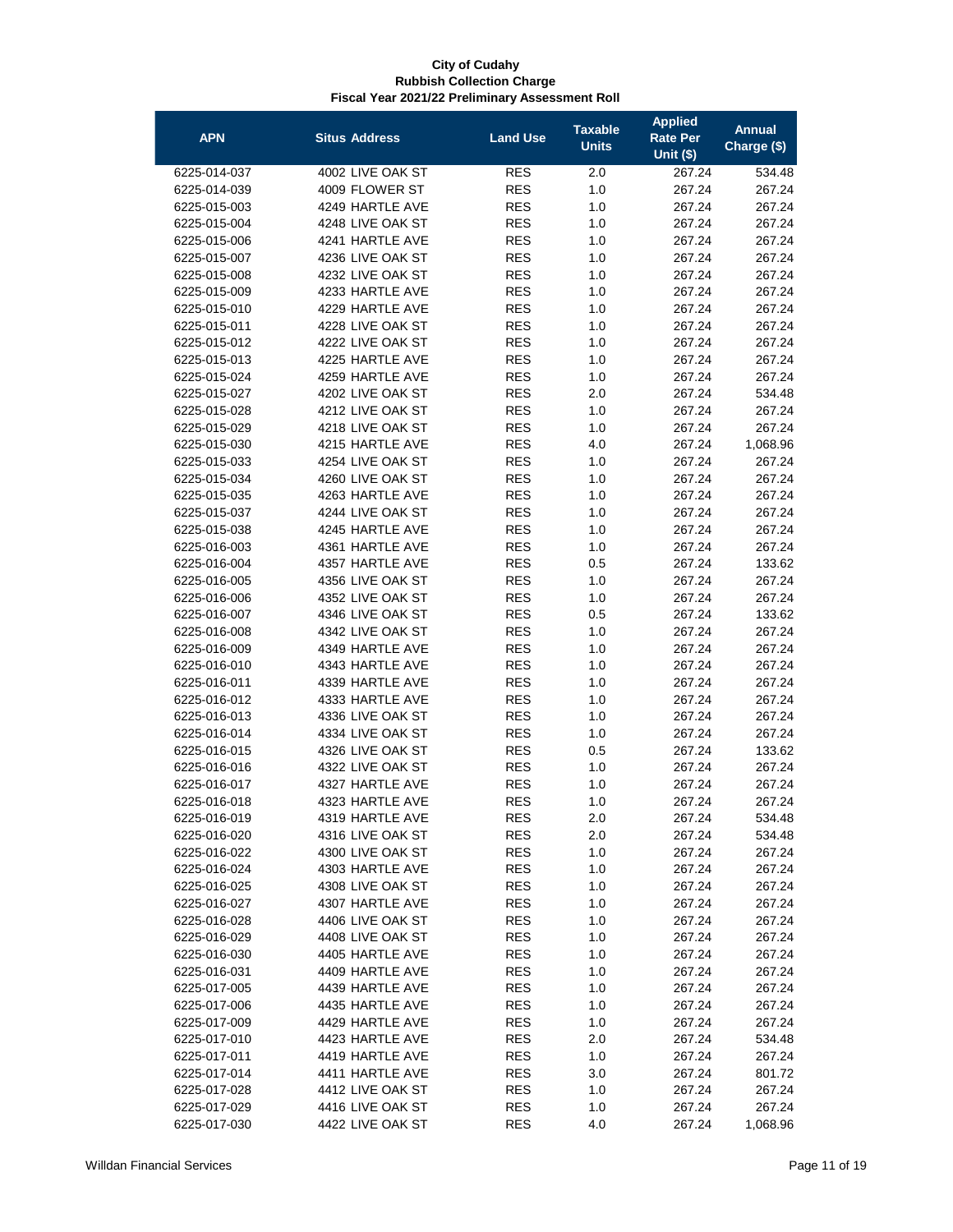| <b>APN</b>   | <b>Situs Address</b>               | <b>Land Use</b> | <b>Taxable</b><br><b>Units</b> | <b>Applied</b><br><b>Rate Per</b><br><b>Unit (\$)</b> | <b>Annual</b><br>Charge (\$) |
|--------------|------------------------------------|-----------------|--------------------------------|-------------------------------------------------------|------------------------------|
| 6225-017-031 | 4441 HARTLE AVE                    | <b>RES</b>      | 1.0                            | 267.24                                                | 267.24                       |
| 6225-017-032 | 4430 LIVE OAK ST                   | <b>RES</b>      | 4.0                            | 267.24                                                | 1,068.96                     |
| 6225-018-017 | 4449 CLARA ST                      | <b>RES</b>      | 3.0                            | 267.24                                                | 801.72                       |
| 6225-018-019 | 4439 CLARA ST                      | <b>RES</b>      | 1.0                            | 267.24                                                | 267.24                       |
| 6225-018-021 | 4513 CLARA ST                      | <b>RES</b>      | 2.0                            | 267.24                                                | 534.48                       |
| 6225-019-001 | 4428 HARTLE AVE                    | <b>RES</b>      | 1.0                            | 267.24                                                | 267.24                       |
| 6225-019-002 | 4422 HARTLE AVE                    | <b>RES</b>      | 2.0                            | 267.24                                                | 534.48                       |
| 6225-019-005 | 4418 HARTLE AVE                    | <b>RES</b>      | 0.5                            | 267.24                                                | 133.62                       |
| 6225-019-006 | 4414 HARTLE AVE                    | <b>RES</b>      | 1.0                            | 267.24                                                | 267.24                       |
| 6225-019-008 | 4408 HARTLE AVE                    | <b>RES</b>      | 1.0                            | 267.24                                                | 267.24                       |
| 6225-019-009 | 4402 HARTLE AVE                    | <b>RES</b>      | 2.0                            | 267.24                                                | 534.48                       |
| 6225-019-010 | 4411 CLARA ST                      | <b>RES</b>      | 5.0                            | 267.24                                                | 1,336.20                     |
| 6225-019-011 | 4401 CLARA ST                      | <b>RES</b>      | 4.0                            | 267.24                                                | 1,068.96                     |
|              | 4358 HARTLE AVE                    | <b>RES</b>      | 0.5                            |                                                       |                              |
| 6225-019-012 |                                    |                 |                                | 267.24                                                | 133.62                       |
| 6225-019-014 | 4352 HARTLE AVE<br>4348 HARTLE AVE | <b>RES</b>      | 1.0                            | 267.24                                                | 267.24                       |
| 6225-019-015 |                                    | <b>RES</b>      | 1.0                            | 267.24                                                | 267.24                       |
| 6225-019-016 | 4342 HARTLE AVE                    | <b>RES</b>      | 1.0                            | 267.24                                                | 267.24                       |
| 6225-019-017 | 4349 CLARA ST                      | <b>RES</b>      | 1.0                            | 267.24                                                | 267.24                       |
| 6225-019-018 | 4345 CLARA ST                      | <b>RES</b>      | 3.0                            | 267.24                                                | 801.72                       |
| 6225-020-001 | 4336 HARTLE AVE                    | <b>RES</b>      | 1.0                            | 267.24                                                | 267.24                       |
| 6225-020-002 | 4334 HARTLE AVE                    | <b>RES</b>      | 1.0                            | 267.24                                                | 267.24                       |
| 6225-020-003 | 4339 CLARA ST                      | <b>RES</b>      | 3.0                            | 267.24                                                | 801.72                       |
| 6225-020-004 | 4335 1/2 CLARA ST                  | <b>RES</b>      | 4.0                            | 267.24                                                | 1,068.96                     |
| 6225-020-005 | 4328 HARTLE AVE                    | <b>RES</b>      | 1.0                            | 267.24                                                | 267.24                       |
| 6225-020-006 | 4324 HARTLE AVE                    | <b>RES</b>      | 1.0                            | 267.24                                                | 267.24                       |
| 6225-020-008 | 4318 HARTLE AVE                    | <b>RES</b>      | 1.0                            | 267.24                                                | 267.24                       |
| 6225-020-009 | 4312 HARTLE AVE                    | <b>RES</b>      | 1.0                            | 267.24                                                | 267.24                       |
| 6225-020-011 | 4306 HARTLE AVE                    | <b>RES</b>      | 1.0                            | 267.24                                                | 267.24                       |
| 6225-020-012 | 4302 HARTLE AVE                    | <b>RES</b>      | 1.0                            | 267.24                                                | 267.24                       |
| 6225-020-014 | 4260 HARTLE AVE                    | <b>RES</b>      | 1.0                            | 267.24                                                | 267.24                       |
| 6225-020-015 | 4254 HARTLE AVE                    | <b>RES</b>      | 1.0                            | 267.24                                                | 267.24                       |
| 6225-020-018 | 4311 CLARA ST                      | <b>RES</b>      | 5.0                            | 267.24                                                | 1,336.20                     |
| 6225-020-019 | 4317 CLARA ST                      | <b>RES</b>      | 4.0                            | 267.24                                                | 1,068.96                     |
| 6225-021-001 | 4250 HARTLE AVE                    | <b>RES</b>      | 1.0                            | 267.24                                                | 267.24                       |
| 6225-021-002 | 4244 HARTLE AVE                    | <b>RES</b>      | 1.0                            | 267.24                                                | 267.24                       |
| 6225-021-003 | 4251 CLARA ST                      | <b>RES</b>      | 3.0                            | 267.24                                                | 801.72                       |
| 6225-021-005 | 4240 HARTLE AVE                    | <b>RES</b>      | 1.0                            | 267.24                                                | 267.24                       |
| 6225-021-009 | 4230 HARTLE AVE                    | <b>RES</b>      | 1.0                            | 267.24                                                | 267.24                       |
| 6225-021-010 | 4224 HARTLE AVE                    | RES             | 1.0                            | 267.24                                                | 267.24                       |
| 6225-021-011 | 4220 HARTLE AVE                    | <b>RES</b>      | 1.0                            | 267.24                                                | 267.24                       |
| 6225-021-012 | 4216 HARTLE AVE                    | RES             | 1.0                            | 267.24                                                | 267.24                       |
| 6225-021-015 | 7604 OTIS AVE                      | <b>RES</b>      | 3.0                            | 267.24                                                | 801.72                       |
| 6225-021-016 | 7608 OTIS AVE                      | <b>RES</b>      | 1.0                            | 267.24                                                | 267.24                       |
| 6225-021-022 | 4219 CLARA ST                      | <b>RES</b>      | 1.0                            | 267.24                                                | 267.24                       |
| 6225-021-024 | 4213 CLARA ST                      | <b>RES</b>      | 3.0                            | 267.24                                                | 801.72                       |
| 6225-021-025 | 7620 OTIS AVE                      | <b>RES</b>      | 1.0                            | 267.24                                                | 267.24                       |
| 6225-021-026 | 7624 OTIS AVE                      | <b>RES</b>      | 2.0                            | 267.24                                                | 534.48                       |
| 6225-021-027 | 4207 CLARA ST                      | <b>RES</b>      | 1.0                            | 267.24                                                | 267.24                       |
| 6225-021-028 | 4205 CLARA ST                      | <b>RES</b>      | 1.0                            | 267.24                                                | 267.24                       |
| 6225-021-029 | 7600 OTIS AVE                      | <b>RES</b>      | 4.0                            | 267.24                                                | 1,068.96                     |
| 6225-021-030 | 4223 CLARA ST                      | <b>RES</b>      | 3.0                            | 267.24                                                | 801.72                       |
| 6225-022-001 | 7617 OTIS AVE                      | <b>RES</b>      | 1.0                            | 267.24                                                | 267.24                       |
| 6225-022-003 | 4128 FLOWER ST                     | RES             | 1.0                            | 267.24                                                | 267.24                       |
| 6225-022-004 | 4124 FLOWER ST                     | <b>RES</b>      | 3.0                            | 267.24                                                | 801.72                       |
| 6225-022-005 | 4122 FLOWER ST                     | <b>RES</b>      | 2.0                            | 267.24                                                | 534.48                       |
| 6225-022-006 | 4116 FLOWER ST                     | <b>RES</b>      | 2.0                            | 267.24                                                | 534.48                       |
| 6225-022-007 | 4112 FLOWER ST                     | <b>RES</b>      | 2.0                            | 267.24                                                | 534.48                       |
|              |                                    |                 |                                |                                                       |                              |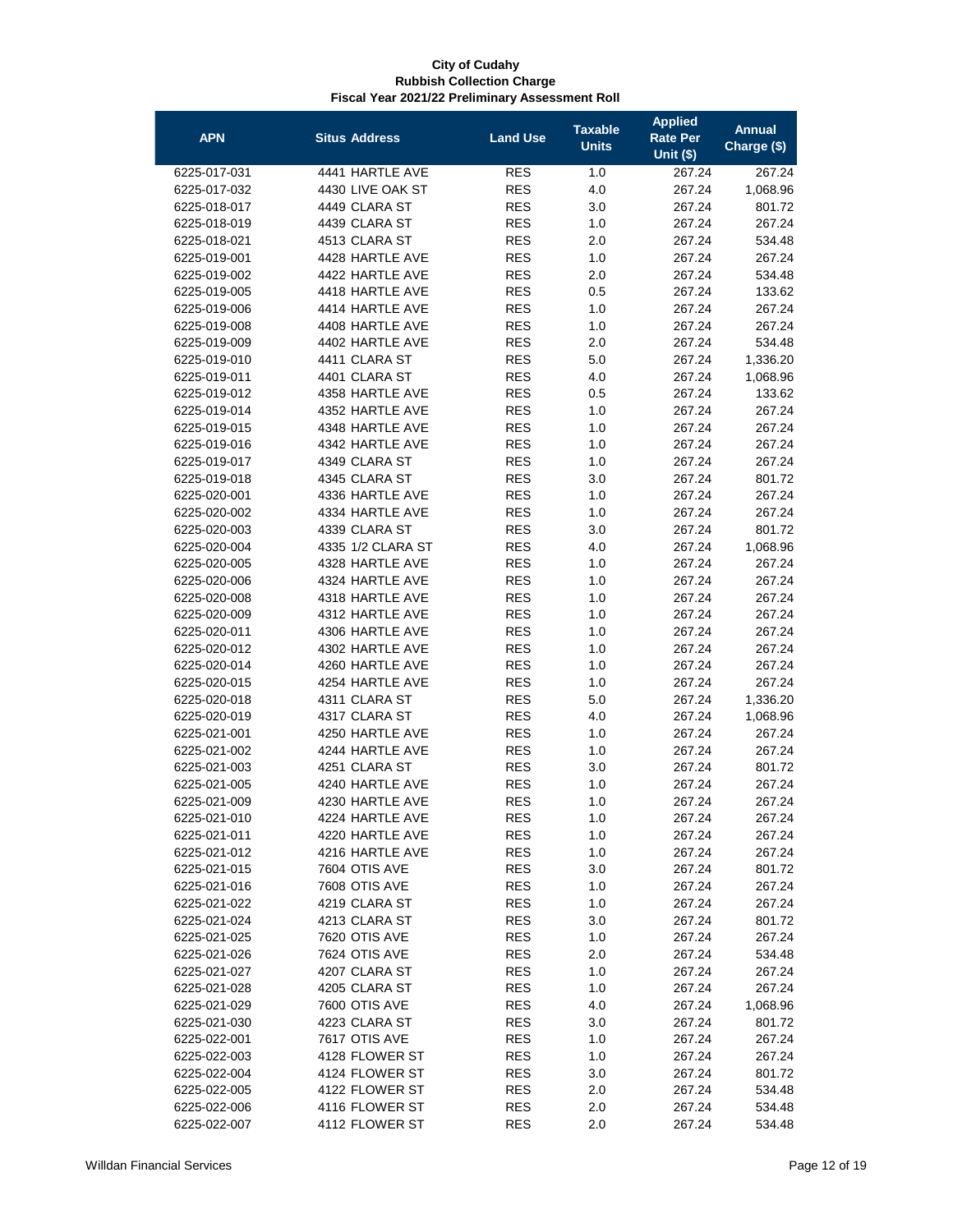| <b>APN</b>   | <b>Situs Address</b> | <b>Land Use</b> | <b>Taxable</b> | <b>Applied</b><br>Rate Per | <b>Annual</b> |
|--------------|----------------------|-----------------|----------------|----------------------------|---------------|
|              |                      |                 | <b>Units</b>   | <b>Unit (\$)</b>           | Charge (\$)   |
| 6225-022-008 | 4104 FLOWER ST       | <b>RES</b>      | 3.0            | 267.24                     | 801.72        |
| 6225-022-009 | 4038 FLOWER ST       | RES             | 3.0            | 267.24                     | 801.72        |
| 6225-022-010 | 4032 FLOWER ST       | <b>RES</b>      | 1.0            | 267.24                     | 267.24        |
| 6225-022-011 | 4028 FLOWER ST       | <b>RES</b>      | 1.0            | 267.24                     | 267.24        |
| 6225-022-014 | 4016 FLOWER ST       | <b>RES</b>      | 1.0            | 267.24                     | 267.24        |
| 6225-022-015 | 4010 FLOWER ST       | <b>RES</b>      | 3.0            | 267.24                     | 801.72        |
| 6225-022-016 | 4008 FLOWER ST       | <b>RES</b>      | 3.0            | 267.24                     | 801.72        |
| 6225-022-017 | 4002 FLOWER ST       | <b>RES</b>      | 3.0            | 267.24                     | 801.72        |
| 6225-022-018 | 4001 CLARA ST        | <b>RES</b>      | 2.0            | 267.24                     | 534.48        |
| 6225-022-019 | 4009 CLARA ST        | <b>RES</b>      | 3.0            | 267.24                     | 801.72        |
| 6225-022-020 | 4011 CLARA ST        | <b>RES</b>      | 2.0            | 267.24                     | 534.48        |
| 6225-022-022 | 4023 CLARA ST        | <b>RES</b>      | 2.0            | 267.24                     | 534.48        |
| 6225-022-023 | 4029 CLARA ST        | <b>RES</b>      | 1.0            | 267.24                     | 267.24        |
| 6225-022-024 | 4033 CLARA ST        | <b>RES</b>      | 3.0            | 267.24                     | 801.72        |
| 6225-022-025 | 4039 CLARA ST        | <b>RES</b>      | 2.0            | 267.24                     | 534.48        |
| 6225-022-026 | 4101 CLARA ST        | <b>RES</b>      | 1.0            | 267.24                     | 267.24        |
| 6225-022-027 | 4107 CLARA ST        | <b>RES</b>      | 1.0            | 267.24                     | 267.24        |
| 6225-022-028 | 4113 CLARA ST        | <b>RES</b>      | 1.0            | 267.24                     | 267.24        |
| 6225-022-029 | 4119 CLARA ST        | <b>RES</b>      | 1.0            | 267.24                     | 267.24        |
| 6225-022-033 | 7623 OTIS AVE        | <b>RES</b>      | 3.0            | 267.24                     | 801.72        |
| 6225-022-034 | 7627 OTIS AVE        | <b>RES</b>      | 1.0            | 267.24                     | 267.24        |
| 6225-022-035 | 7631 OTIS AVE        | <b>RES</b>      | 1.0            | 267.24                     | 267.24        |
| 6225-022-037 | 4020 FLOWER ST       | <b>RES</b>      | 1.0            | 267.24                     | 267.24        |
| 6225-022-038 | 4024 FLOWER ST       | <b>RES</b>      | 1.0            | 267.24                     | 267.24        |
| 6225-022-040 | 7619 OTIS AVE        | <b>RES</b>      | 2.0            | 267.24                     | 534.48        |
| 6225-022-042 | 4123 CLARA ST        | <b>RES</b>      | 4.0            | 267.24                     | 1,068.96      |
| 6225-023-001 | 3938 FLOWER ST       | <b>RES</b>      | 2.0            | 267.24                     | 534.48        |
| 6225-023-002 | 3932 FLOWER ST       | <b>RES</b>      | 2.5            | 267.24                     | 668.10        |
| 6225-023-004 | 3918 FLOWER ST       | <b>RES</b>      | 4.0            | 267.24                     | 1,068.96      |
| 6225-023-005 | 3912 FLOWER ST       | <b>RES</b>      | 3.0            | 267.24                     | 801.72        |
| 6225-023-008 | 3838 FLOWER ST       | <b>RES</b>      | 1.0            | 267.24                     | 267.24        |
| 6225-023-009 | 3832 FLOWER ST       | <b>RES</b>      | 3.0            | 267.24                     | 801.72        |
| 6225-023-010 | 3826 FLOWER ST       | <b>RES</b>      | 2.0            | 267.24                     | 534.48        |
| 6225-023-012 | 3808 FLOWER ST       | <b>RES</b>      | 1.0            | 267.24                     | 267.24        |
| 6225-023-014 | 7638 SALT LAKE AVE   | RES             | 2.0            | 267.24                     | 534.48        |
| 6225-023-015 | 3901 CLARA ST        | <b>RES</b>      | 3.0            | 267.24                     | 801.72        |
| 6225-023-016 | 3907 CLARA ST        | RES             | 5.0            | 267.24                     | 1,336.20      |
| 6225-023-018 | 3925 CLARA ST        | RES             | 1.0            | 267.24                     | 267.24        |
| 6225-023-019 | 3927 CLARA ST        | <b>RES</b>      | 5.0            | 267.24                     | 1,336.20      |
| 6225-023-020 | 3933 CLARA ST        | <b>RES</b>      | 4.0            | 267.24                     | 1,068.96      |
| 6225-023-021 | 3935 CLARA ST        | <b>RES</b>      | 3.0            | 267.24                     | 801.72        |
| 6225-023-022 | 3943 CLARA ST        | <b>RES</b>      | 2.0            | 267.24                     | 534.48        |
| 6225-023-023 | 3810 FLOWER ST       | <b>RES</b>      | 4.0            | 267.24                     | 1,068.96      |
| 6225-023-025 | 3921 CLARA ST        | <b>RES</b>      | 1.0            | 267.24                     | 267.24        |
| 6225-023-026 | 3820 FLOWER ST       | <b>RES</b>      | 2.0            | 267.24                     | 534.48        |
| 6225-023-028 | 7636 SALT LAKE AVE   | <b>RES</b>      | 2.0            | 267.24                     | 534.48        |
| 6225-023-029 | 3900 FLOWER ST       | <b>RES</b>      | 4.0            | 267.24                     | 1,068.96      |
| 6225-023-030 | 3908 FLOWER ST       | <b>RES</b>      | 2.0            | 267.24                     | 534.48        |
| 6225-024-001 | 4028 1/2 CLARA ST    | <b>RES</b>      | 2.0            | 267.24                     | 534.48        |
| 6225-024-002 | 4022 CLARA ST        | <b>RES</b>      | 1.0            | 267.24                     | 267.24        |
| 6225-024-003 | 4018 CLARA ST        | RES             | 1.0            | 267.24                     | 267.24        |
| 6225-024-006 | 4008 CLARA ST        | RES             | 2.0            | 267.24                     | 534.48        |
| 6225-024-007 | 4006 CLARA ST        | <b>RES</b>      | 1.0            | 267.24                     | 267.24        |
| 6225-024-008 | 4002 CLARA ST        | <b>RES</b>      | 1.0            | 267.24                     | 267.24        |
| 6225-024-009 | 4000 CLARA ST        | RES             | 1.0            | 267.24                     | 267.24        |
| 6225-024-010 | 3942 CLARA ST        | <b>RES</b>      | 2.0            | 267.24                     | 534.48        |
| 6225-024-011 | 3938 CLARA ST        | <b>RES</b>      | 1.5            | 267.24                     | 400.86        |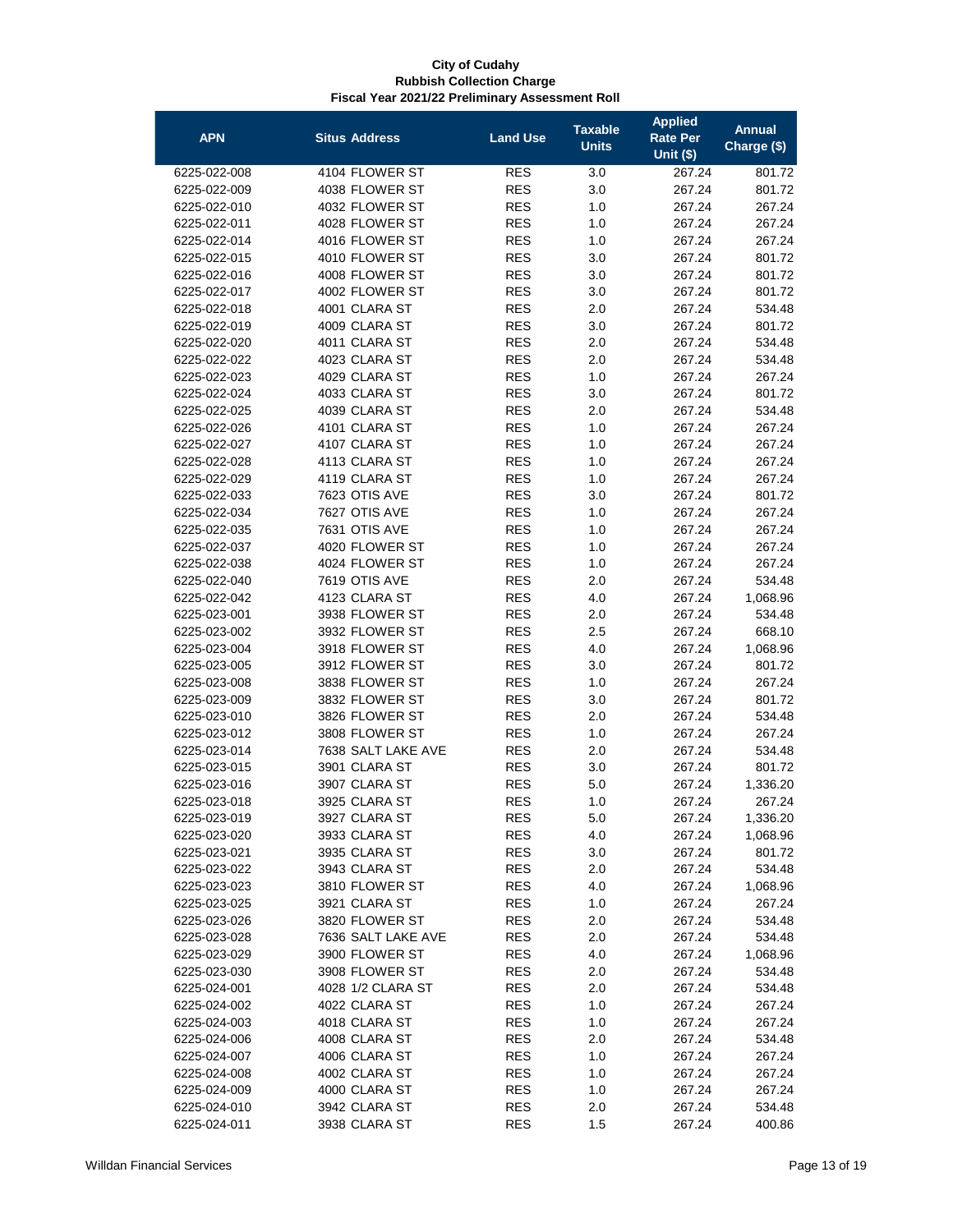| <b>APN</b>                   | <b>Situs Address</b>           | <b>Land Use</b>          | <b>Taxable</b><br><b>Units</b> | <b>Applied</b><br>Rate Per<br>Unit $(s)$ | <b>Annual</b><br>Charge (\$) |
|------------------------------|--------------------------------|--------------------------|--------------------------------|------------------------------------------|------------------------------|
| 6225-024-012                 | 3934 CLARA ST                  | <b>RES</b>               | 1.0                            | 267.24                                   | 267.24                       |
| 6225-024-015                 | 7738 SALT LAKE AVE             | <b>RES</b>               | 1.0                            | 267.24                                   | 267.24                       |
| 6225-024-016                 | 7744 SALT LAKE AVE             | <b>RES</b>               | 1.0                            | 267.24                                   | 267.24                       |
| 6225-024-017                 | 7750 SALT LAKE AVE             | <b>RES</b>               | 3.0                            | 267.24                                   | 801.72                       |
| 6225-024-018                 | 4051 OLIVE ST                  | <b>RES</b>               | 1.0                            | 267.24                                   | 267.24                       |
| 6225-024-019                 | 4061 OLIVE ST                  | <b>RES</b>               | 2.0                            | 267.24                                   | 534.48                       |
| 6225-024-020                 | 4063 OLIVE ST                  | <b>RES</b>               | 2.0                            | 267.24                                   | 534.48                       |
| 6225-024-021                 | 4067 OLIVE ST                  | <b>RES</b>               | 2.0                            | 267.24                                   | 534.48                       |
| 6225-024-022                 | 4075 OLIVE ST                  | <b>RES</b>               | 2.0                            | 267.24                                   | 534.48                       |
| 6225-024-023                 | 4012 CLARA ST                  | <b>RES</b>               | 1.0                            | 267.24                                   | 267.24                       |
| 6225-024-024                 | 3920 CLARA ST                  | <b>RES</b>               | 1.0                            | 267.24                                   | 267.24                       |
| 6225-024-025                 | 3928 CLARA ST                  | <b>RES</b>               | 1.0                            | 267.24                                   | 267.24                       |
| 6225-024-026                 | 3932 CLARA ST                  | <b>RES</b>               | 1.0                            | 267.24                                   | 267.24                       |
| 6225-024-027                 | 7732 SALT LAKE AVE             | <b>RES</b>               | 1.0                            | 267.24                                   | 267.24                       |
| 6225-025-003                 | 7713 OTIS AVE                  | <b>RES</b>               | 1.0                            | 267.24                                   | 267.24                       |
| 6225-025-004                 | 7717 OTIS AVE                  | <b>RES</b>               | 1.0                            | 267.24                                   | 267.24                       |
| 6225-025-005                 | 7719 OTIS AVE                  | <b>RES</b>               | 1.0                            | 267.24                                   | 267.24                       |
| 6225-025-006                 | 7723 OTIS AVE                  | <b>RES</b>               | 1.0                            | 267.24                                   | 267.24                       |
| 6225-025-007                 | 7727 OTIS AVE                  | <b>RES</b>               | 1.0                            | 267.24                                   | 267.24                       |
| 6225-025-008                 | 7731 OTIS AVE                  | <b>RES</b>               | 1.0                            | 267.24                                   | 267.24                       |
| 6225-025-009                 | 7733 OTIS AVE                  | <b>RES</b>               | 1.0                            | 267.24                                   | 267.24                       |
| 6225-025-010                 | 4131 OLIVE ST                  | <b>RES</b>               | 1.0                            | 267.24                                   | 267.24                       |
| 6225-025-011                 | 4127 OLIVE ST                  | <b>RES</b>               | 1.0                            | 267.24                                   | 267.24                       |
| 6225-025-012                 | 7735 OTIS AVE                  | <b>RES</b>               | 2.0                            | 267.24                                   | 534.48                       |
| 6225-025-013                 | 4125 OLIVE ST                  | <b>RES</b>               | 2.0                            | 267.24                                   | 534.48                       |
| 6225-025-016                 | 4116 CLARA ST                  | <b>RES</b>               | 2.0                            | 267.24                                   | 534.48                       |
| 6225-025-017                 | 4112 CLARA ST                  | <b>RES</b>               | 2.0                            | 267.24                                   | 534.48                       |
| 6225-025-019                 | 4040 CLARA ST                  | <b>RES</b>               | 4.0                            | 267.24                                   | 1,068.96                     |
| 6225-025-020                 | 4034 CLARA ST                  | <b>RES</b>               | 2.0                            | 267.24                                   | 534.48                       |
| 6225-025-022                 | 4101 OLIVE ST                  | <b>RES</b>               | 2.0                            | 267.24                                   | 534.48                       |
| 6225-025-025                 | 4117 OLIVE ST                  | <b>RES</b>               | 4.0                            | 267.24                                   | 1,068.96                     |
| 6225-025-026                 | 4081 OLIVE ST                  | <b>RES</b>               | 1.0                            | 267.24                                   | 267.24                       |
| 6225-025-027                 | 4085 OLIVE ST                  | <b>RES</b>               | 2.0                            | 267.24                                   | 534.48                       |
| 6225-025-028                 | 4100 CLARA ST                  | <b>RES</b>               | 1.0                            | 267.24                                   | 267.24                       |
| 6225-025-029                 | 4106 CLARA ST                  | <b>RES</b>               | 1.0                            | 267.24                                   | 267.24                       |
| 6225-025-031                 | 4136 CLARA ST                  | <b>RES</b>               | 1.0                            | 267.24                                   | 267.24                       |
| 6225-025-032                 | 4132 CLARA ST                  | <b>RES</b>               | 1.0                            | 267.24                                   | 267.24                       |
| 6225-025-033                 | 4115 OLIVE ST                  | <b>RES</b>               | 3.0                            | 267.24                                   | 801.72                       |
| 6225-027-002                 | 4316 1/2 CLARA ST              | <b>RES</b>               | 4.0                            | 267.24                                   | 1,068.96                     |
| 6225-027-011                 | 7706 OTIS AVE                  | <b>RES</b><br><b>RES</b> | 1.0                            | 267.24                                   | 267.24                       |
| 6225-027-012                 | 7710 OTIS AVE<br>7716 OTIS AVE |                          | 3.0                            | 267.24                                   | 801.72                       |
| 6225-027-013<br>6225-027-022 | 7736 OTIS AVE                  | <b>RES</b><br><b>RES</b> | 1.0<br>2.0                     | 267.24<br>267.24                         | 267.24<br>534.48             |
| 6225-027-027                 | 7726 OTIS AVE                  | <b>RES</b>               | 4.0                            | 267.24                                   | 1,068.96                     |
| 6225-027-028                 | 7720 OTIS AVE                  | <b>RES</b>               |                                | 267.24                                   |                              |
| 6225-027-032                 | 4322 CLARA ST                  | <b>RES</b>               | 2.0<br>1.0                     | 267.24                                   | 534.48<br>267.24             |
| 6225-027-033                 | 4322 1/4 CLARA ST              | <b>RES</b>               | 1.0                            | 267.24                                   | 267.24                       |
| 6225-027-034                 | 4324 CLARA ST                  | <b>RES</b>               | 1.0                            | 267.24                                   | 267.24                       |
| 6225-027-035                 | 4326 CLARA ST                  | <b>RES</b>               | 1.0                            | 267.24                                   | 267.24                       |
| 6225-028-004                 | 4438 CLARA ST                  | <b>RES</b>               | 1.0                            | 267.24                                   | 267.24                       |
| 6225-028-030                 | 4448 CLARA ST                  | <b>RES</b>               | 5.0                            | 267.24                                   | 1,336.20                     |
| 6225-028-031                 | 4452 CLARA ST                  | <b>RES</b>               | 4.0                            | 267.24                                   | 1,068.96                     |
| 6225-028-033                 | 4507 ELIZABETH ST              | <b>RES</b>               | 1.0                            | 267.24                                   | 267.24                       |
| 6225-031-003                 | 4317 ELIZABETH ST              | <b>RES</b>               | 5.0                            | 267.24                                   | 1,336.20                     |
| 6225-031-004                 | 4311 ELIZABETH ST              | <b>RES</b>               | 5.0                            | 267.24                                   | 1,336.20                     |
| 6226-006-006                 | 5307 LIVE OAK ST               | <b>RES</b>               | 3.0                            | 267.24                                   | 801.72                       |
| 6226-006-014                 | 5223 LIVE OAK ST               | <b>RES</b>               | 4.0                            | 267.24                                   | 1,068.96                     |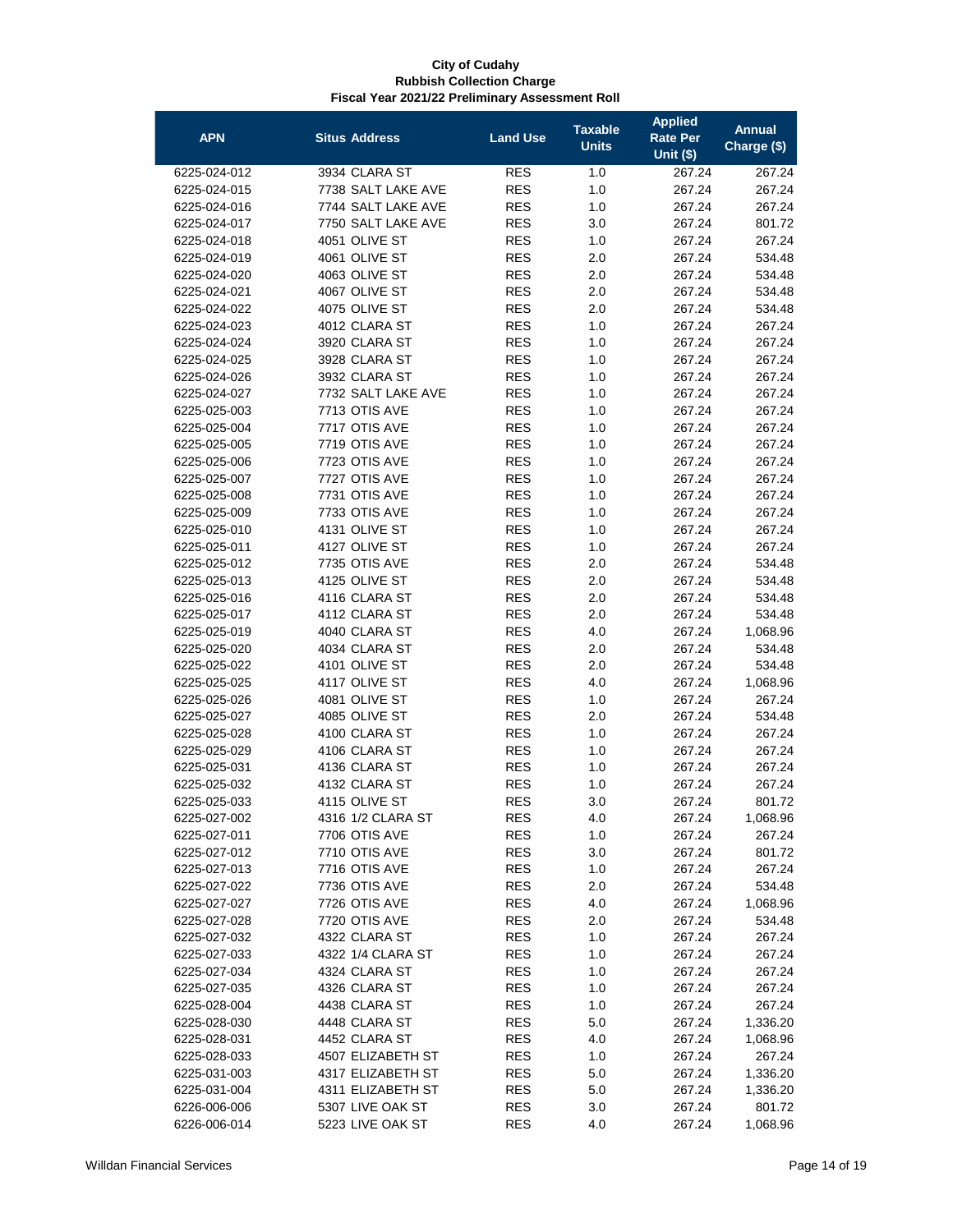| <b>APN</b>   | <b>Situs Address</b>  | <b>Land Use</b> | <b>Taxable</b><br><b>Units</b> | <b>Applied</b><br>Rate Per | <b>Annual</b><br>Charge (\$) |
|--------------|-----------------------|-----------------|--------------------------------|----------------------------|------------------------------|
|              |                       |                 |                                | Unit $($)$                 |                              |
| 6226-006-015 | 5227 LIVE OAK ST      | <b>RES</b>      | 2.0                            | 267.24                     | 534.48                       |
| 6226-006-019 | 5209 LIVE OAK ST      | <b>RES</b>      | 3.0                            | 267.24                     | 801.72                       |
| 6226-006-040 | 5229 LIVE OAK ST      | <b>RES</b>      | 2.0                            | 267.24                     | 534.48                       |
| 6226-006-041 | 7327 LIVE OAK LN      | <b>RES</b>      | 1.0                            | 267.24                     | 267.24                       |
| 6226-006-042 | 7317 LIVE OAK LN      | <b>RES</b>      | 1.0                            | 267.24                     | 267.24                       |
| 6226-006-043 | 7301 LIVE OAK LN      | <b>RES</b>      | 2.0                            | 267.24                     | 534.48                       |
| 6226-006-044 | 7302 LIVE OAK LN      | <b>RES</b>      | 2.0                            | 267.24                     | 534.48                       |
| 6226-006-045 | 7312 LIVE OAK LN      | <b>RES</b>      | 1.0                            | 267.24                     | 267.24                       |
| 6226-006-048 | 7328 LIVE OAK LN      | <b>RES</b>      | 1.0                            | 267.24                     | 267.24                       |
| 6226-006-049 | 7336 LIVE OAK LN      | <b>RES</b>      | 1.0                            | 267.24                     | 267.24                       |
| 6226-006-050 | 5241 LIVE OAK ST      | <b>RES</b>      | 0.5                            | 267.24                     | 133.62                       |
| 6226-006-053 | 7320 LIVE OAK LN      | <b>RES</b>      | 1.0                            | 267.24                     | 267.24                       |
| 6226-007-004 | 5145 LIVE OAK ST      | <b>RES</b>      | 1.0                            | 267.24                     | 267.24                       |
| 6226-008-001 | 7305 WILCOX AVE       | <b>RES</b>      | 3.0                            | 267.24                     | 801.72                       |
| 6226-008-002 | 7309 WILCOX AVE       | <b>RES</b>      | 2.0                            | 267.24                     | 534.48                       |
| 6226-008-003 | 7313 WILCOX AVE       | <b>RES</b>      | 2.0                            | 267.24                     | 534.48                       |
| 6226-008-004 | 7317 WILCOX AVE       | <b>RES</b>      | 3.0                            | 267.24                     | 801.72                       |
| 6226-008-005 | 7323 WILCOX AVE       | <b>RES</b>      | 1.0                            | 267.24                     | 267.24                       |
| 6226-008-006 | 7327 WILCOX AVE       | <b>RES</b>      | 4.0                            | 267.24                     | 1,068.96                     |
| 6226-008-009 | 4937 LIVE OAK ST      | <b>RES</b>      | 5.0                            | 267.24                     |                              |
|              |                       |                 |                                |                            | 1,336.20                     |
| 6226-008-010 | 4925 LIVE OAK ST      | <b>RES</b>      | 1.0                            | 267.24                     | 267.24                       |
| 6226-008-012 | 4911 LIVE OAK ST      | <b>RES</b>      | 1.0                            | 267.24                     | 267.24                       |
| 6226-008-021 | 4929 LIVE OAK ST      | <b>RES</b>      | 4.0                            | 267.24                     | 1,068.96                     |
| 6226-008-024 | 4917 LIVE OAK ST      | <b>RES</b>      | 1.0                            | 267.24                     | 267.24                       |
| 6226-008-027 | 4855 LIVE OAK ST      | <b>RES</b>      | 5.0                            | 267.24                     | 1,336.20                     |
| 6226-008-029 | 4833 LIVE OAK ST      | <b>RES</b>      | 5.0                            | 267.24                     | 1,336.20                     |
| 6226-009-002 | 4819 1/2 LIVE OAK ST  | <b>RES</b>      | 2.0                            | 267.24                     | 534.48                       |
| 6226-009-003 | 4813 LIVE OAK ST      | <b>RES</b>      | 3.0                            | 267.24                     | 801.72                       |
| 6226-009-005 | 4755 LIVE OAK ST      | <b>RES</b>      | 2.0                            | 267.24                     | 534.48                       |
| 6226-009-006 | 4743 LIVE OAK ST      | <b>RES</b>      | 5.0                            | 267.24                     | 1,336.20                     |
| 6226-009-007 | 4739 LIVE OAK ST      | <b>RES</b>      | 5.0                            | 267.24                     | 1,336.20                     |
| 6226-009-008 | 4733 LIVE OAK ST      | <b>RES</b>      | 4.0                            | 267.24                     | 1,068.96                     |
| 6226-009-009 | 4729 LIVE OAK ST      | <b>RES</b>      | 5.0                            | 267.24                     | 1,336.20                     |
| 6226-009-010 | 4723 LIVE OAK ST      | <b>RES</b>      | 1.0                            | 267.24                     | 267.24                       |
| 6226-010-006 | 4617 LIVE OAK ST      | <b>RES</b>      | 2.0                            | 267.24                     | 534.48                       |
| 6226-010-007 | 4615 LIVE OAK ST      | <b>RES</b>      | 5.0                            | 267.24                     | 1,336.20                     |
| 6226-010-015 | 4551 LIVE OAK ST      | <b>RES</b>      | 1.0                            | 267.24                     | 267.24                       |
| 6226-010-016 | 4543 LIVE OAK ST      | <b>RES</b>      | 4.0                            | 267.24                     | 1,068.96                     |
| 6226-012-005 | 4522 LIVE OAK ST      | <b>RES</b>      | 3.0                            | 267.24                     | 801.72                       |
| 6226-012-006 | 4528 LIVE OAK ST      | <b>RES</b>      | 3.0                            | 267.24                     | 801.72                       |
| 6226-012-011 | 4534 LIVE OAK ST      | <b>RES</b>      | 1.0                            | 267.24                     | 267.24                       |
| 6226-012-012 | 4540 LIVE OAK ST      | <b>RES</b>      | 1.0                            | 267.24                     | 267.24                       |
| 6226-012-015 | 4550 LIVE OAK ST      | <b>RES</b>      | 2.0                            | 267.24                     | 534.48                       |
| 6226-013-002 | 4610 LIVE OAK ST      | <b>RES</b>      | 5.0                            | 267.24                     | 1,336.20                     |
| 6226-013-003 | 4620 LIVE OAK ST      | <b>RES</b>      | 5.0                            | 267.24                     | 1,336.20                     |
| 6226-013-004 | 4626 LIVE OAK ST      | <b>RES</b>      | 5.0                            | 267.24                     | 1,336.20                     |
| 6226-013-010 | 4718 LIVE OAK ST      | <b>RES</b>      | 5.0                            | 267.24                     | 1,336.20                     |
| 6226-013-011 | 4722 LIVE OAK ST      | <b>RES</b>      | 4.0                            | 267.24                     | 1,068.96                     |
| 6226-013-012 | 4728 LIVE OAK ST      | <b>RES</b>      | 3.0                            | 267.24                     | 801.72                       |
| 6226-013-014 | 4738 LIVE OAK ST      | <b>RES</b>      | 1.0                            | 267.24                     | 267.24                       |
| 6226-013-016 | 4748 LIVE OAK ST      | <b>RES</b>      | 4.0                            | 267.24                     | 1,068.96                     |
| 6226-013-017 | 4800 LIVE OAK ST      | <b>RES</b>      | 2.0                            | 267.24                     | 534.48                       |
| 6226-013-018 | 4804 LIVE OAK ST      | <b>RES</b>      | 5.0                            | 267.24                     | 1,336.20                     |
| 6226-013-021 | 4600 LIVE OAK ST      | <b>RES</b>      | 5.0                            | 267.24                     | 1,336.20                     |
| 6226-013-022 | 4608 LIVE OAK ST      | <b>RES</b>      | 3.0                            | 267.24                     | 801.72                       |
| 6226-013-024 | 4732 LIVE OAK ST.     | <b>RES</b>      | 1.0                            | 267.24                     | 267.24                       |
| 6226-013-025 | 4732 1/4 LIVE OAK ST. | <b>RES</b>      | 1.0                            | 267.24                     | 267.24                       |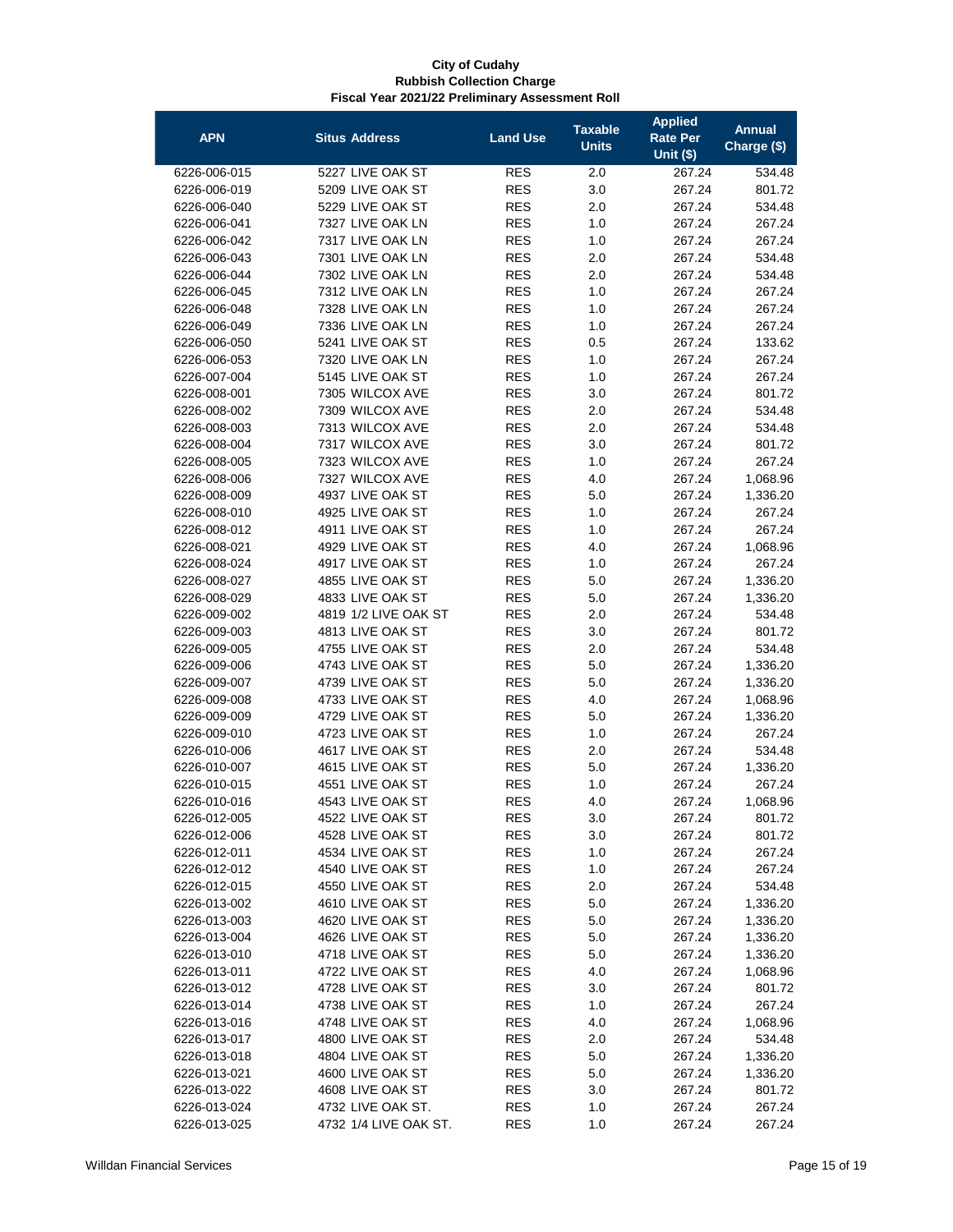| <b>APN</b>                   | <b>Situs Address</b>               | <b>Land Use</b>          | <b>Taxable</b><br><b>Units</b> | <b>Applied</b><br>Rate Per<br><b>Unit (\$)</b> | <b>Annual</b><br>Charge (\$) |
|------------------------------|------------------------------------|--------------------------|--------------------------------|------------------------------------------------|------------------------------|
| 6226-013-026                 | 4732 1/2 LIVE OAK ST.              | <b>RES</b>               | 1.0                            | 267.24                                         | 267.24                       |
| 6226-013-027                 | 4732 3/4 LIVE OAK ST.              | <b>RES</b>               | 1.0                            | 267.24                                         | 267.24                       |
| 6226-014-006                 | 4842 LIVE OAK ST                   | <b>RES</b>               | 4.0                            | 267.24                                         | 1,068.96                     |
| 6226-014-011                 | 4906 LIVE OAK ST                   | <b>RES</b>               | 1.0                            | 267.24                                         | 267.24                       |
| 6226-014-012                 | 4910 LIVE OAK ST                   | <b>RES</b>               | 3.0                            | 267.24                                         | 801.72                       |
| 6226-014-015                 | 4936 LIVE OAK ST                   | <b>RES</b>               | 5.0                            | 267.24                                         | 1,336.20                     |
| 6226-014-016                 | 4940 LIVE OAK ST                   | <b>RES</b>               | 1.0                            | 267.24                                         | 267.24                       |
| 6226-014-017                 | 4944 LIVE OAK ST                   | <b>RES</b>               | 1.0                            | 267.24                                         | 267.24                       |
| 6226-014-018                 | 4948 LIVE OAK ST                   | <b>RES</b>               | 1.0                            | 267.24                                         | 267.24                       |
| 6226-014-019                 | 4958 LIVE OAK ST                   | <b>RES</b>               | 1.0                            | 267.24                                         | 267.24                       |
| 6226-014-020                 | 7507 WILCOX AVE                    | <b>RES</b>               | 1.0                            | 267.24                                         | 267.24                       |
| 6226-014-021                 | 7517 WILCOX AVE                    | <b>RES</b>               | 3.0                            | 267.24                                         | 801.72                       |
| 6226-014-022                 | 7521 WILCOX AVE                    | <b>RES</b>               | 1.0                            | 267.24                                         | 267.24                       |
| 6226-014-023                 | 7527 WILCOX AVE                    | <b>RES</b>               | 3.0                            | 267.24                                         | 801.72                       |
| 6226-014-025                 | 7531 WILCOX AVE                    | <b>RES</b>               | 3.0                            | 267.24                                         | 801.72                       |
| 6226-014-026                 | 7535 WILCOX AVE                    | <b>RES</b>               | 2.0                            | 267.24                                         | 534.48                       |
| 6226-014-030                 | 4830 LIVE OAK ST                   | <b>RES</b>               | 1.0                            | 267.24                                         | 267.24                       |
| 6226-014-031                 | 4812 LIVE OAK ST                   | <b>RES</b>               | 1.0                            | 267.24                                         | 267.24                       |
| 6226-015-001                 | 7500 WILCOX AVE                    | <b>RES</b>               | 2.0                            | 267.24                                         | 534.48                       |
| 6226-015-002                 | 7506 WILCOX AVE                    | <b>RES</b>               | 1.0                            | 267.24                                         | 267.24                       |
| 6226-015-004                 | 7526 WILCOX AVE                    | <b>RES</b>               | 1.0                            | 267.24                                         | 267.24                       |
| 6226-015-006                 | 5012 LIVE OAK ST                   | <b>RES</b>               | 2.0                            | 267.24                                         | 534.48                       |
| 6226-015-007                 | 5016 LIVE OAK ST                   | <b>RES</b>               | 1.0                            | 267.24                                         | 267.24                       |
| 6226-015-008                 | 7512 WILCOX AVE                    | <b>RES</b><br><b>RES</b> | 3.0                            | 267.24                                         | 801.72                       |
| 6226-015-012                 | 7532 WILCOX AVE<br>5011 HARTLE AVE | <b>RES</b>               | 1.0                            | 267.24                                         | 267.24                       |
| 6226-015-013<br>6226-015-014 | 5015 HARTLE AVE                    | <b>RES</b>               | 1.0<br>2.0                     | 267.24<br>267.24                               | 267.24<br>534.48             |
| 6226-015-015                 | 7520 WILCOX AVE                    | <b>RES</b>               | 2.0                            | 267.24                                         | 534.48                       |
| 6226-016-002                 | 5026 LIVE OAK ST                   | <b>RES</b>               | 4.0                            | 267.24                                         | 1,068.96                     |
| 6226-016-003                 | 5030 LIVE OAK ST                   | <b>RES</b>               | 4.0                            | 267.24                                         | 1,068.96                     |
| 6226-016-004                 | 5038 LIVE OAK ST                   | <b>RES</b>               | 5.0                            | 267.24                                         | 1,336.20                     |
| 6226-016-010                 | 5112 LIVE OAK ST                   | <b>RES</b>               | 3.0                            | 267.24                                         | 801.72                       |
| 6226-016-011                 | 5116 LIVE OAK ST                   | <b>RES</b>               | 3.0                            | 267.24                                         | 801.72                       |
| 6226-016-014                 | 5132 LIVE OAK ST                   | <b>RES</b>               | 3.0                            | 267.24                                         | 801.72                       |
| 6226-016-019                 | 5018 LIVE OAK ST                   | <b>RES</b>               | 2.0                            | 267.24                                         | 534.48                       |
| 6226-016-020                 | 5020 HARTLE AVE                    | <b>RES</b>               | 2.0                            | 267.24                                         | 534.48                       |
| 6226-016-025                 | 5162 1/2 LIVE OAK ST               | <b>RES</b>               | 1.0                            | 267.24                                         | 267.24                       |
| 6226-016-026                 | 5162 LIVE OAK ST                   | <b>RES</b>               | 1.0                            | 267.24                                         | 267.24                       |
| 6226-016-027                 | 5160 1/2 LIVE OAK ST               | <b>RES</b>               | 1.0                            | 267.24                                         | 267.24                       |
| 6226-016-028                 | 5160 LIVE OAK ST                   | <b>RES</b>               | 1.0                            | 267.24                                         | 267.24                       |
| 6226-016-029                 | 5152 LIVE OAK ST                   | <b>RES</b>               | 1.0                            | 267.24                                         | 267.24                       |
| 6226-016-030                 | 5154 LIVE OAK ST                   | <b>RES</b>               | 1.0                            | 267.24                                         | 267.24                       |
| 6226-016-031                 | 5156 LIVE OAK ST                   | <b>RES</b>               | 1.0                            | 267.24                                         | 267.24                       |
| 6226-016-032                 | 5158 LIVE OAK ST                   | <b>RES</b>               | 1.0                            | 267.24                                         | 267.24                       |
| 6226-017-003                 | 5210 LIVE OAK ST                   | <b>RES</b>               | 5.0                            | 267.24                                         | 1,336.20                     |
| 6226-017-007                 | 5240 LIVE OAK ST                   | <b>RES</b>               | 3.0                            | 267.24                                         | 801.72                       |
| 6226-017-018                 | 5312 LIVE OAK ST                   | <b>RES</b>               | 1.0                            | 267.24                                         | 267.24                       |
| 6226-017-020                 | 5234 LIVE OAK ST                   | <b>RES</b>               | 1.0                            | 267.24                                         | 267.24                       |
| 6226-017-021                 | 5236 LIVE OAK ST                   | <b>RES</b>               | 2.0                            | 267.24                                         | 534.48                       |
| 6226-017-022                 | 5238 LIVE OAK ST                   | <b>RES</b>               | 1.0                            | 267.24                                         | 267.24                       |
| 6226-017-024                 | 5300 LIVE OAK ST                   | <b>RES</b>               | 1.0                            | 267.24                                         | 267.24                       |
| 6226-017-028                 | 5248 LIVE OAK ST                   | <b>RES</b>               | 5.0                            | 267.24                                         | 1,336.20                     |
| 6226-017-031                 | 5244 LIVE OAK ST #A                | <b>RES</b>               | 1.0                            | 267.24                                         | 267.24                       |
| 6226-017-032                 | 5244 LIVE OAK ST #B                | <b>RES</b>               | 1.0                            | 267.24                                         | 267.24                       |
| 6226-017-033                 | 5244 LIVE OAK ST #C                | <b>RES</b>               | 1.0                            | 267.24                                         | 267.24                       |
| 6226-017-034                 | 5244 LIVE OAK ST #D                | <b>RES</b>               | 1.0                            | 267.24                                         | 267.24                       |
| 6226-017-035                 | 5244 LIVE OAK ST #E                | <b>RES</b>               | 1.0                            | 267.24                                         | 267.24                       |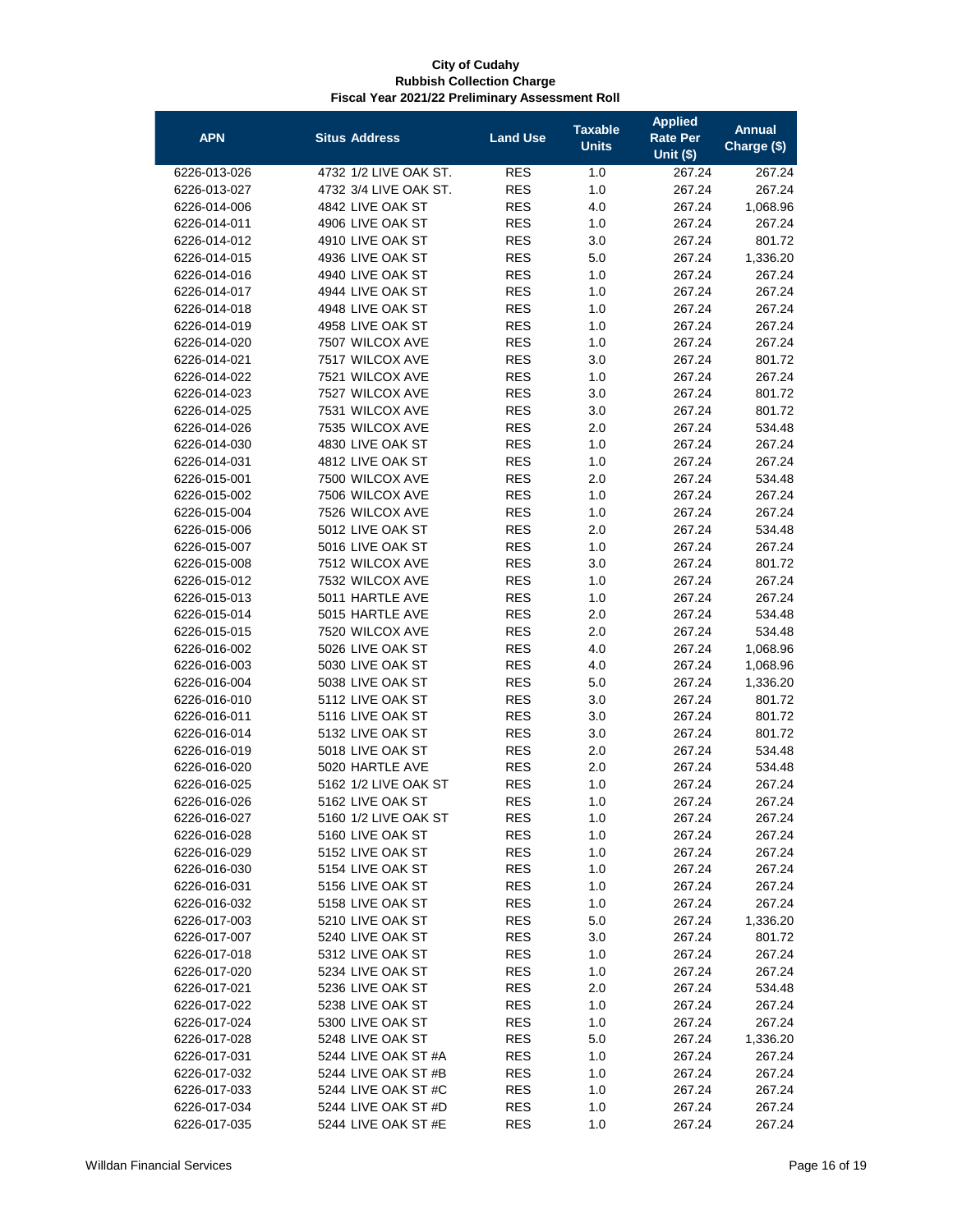| <b>APN</b>   | <b>Situs Address</b> | <b>Land Use</b> | <b>Taxable</b><br><b>Units</b> | <b>Applied</b><br><b>Rate Per</b><br>Unit $($)$ | <b>Annual</b><br>Charge (\$) |
|--------------|----------------------|-----------------|--------------------------------|-------------------------------------------------|------------------------------|
| 6226-017-036 | 5244 LIVE OAK ST #F  | <b>RES</b>      | 1.0                            | 267.24                                          | 267.24                       |
| 6226-018-002 | 5323 CLARA ST        | <b>RES</b>      | 1.0                            | 267.24                                          | 267.24                       |
| 6226-018-004 | 5315 CLARA ST        | <b>RES</b>      | 2.0                            | 267.24                                          | 534.48                       |
| 6226-018-005 | 5305 CLARA ST        | <b>RES</b>      | 2.0                            | 267.24                                          | 534.48                       |
| 6226-018-006 | 5301 CLARA ST        | <b>RES</b>      | 4.0                            | 267.24                                          | 1,068.96                     |
| 6226-018-012 | 5239 CLARA ST        | <b>RES</b>      | 5.0                            | 267.24                                          | 1,336.20                     |
| 6226-018-018 | 5231 3/4 CLARA ST    | <b>RES</b>      | 1.0                            | 267.24                                          | 267.24                       |
| 6226-018-019 | 5231 1/2 CLARA ST    | <b>RES</b>      | 1.0                            | 267.24                                          | 267.24                       |
| 6226-018-022 | 5229 CLARA ST        | <b>RES</b>      | 1.0                            | 267.24                                          | 267.24                       |
| 6226-018-023 | 5221 CLARA ST        | <b>RES</b>      | 1.0                            | 267.24                                          | 267.24                       |
| 6226-018-024 | 5231 CLARA ST        | <b>RES</b>      | 1.0                            | 267.24                                          | 267.24                       |
| 6226-018-026 | 5317 CLARA ST        | <b>RES</b>      | 3.0                            | 267.24                                          | 801.72                       |
| 6226-018-040 | 5253 CLARA ST        | <b>RES</b>      | 5.0                            | 267.24                                          | 1,336.20                     |
| 6226-018-041 | 5251 CLARA ST        | <b>RES</b>      | 14.0                           | 267.24                                          | 3,741.36                     |
| 6226-019-002 | 5155 CLARA ST        | <b>RES</b>      | 4.0                            | 267.24                                          | 1,068.96                     |
| 6226-019-004 | 5139 CLARA ST        | <b>RES</b>      | 2.0                            | 267.24                                          | 534.48                       |
| 6226-019-005 | 5131 CLARA ST        | <b>RES</b>      | 3.0                            | 267.24                                          | 801.72                       |
| 6226-019-009 | 5119 CLARA ST        | <b>RES</b>      | 5.0                            | 267.24                                          | 1,336.20                     |
| 6226-019-010 | 5111 CLARA ST        | <b>RES</b>      | 2.0                            | 267.24                                          | 534.48                       |
| 6226-019-011 | 5105 3/4 CLARA ST    | <b>RES</b>      | 5.0                            | 267.24                                          | 1,336.20                     |
| 6226-019-012 | 5103 CLARA ST        | <b>RES</b>      | 4.0                            | 267.24                                          | 1,068.96                     |
| 6226-019-013 | 5045 CLARA ST ##A    | <b>RES</b>      | 3.0                            | 267.24                                          | 801.72                       |
| 6226-019-014 | 5041 CLARA ST        | <b>RES</b>      | 5.0                            | 267.24                                          | 1,336.20                     |
| 6226-019-015 | 5037 CLARA ST        | <b>RES</b>      | 4.0                            | 267.24                                          | 1,068.96                     |
| 6226-019-019 | 5017 CLARA ST        | <b>RES</b>      | 1.0                            | 267.24                                          | 267.24                       |
| 6226-019-027 | 5129 CLARA ST        | <b>RES</b>      | 5.0                            | 267.24                                          | 1,336.20                     |
| 6226-019-029 | 7602 WILCOX AVE      | <b>RES</b>      | 4.0                            | 267.24                                          | 1,068.96                     |
| 6226-019-030 | 5033 CLARA ST        | <b>RES</b>      | 5.0                            | 267.24                                          | 1,336.20                     |
| 6226-020-001 | 7601 WILCOX AVE      | <b>RES</b>      | 1.0                            | 267.24                                          | 267.24                       |
| 6226-020-012 | 4923 CLARA ST        | <b>RES</b>      | 2.0                            | 267.24                                          | 534.48                       |
| 6226-020-013 | 4927 CLARA ST        | <b>RES</b>      | 5.0                            | 267.24                                          | 1,336.20                     |
| 6226-020-014 | 4925 CLARA ST        | <b>RES</b>      | 4.0                            | 267.24                                          | 1,068.96                     |
| 6226-020-015 | 4911 CLARA ST        | <b>RES</b>      | 1.0                            | 267.24                                          | 267.24                       |
| 6226-020-020 | 4851 CLARA ST        | <b>RES</b>      | 1.0                            | 267.24                                          | 267.24                       |
| 6226-020-028 | 7605 WILCOX AVE      | <b>RES</b>      | 4.0                            | 267.24                                          | 1,068.96                     |
| 6226-020-029 | 7613 WILCOX AVE      | <b>RES</b>      | 2.0                            | 267.24                                          | 534.48                       |
| 6226-020-035 | 7615 WILCOX AVE      | <b>RES</b>      | 2.0                            | 267.24                                          | 534.48                       |
| 6226-020-036 | 4743 CLARA ST        | <b>RES</b>      | 5.0                            | 267.24                                          | 1,336.20                     |
| 6226-021-008 | 4729 CLARA ST        | <b>RES</b>      | 2.0                            | 267.24                                          | 534.48                       |
| 6226-022-001 | 4619 CLARA ST        | <b>RES</b>      | 1.0                            | 267.24                                          | 267.24                       |
| 6226-024-003 | 4654 CLARA ST        | <b>RES</b>      | 1.0                            | 267.24                                          | 267.24                       |
| 6226-025-006 | 4850 CLARA ST        | <b>RES</b>      | 3.0                            | 267.24                                          | 801.72                       |
| 6226-025-007 | 4858 CLARA ST        | <b>RES</b>      | 4.0                            | 267.24                                          | 1,068.96                     |
| 6226-025-010 | 4918 CLARA ST        | RES             | 5.0                            | 267.24                                          | 1,336.20                     |
| 6226-025-011 | 4924 CLARA ST        | <b>RES</b>      | 1.0                            | 267.24                                          | 267.24                       |
| 6226-025-015 | 4942 CLARA ST        | <b>RES</b>      | 2.0                            | 267.24                                          | 534.48                       |
| 6226-025-019 | 7735 WILCOX AVE      | <b>RES</b>      | 2.0                            | 267.24                                          | 534.48                       |
| 6226-025-021 | 7729 WILCOX AVE      | <b>RES</b>      | 2.0                            | 267.24                                          | 534.48                       |
| 6226-025-023 | 7715 WILCOX AVE      | <b>RES</b>      | 3.0                            | 267.24                                          | 801.72                       |
| 6226-025-025 | 7727 WILCOX AVE      | <b>RES</b>      | 1.0                            | 267.24                                          | 267.24                       |
| 6226-025-026 | 7723 WILCOX AVE      | <b>RES</b>      | 1.0                            | 267.24                                          | 267.24                       |
| 6226-026-003 | 7722 WILCOX AVE      | <b>RES</b>      | 2.0                            | 267.24                                          | 534.48                       |
| 6226-026-008 | 5040 CLARA ST        | <b>RES</b>      | 5.0                            | 267.24                                          | 1,336.20                     |
| 6226-026-015 | 5122 CLARA ST        | <b>RES</b>      | 4.0                            | 267.24                                          | 1,068.96                     |
| 6226-026-018 | 5128 CLARA ST        | <b>RES</b>      | 1.0                            | 267.24                                          | 267.24                       |
| 6226-026-026 | 7726 WILCOX AVE      | <b>RES</b>      | 1.0                            | 267.24                                          | 267.24                       |
| 6226-026-044 | 5018 CLARA ST        | <b>RES</b>      | 1.0                            | 267.24                                          | 267.24                       |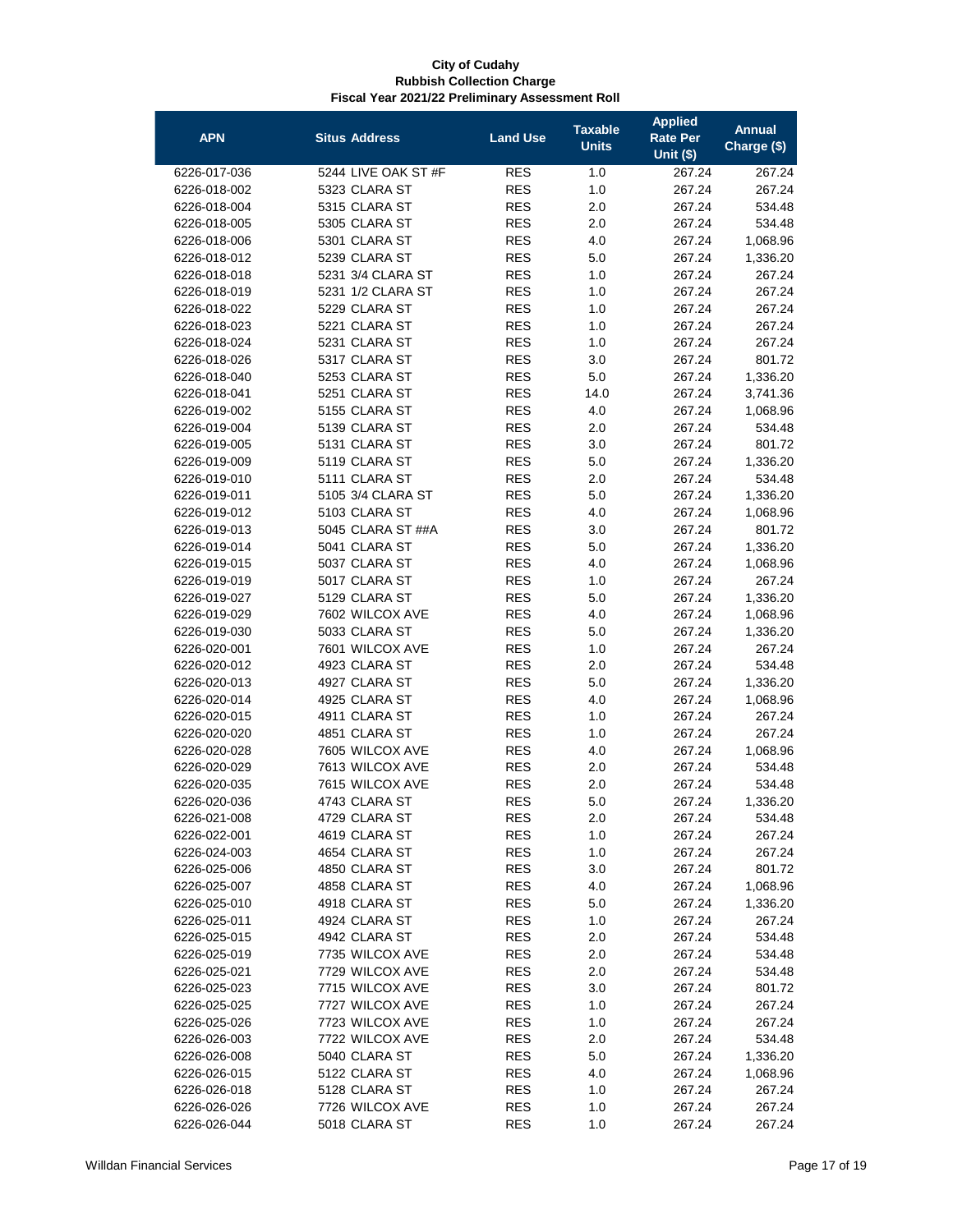| <b>APN</b>                   | <b>Situs Address</b>                   | <b>Land Use</b>          | <b>Taxable</b><br><b>Units</b> | <b>Applied</b><br><b>Rate Per</b><br>Unit $($)$ | <b>Annual</b><br>Charge (\$) |
|------------------------------|----------------------------------------|--------------------------|--------------------------------|-------------------------------------------------|------------------------------|
| 6226-026-045                 | 5016 1/2 CLARA ST                      | <b>RES</b>               | 1.0                            | 267.24                                          | 267.24                       |
| 6226-026-046                 | 5016 CLARA ST                          | <b>RES</b>               | 1.0                            | 267.24                                          | 267.24                       |
| 6226-026-047                 | 5026 CLARA ST                          | <b>RES</b>               | 1.0                            | 267.24                                          | 267.24                       |
| 6226-026-048                 | 5024 1/2 CLARA ST                      | <b>RES</b>               | 1.0                            | 267.24                                          | 267.24                       |
| 6226-026-049                 | 5024 CLARA ST                          | <b>RES</b>               | 1.0                            | 267.24                                          | 267.24                       |
| 6226-026-050                 | 5022 CLARA ST                          | <b>RES</b>               | 1.0                            | 267.24                                          | 267.24                       |
| 6226-026-051                 | 5020 1/2 CLARA ST                      | <b>RES</b>               | 1.0                            | 267.24                                          | 267.24                       |
| 6226-026-052                 | 5020 CLARA ST                          | <b>RES</b>               | 1.0                            | 267.24                                          | 267.24                       |
| 6226-026-053                 | 5018 1/2 CLARA ST                      | <b>RES</b>               | 1.0                            | 267.24                                          | 267.24                       |
| 6226-027-003                 | 5152 CLARA ST                          | <b>RES</b>               | 3.0                            | 267.24                                          | 801.72                       |
| 6226-027-008                 | 5224 CLARA ST                          | <b>RES</b>               | 5.0                            | 267.24                                          | 1,336.20                     |
| 6226-027-009                 | 5234 CLARA ST                          | <b>RES</b>               | 4.0                            | 267.24                                          | 1,068.96                     |
| 6226-027-010                 | 5244 CLARA ST                          | <b>RES</b>               | 2.0                            | 267.24                                          | 534.48                       |
| 6226-027-011                 | 5254 CLARA ST                          | <b>RES</b>               | 1.0                            | 267.24                                          | 267.24                       |
| 6226-027-012                 | 5302 CLARA ST                          | <b>RES</b>               | 1.0                            | 267.24                                          | 267.24                       |
| 6226-027-013                 | 5306 CLARA ST                          | <b>RES</b>               | 2.0                            | 267.24                                          | 534.48                       |
| 6226-027-030                 | 5160 CLARA ST                          | <b>RES</b>               | 1.0                            | 267.24                                          | 267.24                       |
| 6226-027-036                 | 7722 WALKER AVE                        | <b>RES</b>               | 4.0                            | 267.24                                          | 1,068.96                     |
| 6226-027-037                 | 7726 WALKER AVE                        | <b>RES</b>               | 4.0                            | 267.24                                          | 1,068.96                     |
| 6226-027-038                 | 7732 WALKER AVE                        | <b>RES</b>               | 4.0                            | 267.24                                          | 1,068.96                     |
| 6226-027-040                 | 7717 WALKER AVE                        | <b>RES</b>               | 4.0                            | 267.24                                          | 1,068.96                     |
| 6226-027-041                 | 7713 WALKER AVE                        | <b>RES</b>               | 4.0                            | 267.24                                          | 1,068.96                     |
| 6226-027-042                 | 7701 WALKER AVE                        | <b>RES</b>               | 4.0                            | 267.24                                          | 1,068.96                     |
| 6226-027-043                 | 7735 WALKER AVE                        | <b>RES</b>               | 4.0                            | 267.24                                          | 1,068.96                     |
| 6226-027-044                 | 7731 WALKER AVE                        | <b>RES</b>               | 4.0                            | 267.24                                          | 1,068.96                     |
| 6226-027-045                 | 7727 WALKER AVE                        | <b>RES</b>               | 4.0                            | 267.24                                          | 1,068.96                     |
| 6226-027-046                 | 7723 WALKER AVE                        | <b>RES</b>               | 4.0                            | 267.24                                          | 1,068.96                     |
| 6226-027-049                 | 7700 WALKER AVE                        | <b>RES</b>               | 4.0                            | 267.24                                          | 1,068.96                     |
| 6226-027-051                 | 5218 CLARA ST                          | <b>RES</b>               | 4.0                            | 267.24                                          | 1,068.96                     |
| 6226-027-052                 | 7712 WALKER AVE                        | <b>RES</b>               | 4.0                            | 267.24                                          | 1,068.96                     |
| 6226-027-054                 | 5142 CLARA ST                          | <b>RES</b>               | 5.0                            | 267.24                                          | 1,336.20                     |
| 6226-028-004                 | 5307 ELIZABETH ST                      | <b>RES</b>               | 4.0                            | 267.24                                          | 1,068.96                     |
| 6226-028-011                 | 5217 ELIZABETH ST                      | <b>RES</b>               | 4.0                            | 267.24                                          | 1,068.96                     |
| 6226-028-012                 | 5213 ELIZABETH ST                      | <b>RES</b>               | 1.0                            | 267.24                                          | 267.24                       |
| 6226-028-015                 | 5161 ELIZABETH ST                      | <b>RES</b>               | 5.0                            | 267.24                                          | 1,336.20                     |
| 6226-028-016                 | 5153 ELIZABETH ST                      | <b>RES</b>               | 4.0                            | 267.24                                          | 1,068.96                     |
| 6226-028-017                 | 5151 ELIZABETH ST                      | RES                      | 4.0                            | 267.24                                          | 1,068.96                     |
| 6226-028-027                 | 5209 ELIZABETH ST                      | <b>RES</b><br><b>RES</b> | 2.0                            | 267.24                                          | 534.48                       |
| 6226-029-001                 | 5129 ELIZABETH ST                      |                          | 5.0                            | 267.24                                          | 1,336.20                     |
| 6226-029-002<br>6226-029-004 | 5131 ELIZABETH ST<br>5113 ELIZABETH ST | <b>RES</b><br><b>RES</b> | 5.0                            | 267.24                                          | 1,336.20<br>1,068.96         |
| 6226-029-008                 | 5035 ELIZABETH ST                      | <b>RES</b>               | 4.0<br>1.0                     | 267.24<br>267.24                                | 267.24                       |
| 6226-029-011                 | 5049 ELIZABETH ST                      | <b>RES</b>               | 2.0                            | 267.24                                          | 534.48                       |
| 6226-029-012                 | 5111 ELIZABETH ST                      | RES                      | 6.0                            | 267.24                                          | 1,603.44                     |
| 6226-030-001                 | 7810 WILCOX AVE                        | <b>RES</b>               | 2.0                            | 267.24                                          | 534.48                       |
| 6226-030-002                 | 7816 WILCOX AVE                        | <b>RES</b>               | 1.0                            | 267.24                                          | 267.24                       |
| 6226-030-003                 | 7822 WILCOX AVE                        | <b>RES</b>               | 1.5                            | 267.24                                          | 400.86                       |
| 6226-030-004                 | 7830 WILCOX AVE                        | <b>RES</b>               | 1.0                            | 267.24                                          | 267.24                       |
| 6226-030-005                 | 7836 WILCOX AVE                        | <b>RES</b>               | 1.0                            | 267.24                                          | 267.24                       |
| 6226-030-011                 | 5025 ELIZABETH ST                      | <b>RES</b>               | 1.0                            | 267.24                                          | 267.24                       |
| 6226-031-001                 | 7803 WILCOX AVE                        | <b>RES</b>               | 2.0                            | 267.24                                          | 534.48                       |
| 6226-031-003                 | 7815 WILCOX AVE                        | <b>RES</b>               | 3.0                            | 267.24                                          | 801.72                       |
| 6226-031-004                 | 7825 WILCOX AVE                        | <b>RES</b>               | 1.0                            | 267.24                                          | 267.24                       |
| 6226-031-005                 | 4957 ELIZABETH ST                      | <b>RES</b>               | 2.0                            | 267.24                                          | 534.48                       |
| 6226-031-006                 | 4947 ELIZABETH ST                      | <b>RES</b>               | 3.0                            | 267.24                                          | 801.72                       |
| 6226-031-007                 | 4943 ELIZABETH ST                      | RES                      | 4.0                            | 267.24                                          | 1,068.96                     |
| 6226-031-008                 | 4937 ELIZABETH ST                      | <b>RES</b>               | 5.0                            | 267.24                                          | 1,336.20                     |